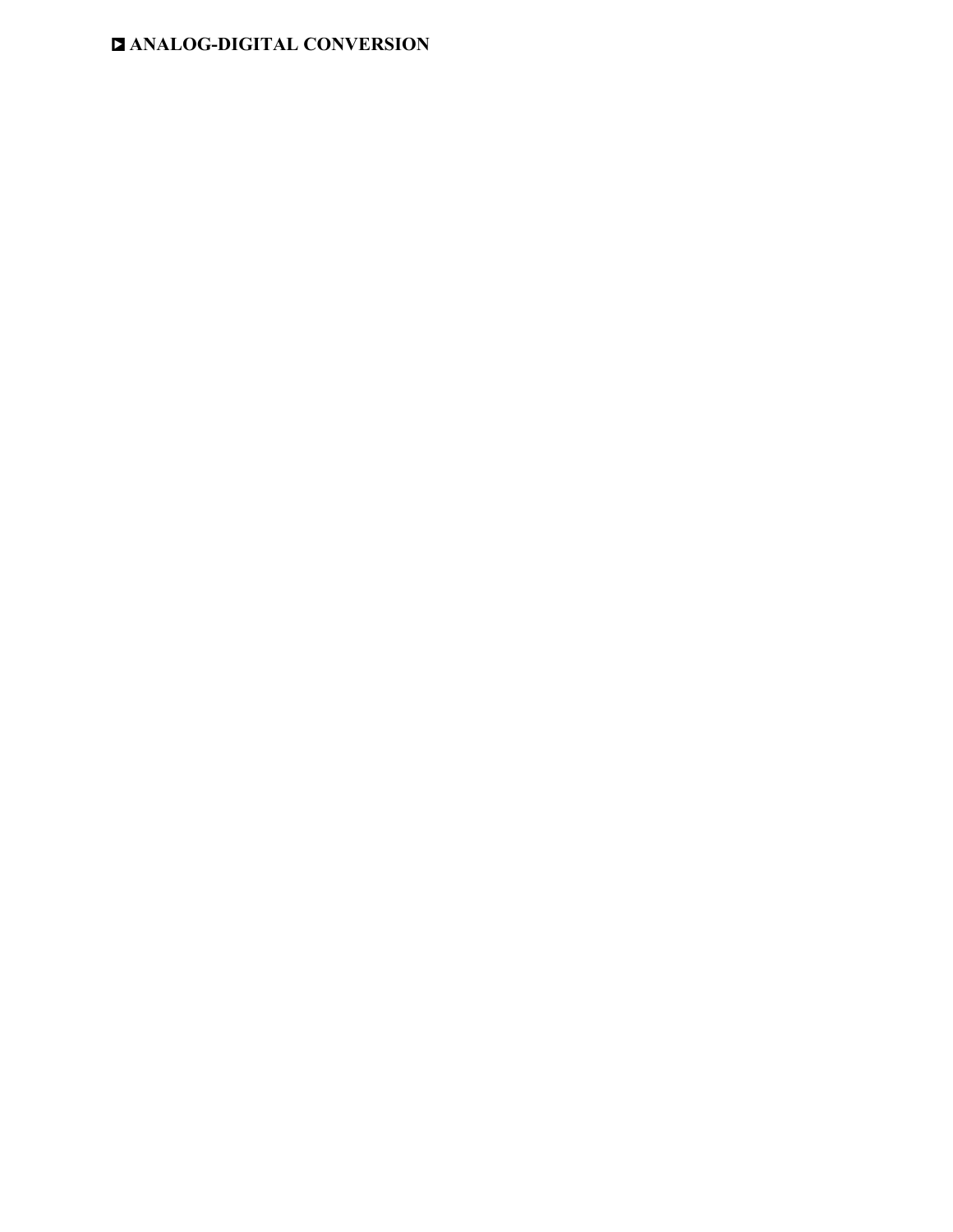## **SUBJECT INDEX**

#### **A**

A-law, 3.26 AA Alkaline Battery Discharge Characteristics, 9.197 Aaron, M.R., 3.37 Aasnaes, Hans Bent, 3.108 Aavid 573300, 7.56 AAVID Thermal Technologies, Inc., general catalog, 9.139 Aavid TO-220, heat sink, 7.56 Absorption, within shielding material, 9.149 Absorptive switch, 7.79 ACCEL Technologies, Inc., 9.213 Accuracy: absolute, 2.97 logarithmic DAC, 2.97 relative, 2.97 Acker, David E., 8.104 ACLR, adjacent channel leakage ratio, 2.46, 2.57-58, 2.98 ACPR, adjacent channel power ratio, 2.57-58, 2.98 Acquisition time, 2.98, 7.102 Active lowpass filter, audio DAC, 6.75-76 AD2S90, integrated RDC, 3.103 AD260, digital isolator, 9.114 AD260/AD261: digital isolator, circuit, 9.114-115 key specifications, 9.115 AD261, digital isolator, 9.114 AD376, 16-bit 20-µs SAR ADC, 1.53 AD390, quad 12-bit voltage output DAC, 1.50 AD431, XFET, circuit, 7.25 AD480, op amp, 4.12 AD550, 4-bit binary-weighted µDAC quad switch, 1.25, 1.38, 1.41, 3.15-17, 4.6 AD558, 8-bit 1-µs bipolar/IIL DAC, 1.50 AD561, 10-bit 250-ns LWT current-output DAC, 1.38 AD562, 12-bit 1.5-µs DAC, 1.35, 1.38, 1.41, 1.42 AD563, IC DAC, 1.41 AD565: 12-bit 200-ns LWT current-output DAC, 1.38, 1.39-40, 1.41 circuit diagram, 1.36 AD569, 16-bit segmented double-buffered voltage output BiCMOS DAC, 1.50 AD570, 8-bit 25-µs SAR ADC, 1.39 AD571: 10-bit 25-µs SAR ADC, 1.38, 4.12 diagram, 1.39-40 AD572, 12-bit 25-µs SAR ADC, 1.42-43, 4.6-7 AD574:

 12-bit 35-µs SAR ADC, 1.39-40, 1.51, 3.41, 4.12, 6.49 block diagram, 1.40 AD580, precision bandgap reference, with Brokaw cell, 7.5-6 AD620: data sheet, 8.26 overvoltage protection, circuit, 9.106 CM clamping, 9.107 precision in amp, 8.9 AD629, high voltage in-amp, circuit diagram, 9.98 AD670, 8-bit 10-µs ADCPORT, 1.51 AD671, 12-bit 2-MSPS ADC, 1.60 AD673, 8-bit complete ADC, 1.51 AD674, 12-bit 15-µs ADC, 1.51 AD768: 16-bit BiCMOS DAC, 6.73 data sheet, 6.77 single-ended interface, diagram, 6.73 AD770, 8-bit 300-MSPS flash ADC, 1.52 AD797, low-noise buffer, 6.15-16 AD815 high output current differential driver, data sheet, 9.139 AD830, AD8129, AD8130, data sheets, 6.45 AD850, thin-film resistor network, 1.25, 1.41, 3.16-17 AD872: 12-bit 10-MSPS BiCMOS sampling ADC, 1.63 diagram, 1.61 AD974, SAR ADC, 6.18 AD976, SAR ADC, 6.18 AD977, SAR ADC, 6.18 AD76xx-family, single-supply SAR ADC, 6.18 AD77xx-family: 24-bit sigma-delta ADC, 3.126-127 characteristics, 6.15 equivalent input circuit, 6.16 AD92xx-family, CMOS ADC, 6.29-30 AD185x-family, audio DACs, data directed scrambling, 3.133 AD746x-family, low voltage single-supply ADC, 6.18 AD771x-series, 24-bit sigma-delta measurement ADC, 1.63 AD789x-family, 12-, 14-bit 8-channel single-supply ADC, 6.18-19 AD789x-series, LCCMOS SAR single-supply ADC, 1.62 AD813x-family: differential amplifier, 6.75 block diagram, 6.31 configurations, 6.33-34 feedback diagram, 6.31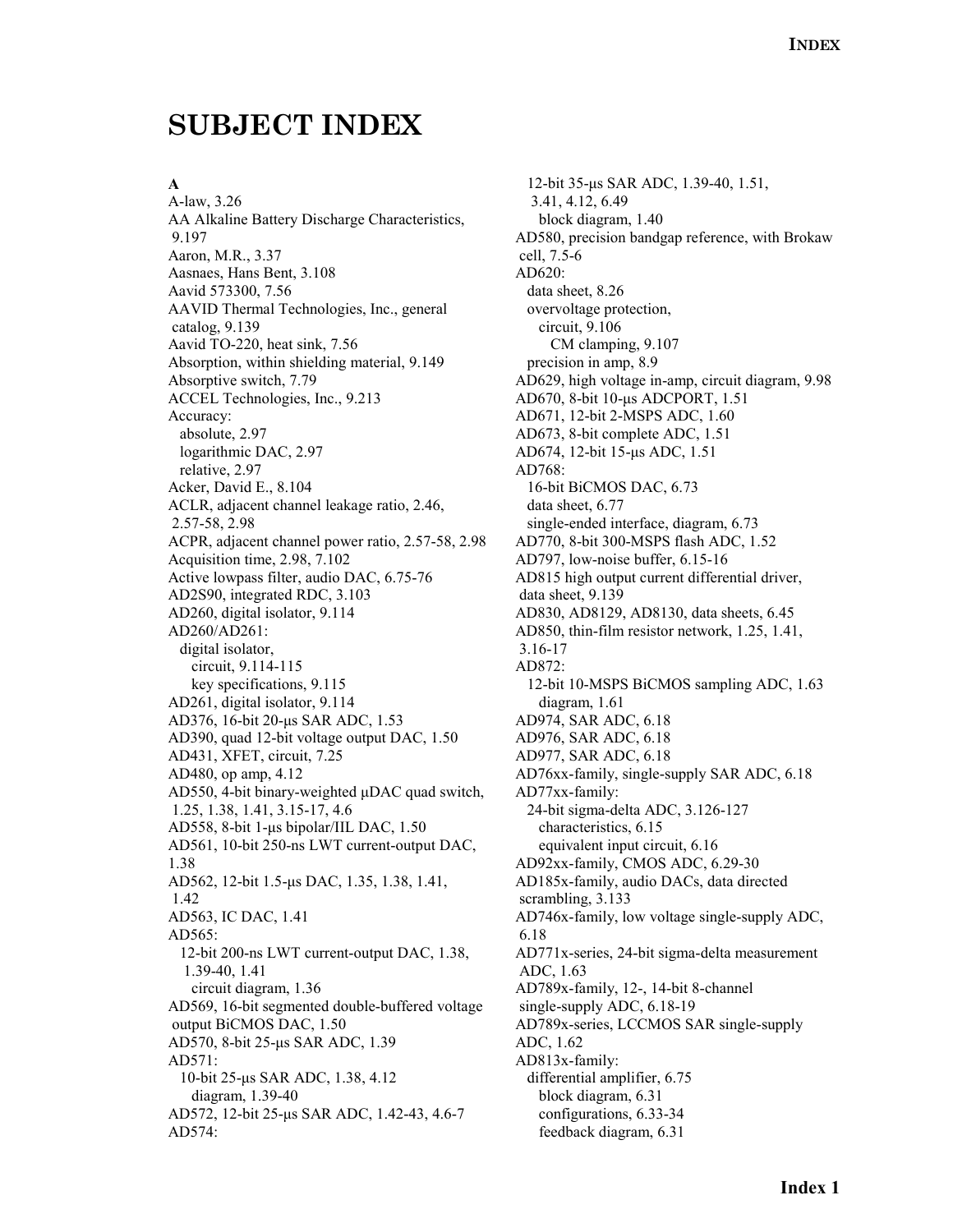AD813x-series, data sheets, 6.77 AD922x-family, single-ended DC-coupled level shifter and driver, circuit, 6.22-23 AD978x-series, 16-bit interpolating TxDAC family, key specifications, 8.135 AD985x, high speed DDS synthesizers, table, 8.171 AD1170, modular ADC, VFC architecture, 3.96 AD1175, 22-bit integrating ADC, 1.53-54 AD1332, 12-bit 125-kSPS sampling ADC, 1.53 AD1377, 16-bit 10-µs SAR ADC, 1.53-54 AD1382, 16-bit 500-kSPS sampling hybrid ADC, 1.64 AD1385, 16-bit 500-kSPS sampling autocalibrated hybrid ADC, 1.64 AD1580: reference circuit, 7.7 shunt mode IC reference, 7.6-7 AD1582-1585: bandgap references, circuit diagram, 7.9 specifications, 7.8 series connection diagram, 7.9 AD1671, 12-bit 1.25-MSPS BiCMOS sampling ADC, 1.63 AD1674: 12-bit 100-kSPS sampling SAR ADC, 1.63 diagram, 1.59 AD1839A: 24-bit 96-kSPS sigma-delta codec, block diagram, 8.69 data sheet, 8.74 AD1853: data sheet, 6.77 sigma-delta audio DAC, 6.75-76 AD1856, 16-bit audio BiCMOS DAC, 1.50 AD1857, 16-bit serial sigma-delta audio DAC, 1.57-58 AD1858, 18-bit serial sigma-delta audio DAC, 1.57-58 AD1859, 20-bit serial sigma-delta audio DAC, 1.57-58 AD1860, 18-bit audio BiCMOS DAC, 1.50 AD1862, 20-bit DAC, diagram, 3.33 AD1865, dual 18-bit stereo DAC, 1.56 AD1871: 24-bit 96-kSPS stereo multi-bit sigma-delta ADC, 3.124 block diagram, 8.66 digital filter, 3.126 key specifications, 3.125 data sheet, 8.74 AD1879, dual audio ADC, 3.123 AD1896: 192-kHz stereo asynchronous sample rate converter, block diagram, 8.73 data sheet, 8.74 AD1953: data sheet, 8.74

 SigmaDSP 3-channel 26-bit signal processing DAC, block diagram, 8.68 evaluation interface, 8.69 AD1955: 16-/18-/20-/24-bit 192-kSPS sigma-delta DAC, 8.66 functional diagram, 8.67 schematic, 3.134 data sheet, 8.74 AD1985, data sheet, 8.74 AD5170: 8-bit two-time programmable digital potentiometer, block diagram, 8.54 data sheet, 8.58 AD5172: data sheet, 8.58 three-terminal potentiometer, 8.53 AD5172/AD5173, one-time-programmable digital potentiometer, block diagram, 8.53 AD5173, rheostat, 8.53 AD5231, 10-bit digital potentiometer, 5.11 AD5235: 10-bit digital potentiometer, 5.11, 8.52-53 block diagram, 8.52 data sheet, 8.58 AD5245: data sheet, 8.58 digital potentiometer bandwidth model, 8.55 AD5246, data sheet, 8.58 AD5247, data sheet, 8.58 AD5300, 8-bit buffered voltage output DAC, 8.42 AD5310, 10-bit buffered voltage output DAC, 8.42 AD5320: 12-bit buffered voltage output DAC, 8.42-43 diagram, 8.43 data sheet, 8.48 AD5322: 12-bit 100-kSPS dual DAC, block diagram, 6.63 serial input interface, 6.62-64 data sheet, 6.67 AD5340: 12-bit 100-kSPS DAC, block diagram, 6.65 parallel data interface, 6.64-65 to ADSP-2189M, 6.65 data sheet, 6.67 AD5379: 14-bit 40-channel parallel/serial input voltage output DAC, diagram, 8.45 data sheet, 8.48 AD5380, 40-channel multiple DAC, 1.65-66 AD5381, 40-channel multiple DAC, 1.65-66 AD5382, 32-channel multiple DAC, 1.65-66 AD5383, 32-channel multiple DAC, 1.65-66 AD5390, 16-channel multiple DAC, 1.65-66 AD5391, 16-channel multiple DAC, 1.65-66 AD5516: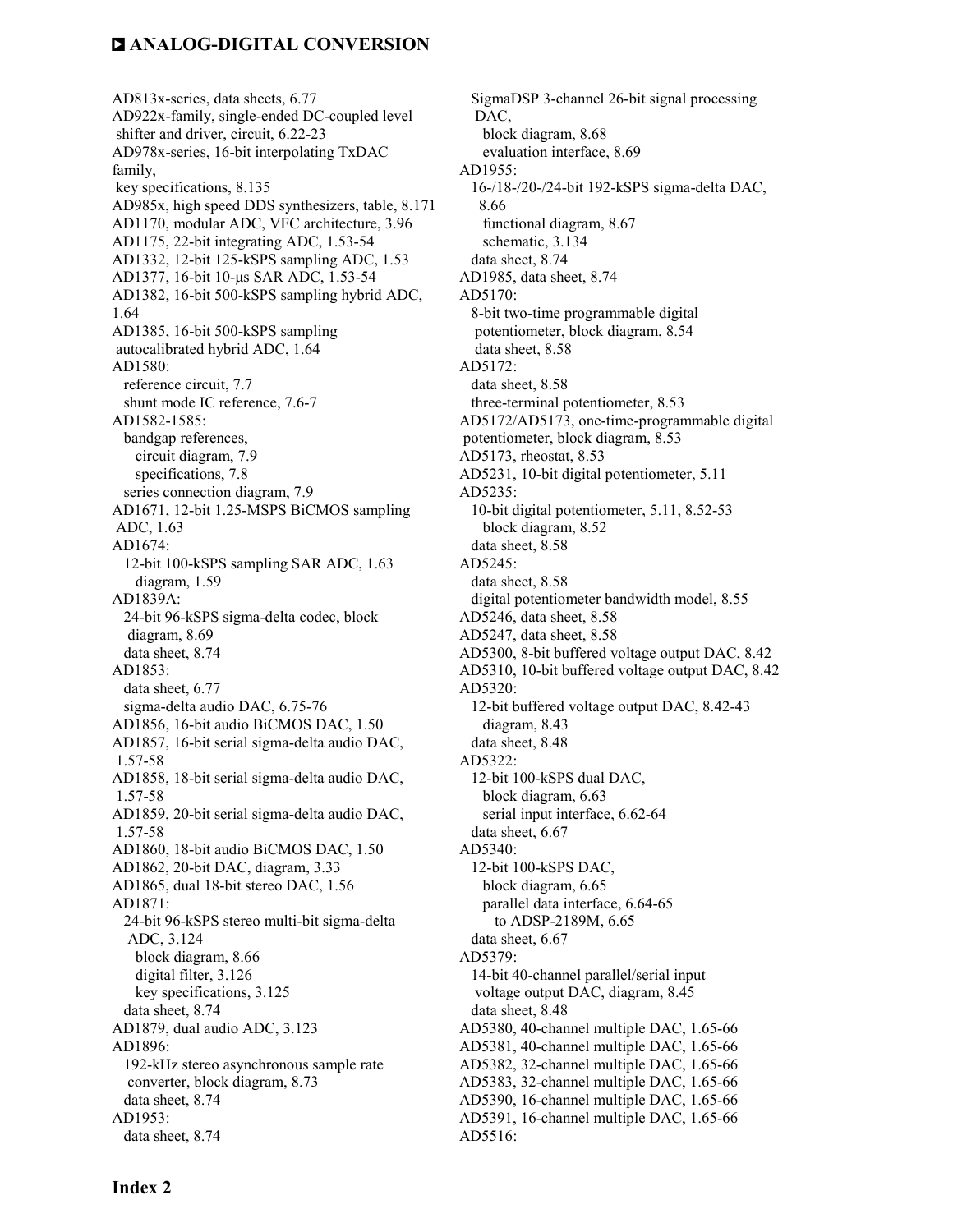12-bit 16-channel voltage output DAC, diagram, 8.44 data sheet, 8.48 AD5533B: 32-channel precision infinite SHA, 8.45-46 diagram, 8.46 data sheet, 8.48 AD5535, 32-channel 14-bit high voltage DAC, evaluation board, 9.210, 9.211 AD5541, 16-bit DAC, 8.47 AD5545/AD5555: 16-/14-bit R-2R current-output DAC, 6.74 interface circuit, 6.74 data sheet, 6.77 AD5570, data sheet, 8.48 AD5660, data sheet, 8.48 AD6521: voiceband/baseband mixed-signal codec, 8.141 block diagram, 8.142 AD6522, DSP-based baseband processor, 8.141 AD6624/24A, 8.136 AD6644, 14-bit 65-MSPS XFCB ADC, 3.85 AD6645: 14-bit 80-/105-MSPS ADC, aperture jitter, 6.83 14-bit 80-/105-MSPS BiCMOS ADC, 6.27-28 input common-mode voltage, 6.38-39 RF transformers, 6.29 transformer coupling, 6.28 14-bit 80-/105-MSPS XFCB ADC, 4.12 thermally enhanced package, 9.137 14-bit 80-MSPS XFCB ADC, 3.77-78, 3.85 characteristics, 2.51-53 NF calculation, 2.64-66 SFDR, 2.52, 2.56-57 SNR versus jitter, 2.73 wideband CDMA channel, 2.58 14-bit 105-MSPS XFCB ADC, 1.65-66, 3.85, 8.146 aperture jitter, 6.97 circuit, 7.107-108 diagram, 3.78 data sheet, 6.45 signal sampling frequency, 8.125 subranging pipelined ADC, 8.128 dithered and undithered DNL, 8.128-129 dithered and undithered SFDR FFT, 8.130 DNL errors, 8.128 two-tone intermodulation performance, 8.123 AD7001, CMOS GSM baseband converter, 1.62, 1.63 AD7008: 10-bit 50-MSPS DDS DAC, 1.57 diagram, 1.58 AD7111: LOGDAC monolithic multiplying DAC, 2.112, 3.27 diagram, 3.27 AD7226, quad 8-bit double-buffered voltage output BiCMOS DAC, 1.50

AD7240, 12-bit voltage mode CMOS DAC, 1.50 AD7245, 12-bit double-buffered voltage output LCCMOS DAC, 1.50 AD7450, 12-bit 1-MSPS ADC, evaluation board, 9.210 AD7450A, 12-bit 1-MSPS 3-V ADC, 6.35 AD7450A/AD7440, data sheet, 6.45 AD7466: 12-bit 200-kSPS SAR ADC, 6.17 input circuit, 6.17 timing diagram, 6.51 AD7466/AD7467/AD7468, data sheet, 6.45, 6.67 AD7467, successive approximation ADC, 6.17 AD7468, successive approximation ADC, 6.17 AD7520: 10-bit 500-ns monolithic multiplying CMOS DAC, 1.36-37, 1.38, 4.13 current-mode R-2R architecture, 1.36 AD7524: 8-bit 150-ns LWT multiplying DAC, buffer latch, 1.38 diagram, 1.37-38 AD7528, dual 8-bit buffered CMOS MDAC, 1.50 AD7535, 14-bit double-buffered LCCMOS MDAC, 1.50 AD7541, 12-bit 1-µs LWT multiplying DAC, 1.36-37, 1.38 AD7545, 12-bit buffered CMOS MDAC, 1.50 AD7546, 16-bit segmented CMOS voltage mode DAC, 1.50 AD7550, 13-bit quad slope ADC, 1.38, 1.140 AD7568, 12-bit octal CMOS DAC, 1.56-58 AD7570, 10-bit 20-µs CMOS SAR ADC, 1.38, 1.40 AD7572, 12-bit 5-µs SAR LCCMOS ADC, 1.51 AD7575, 8-bit 5-µs SAR LCCMOS sampling ADC, 1.51 AD7579, 10-bit 50-kSPS LCCMOS SAR sampling ADC, 1.51 AD7582, 4-channel muxed input 12-bit CMOS ADC, 1.51 AD7621, 16-bit 3-MSPS PulSAR ADC, 1.65-66, 3.61 AD7664, 16-bit 570-kSPS ADC, 1.65 AD7674, 18-bit 800-kSPS PulSAR ADC, 1.65-66, 3.61, 6.42-43 AD7675, 16-bit 100-kSPS PulSAR ADC, 3.61 AD7676, 16-bit 500-kSPS PulSAR ADC, 3.61 AD7677: 16-bit 1-MSPS PulSAR ADC, 3.61, 6.41-42 diagram, 3.61 data sheet, 6.45 AD7678, 18-bit 100-kSPS PulSAR ADC, 3.61 AD7679, 18-bit 570-kSPS PulSAR ADC, 3.61 AD7730: 24-bit bridge transducer sigma-delta ADC, 1.63 evaluation board, 9.210 24-bit sigma-delta single-supply ADC, block diagram, 8.3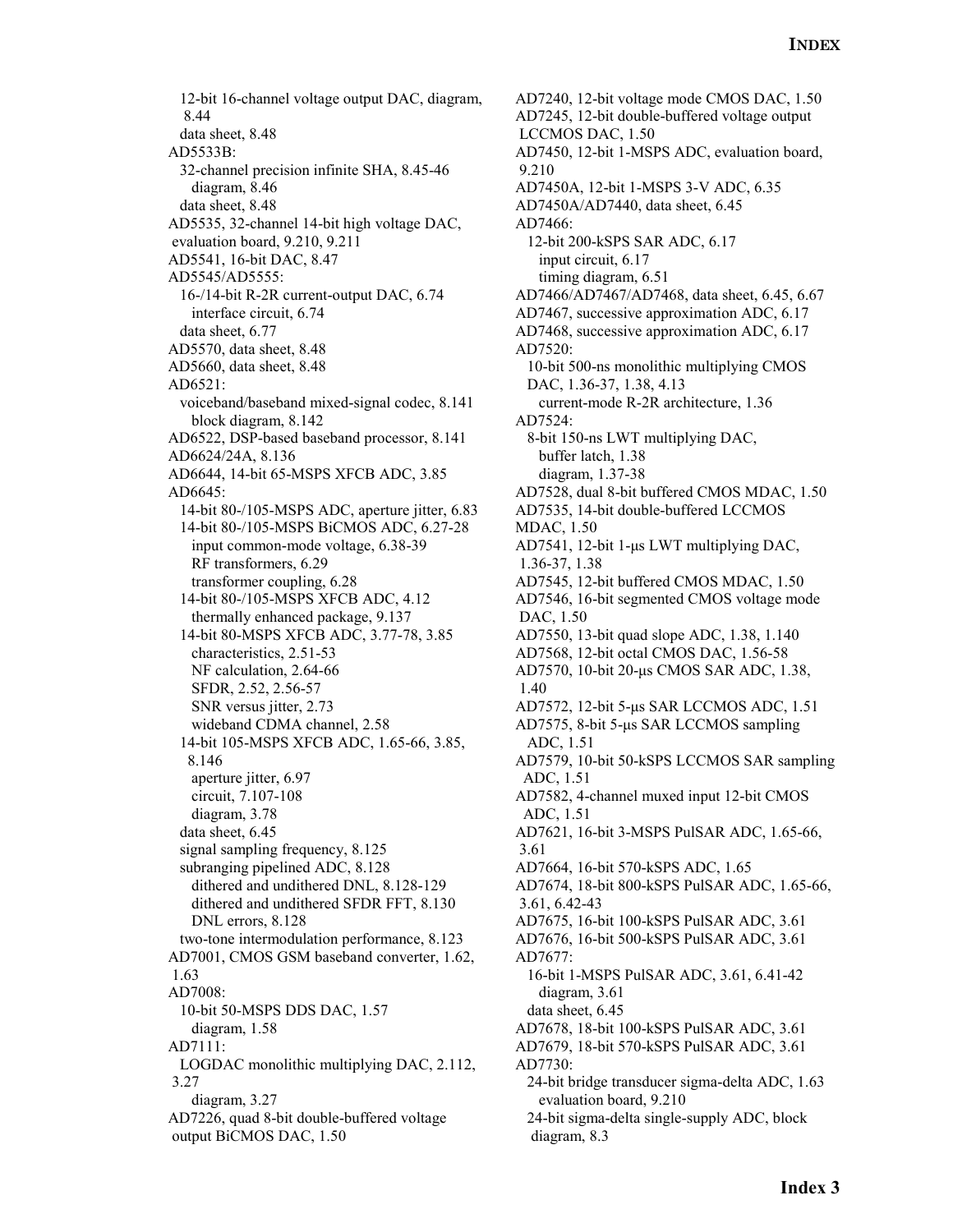24-bit single-supply sigma-delta ADC, 6.79 bridge application, 3.131 calibration modes, 3.130-131 design component, 8.10 design evaluation, 8.12 diagram, 1.62, 3.128 digital filter, 3.129, 8.4 external voltage reference, 3.131 high impedance input buffer,  $6.15$  internal digital filter, 3.128-129 key specifications, 8.5 oversampling, 3.128 ratiometric operation and Kelvin sensing, 8.5 resolution, 8.10-11 settling time, 3.130 weigh scale analysis, 8.6, 8.6-12 AD7730/AD7730L, data sheet, 8.26 AD7739: 24-bit sigma-delta ADC, 8.36-38 block diagram, 8.36 timing, 8.38 data sheet, 8.48 AD7793: data sheet, 8.26 dual channel 24-bit sigma-delta ADC, 8.12-14 block diagram, 8.13 AD7820, 8-bit 1.36-µs half-flash sampling ADC, 1.51 AD7821, 8-bit 1-MSPS half-flash sampling ADC, 1.51 AD7840, 14-bit double-buffered voltage output LCCMOS DAC, 1.50 AD7846, 16-bit segmented voltage output LCCMOS DAC, 1.50 AD7853/AD7853L: 12-bit 200-/100-kSPS SAR ADC, 6.55 diagram, 6.55 interfacing, 6.56 data sheet, 6.67 AD7853L, serial ADC output timing, 6.56 AD7854/AD7854L: 12-bit 3-V 200-/100-kSPS parallel output ADC, 6.59-61 block diagram, 6.59-60 data sheet, 6.67  $AD7865$  14-bit 4-channel SAR ADC, 8.39-40 block diagram, 8.39 data sheet, 8.48 AD7870, 12-bit 100-kSPS LCCMOS SAR sampling ADC, 1.51 AD7871, 14-bit 83-kSPS LCCMOS SAR sampling ADC, 1.51 AD7873: 12-bit SAR ADC, touchscreen digitizer, 8.102-103 application circuit, 8.103 data sheet, 8.105

AD7880: 12-bit 66-kSPS LCCMOS sampling SAR ADC, 1.59, 1.63 diagram, 1.60 AD7890, data sheet, 6.45 AD7890-10, 12-bit 8-channel ADC, input circuit, 6.18-19 AD7908/AD7918/AD7928: 8-, 10-, 12-bit 1-MSPS successive approximation ADC, 8.34-35 block diagram, 8.34 data sheet, 8.48 AD7938/AD7939: 12-, 10-bit 1.5-MSPS successive approximation ADC, 8.35-36 block diagram, 8.35 data sheet, 8.48 AD7943, multiplying DAC, 3.2 AD8001, high speed current-feedback amplifier, evaluation board, 9.207-209 AD8016: 20-lead PSOP3 package, heat sink, 9.131 BATWING package, 9.131 PSOP3 package, 9.130 AD8016 low power high output current xDSL line driver, data sheet, 9.139 AD8017 dual high output current high speed amplifier, data sheet, 9.139 AD8017AR: 8-pin SOIC op amp, maximum power dissipation data, 9.127-128 Thermal Coastline IC package, 9.130 thermal rating curves, 9.129 AD8021: data sheet, 6.45 op amp, 6.41-43 AD8027, data sheet, 6.45 AD8027/8028, op amp family, pin-selectable crossover threshold, 6.8 AD8031, 6.43 AD8038, differential amplifier, 6.37 AD8055, dual supply op amp, 6.72, 6.74 AD8055/AD8056, data sheet, 6.77 AD8057: high speed op amp, 6.12 distortion versus frequency, 6.14 distortion versus output voltage, 6.15 key specifications, 6.13 thermal ratings, 9.133-134 AD8057/AD8058, data sheet, 6.45 AD8058: dual high speed op amp, ADC driver, 6.29-30 distortion versus frequency, 6.14 distortion versus output voltage, 6.15 key specifications, 6.13 thermal ratings, 9.133-134 AD8061: data sheet, 6.77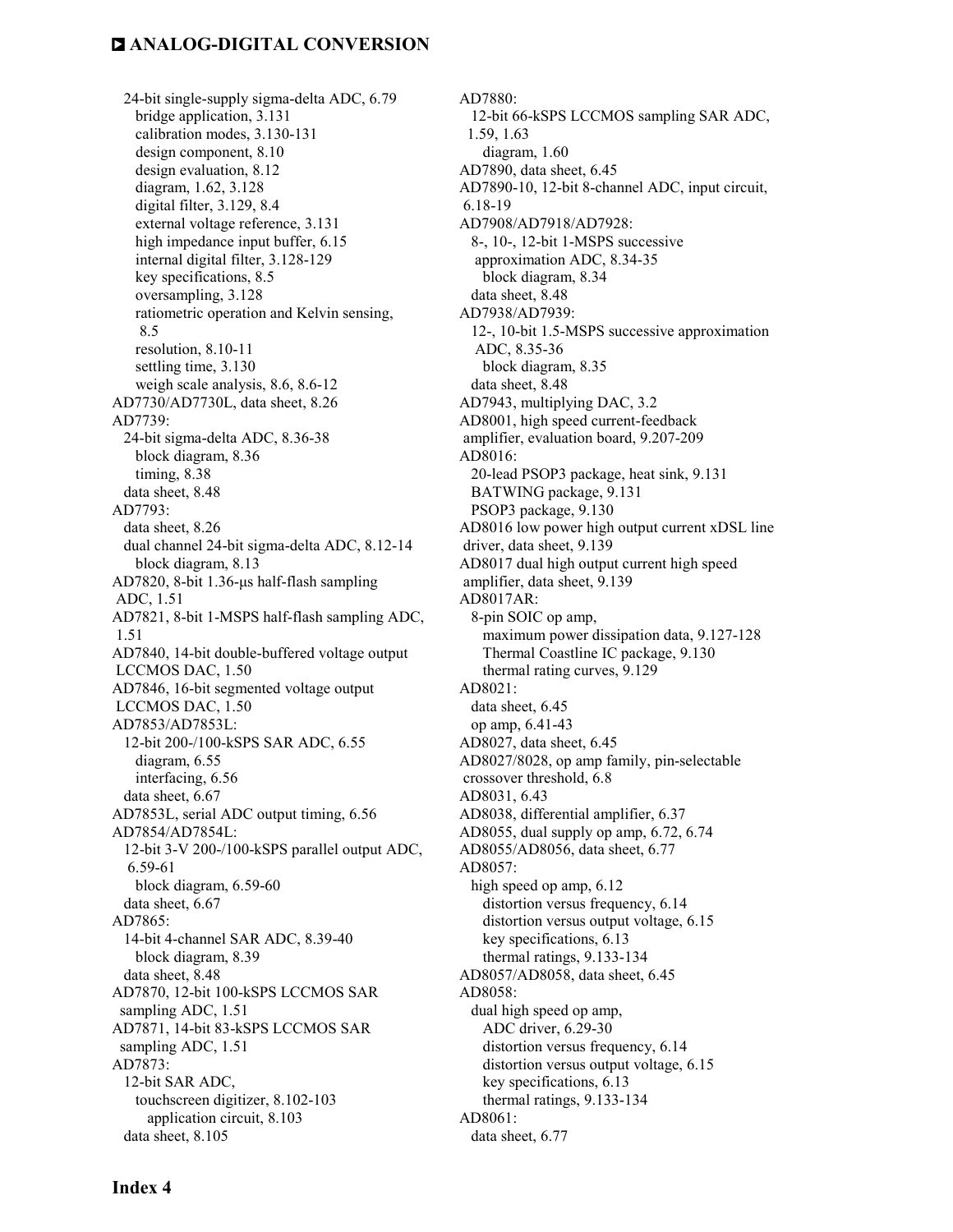op amp, 6.72-73 rail-to-rail output, 6.23 AD8108/AD9109, crosspoint switch, 7.82 AD8110/AD8111, buffered crosspoint switch, 7.82 AD8113, audio/video crosspoint switch, 7.82 AD8114/AD8115, crosspoint switch, 7.82 AD8116: buffered video crosspoint switch, 7.82-83 diagram, 7.83 AD8130, differential receiver, 6.34 AD8131, AD8132, AD8137, AD8138, AD8139, data sheets, 6.45 AD8132, differential ADC driver, 6.35 AD8137, differential amplifier, 6.35 AD8138: differential ADC driver, 6.36-37 noise calculations, 6.37 AD8139: differential amplifier, 6.38-39, 6.42-44 DC coupled driver for ADC, circuit, 6.39 AD8152: 3.2-Gbps asynchronous digital crosspoint switch, 7.83-84 circuit, 7.84 AD8170, bipolar video multiplexer, 7.80 AD8174, bipolar video multiplexer, 7.80 AD8180, bipolar video multiplexer, 7.80 AD8182, bipolar video multiplexer, 7.80 AD8183, video multiplexer, 7.80-81 AD8183/AD8185, triple 2:1 video multiplexers, 7.81 AD8185, video multiplexer, 7.80-81 AD8186, single-supply video multiplexer, 7.80-81 AD8187, single-supply video multiplexer, 7.80-81 AD8346, quadrature modulator, 4.25 AD8349, 800-MHz to 2.7-GHz quadrature modulator, 8.134-136 AD8351: data sheet, 6.45 single-ended to differential converter, 6.40 key features, 6.39-40 performance, 6.40 AD8370: data sheet, 6.45 variable-gain-amplifier, 6.41 AD8402, 2-channel 8-bit DAC, 1.58 AD8403, 4-channel 8-bit DAC, 1.58 AD8515, single-supply rail-to-rail op amp, 6.18 AD8517, single-supply rail-to-rail op amp, 6.18 AD8531/8532/8534, CMOS op amp family, 6.7 AD8551, chopper-stabilized amplifier, 9.50 AD8628: chopper-stabilized op amp, 6.74 data sheet, 6.77 AD8631, single-supply rail-to-rail op amp, 6.18 AD8800, TrimDAC, 1.58 AD9000, 6-bit 75-MSPS flash ADC, 1.52 AD9002, 8-bit 150-MSPS flash ADC, 1.52 AD9003, 12-bit 1-MSPS sampling ADC, 1.53

AD9005, 112-bit 10-MSPS sampling ADC, 1.53-54 AD9006/AD9016, 6-bit 500-MSPS flash ADC, 1.52 AD9008, DDS DAC, 1.58 AD9012, 8-bit 100-MSPS TTL flash ADC, 1.52 AD9014, 14-bit 10-MSPS modular ADC, 1.64 AD9020, 10-bit 60-MSPS flash ADC, 1.52 AD9028/AD9038, 8-bit 300-MSPS flash ADC, 1.52 AD9032, 12-bit 210-MSPS sampling ADC, 1.65-66 AD9042: 12-bit 41-MSPS ADC, 1.63, 1.64, 3.85, 4.12 circuit, 7.106-107 functional diagram, 1.61, 3.75 AD9048, 8-bit 35-MSPS flash ADC, 1.52 AD9054, 8-bit 200-MSPS ADC, 1.62 AD9054A, 8-bit 200-MSPS MagAMP ADC, 3.86 AD9058, dual 8-bit 50-MSPS flash ADC, 1.52 AD9060, 10-bit 75-MSPS flash ADC, 1.52 AD9220, 12-bit 10-MSPS CMOS ADC, 1.61, 1.63 AD9221, 12-bit 1-MSPS CMOS ADC, 1.61, 1.63 AD9223, 12-bit 3-MSPS CMOS ADC, 1.61, 1.63 AD9225: 12-bit 25-MSPS CMOS ADC, 6.20-21, 6.24 diagram, 3.76 single-ended input, 6.21 AD9226, 12-bit 65-MSPS ADC, SINAD and ENOB, 2.49 AD9229: quad 12-bit 65-MSPS ADC, 6.52-53 serial outputs, 6.53 AD9235: 12-bit 20-/40-/65-MSPS ADC, 6.36-37 12-bit 65-MSPS CMOS ADC, 3.69 diagram, 3.77 timing diagram, 3.70 data sheet, 6.45 AD9236, 12-bit 80-MSPS ADC, sinewave histogram DNL and INL, 5.43-44 AD9245: 14-bit 80-MSPS 3-V CMOS ADC, packaging and heat sink, 9.135 power dissipation versus frequency, 9.134-135 AD9289: data sheet, 6.67 quad 12-bit 65-MSPS ADC, 6.52 timing diagram, 6.53-54 AD9410, 10-bit 210-MSPS ADC, 3.51-53 AD9430: 12-bit 170-/210-MSPS BiCMOS ADC, 6.26-27, 6.57-59, 9.136-137 block diagram, 6.57-58 demuxed CMOS output timing, 6.59 diagram, 3.77 FIFO evaluation, FFT output, 5.61-62 LVDS driver, diagram, 9.176 NPR, 2.60, 5.70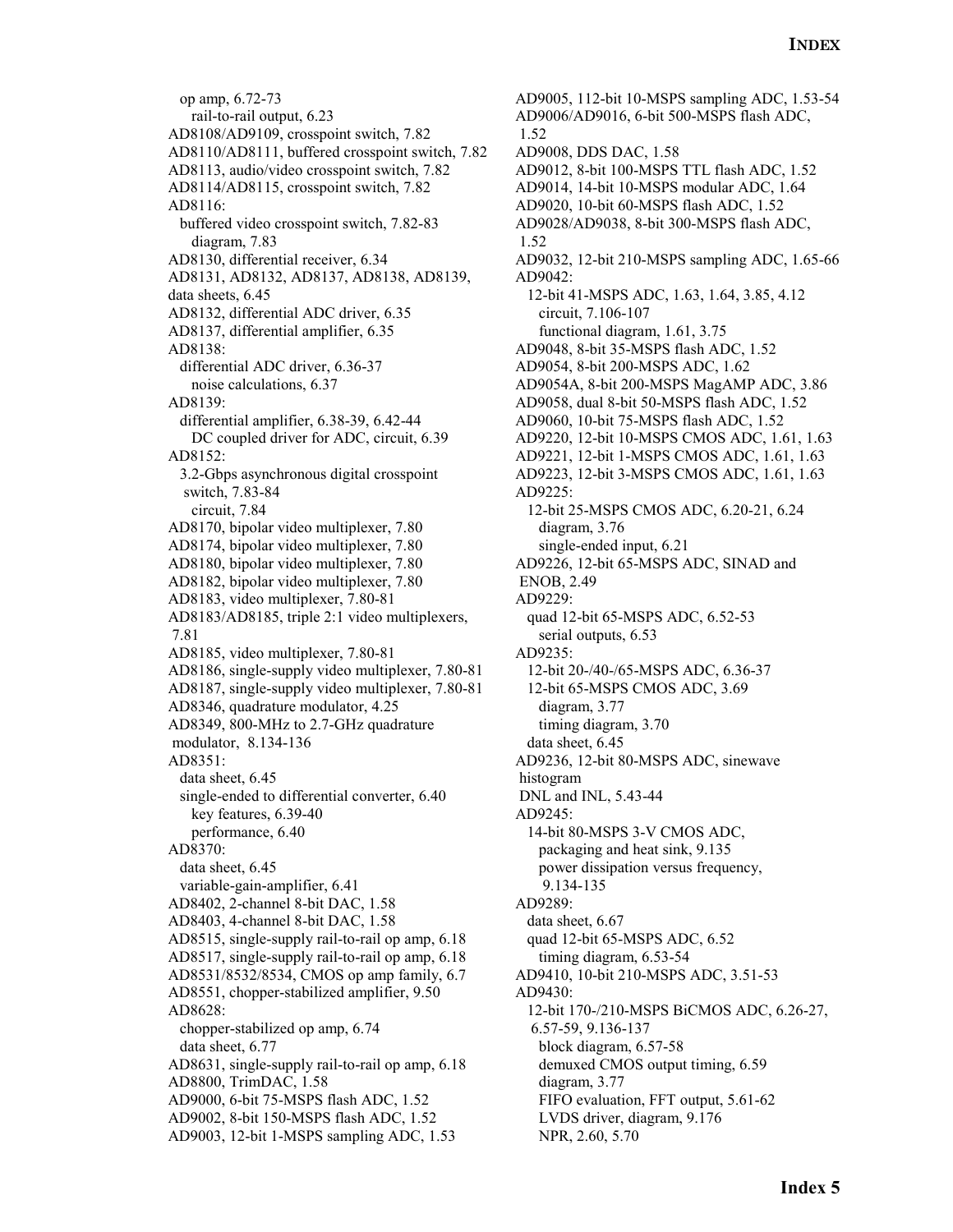packaging and heat sink, 9.136-137 pipelined, 3.69 supply current versus sample rate, 9.136 timing, 6.58 transformer coupling, 6.27 12-bit 210-MSPS ADC, 8.146 evaluation board, 9.211 data sheet, 6.45, 6.67 AD9433, 12-bit 105-/125-MSPS BiCMOS ADC, 6.41 AD9480, 8-bit 250-MSPS ADC, 3.49 AD9700, 8-bit 125-MSPS video ECL DAC, 1.50 AD9712, 12-bit 100-MSPS DAC, 1.57 AD9720, 10-bit 400-MSPS DAC, 1.57 AD9726: 16-bit 600+-MSPS DAC, block diagram, 6.66 LVDS input, 6.66 data sheet, 6.67 AD9744, 14-bit 165-MSPS TxDAC, spectral output, 5.22-23 AD9772A, data sheet, 6.77 AD9773, 12-bit TxDAC, oversampling interpolating, 2.89 AD9775: 14-bit 160-/400-MSPS TxDAC, 3.22 CMOS DAC core, structure, 3.22 oversampling interpolating, 2.89 AD9777: 16-bit 160-MSPS TxDAC, oversampling interpolating, 2.89 power dissipation, 9.138 SFDR, 2.84-86 smart partitioning, diagram, 4.25 AD9786, 16-bit 160-MSPS TxDAC, block diagram, 8.134 AD9814, 14-bit 3-channel CCD front-end, 8.99 AD9816, 12-bit 3-channel CCD front-end, 8.99 AD9822, 14-bit 3-channel CCD front-end, 8.99 AD9826, 16-bit 3-channel CCD front-end, 8.99 AD9833, low power 50-MSPS DDS synthesizer, key features, 8.167 AD9834: low power 50-MSPS DDS synthesizer, block diagram, 8.167 key features, 8.167 AD9850, 10-bit 125-MSPS DDS DAC, 1.57 AD9851, 10-bit DDS DAC, spectral outputs, 5.22 AD9857: 14-bit 200-MSPS quadrature digital upconverter, 8.173 block diagram, 8.173 AD9858: 10-bit 1-GSPS DAC DDS, 1.65-66, 8.168-171 block diagram, 8.169 key specifications, 8.170 single loop upconversion, 8.170 AD9860/AD9862: mixed-signal front end,

 broadband communications, 4.29 for broadband wireless OFDM modem, 4.29 AD9877/AD9879, set-top box mixed signal front end, 4.25 AD9887A: 8-bit 170-MSPS dual flat panel interface, functional diagram, 8.93 data sheet, 8.105 AD9888: 8-bit 100-/140-/170-/205-MSPS analog flat panel interface, diagram, 8.92 data sheet, 8.105 AD9898: CCD signal processor, block diagram, 8.99 data sheet, 8.105 AD9954: 14-bit 400-MSPS 1.8-V DDS, 8.171-172 block diagram, 8.172 key specifications, 8.172 AD10242, dual 12-bit 41-MSPS AD9042 ADCs, 1.64 AD10678, 16-bit 65-/80-/105-MSPS multichip ADC, 1.65-66 AD12400: 12-bit 400-MSPS ADC, 1.65-66, 8.152-155 Advanced Filter Bank, 8.152-154 block diagram, 8.153 AD74122: 16-/20/24-bit 48-kSPS stereo voiceband codec, 8.65 block diagram, 8.65 data sheet, 8.74 AD20msp430: chipset, composition, 8.141 SoftFone chipset, 8.140-141 AD1671, 12-bit 1.25-MSPS sampling BiCMOS ADC, diagram, 1.60 Adage, 1.21, 1.23-24 Adams, R., 3.137 Adams, Robert, 3.137 Adams, Robert W., 3.36, 3.137 Adams, R.W., 3.137 ADC: 1-bit comparator, 3.42-45 3-bit binary ripple, input and residue waveforms, 3.80 3-bit folding, based on Chasek design, 3.83 single-ended waveforms, 3.83 block diagram, 3.82 input and residue waveforms, 3.82 3-bit serial-binary, diagram, 3.80 5-bit counting, 3.88 developed by Reeves, 1.9 Reeves, 3.88 6-bit subranging error corrected, diagram, 3.68 diagrams, 3.66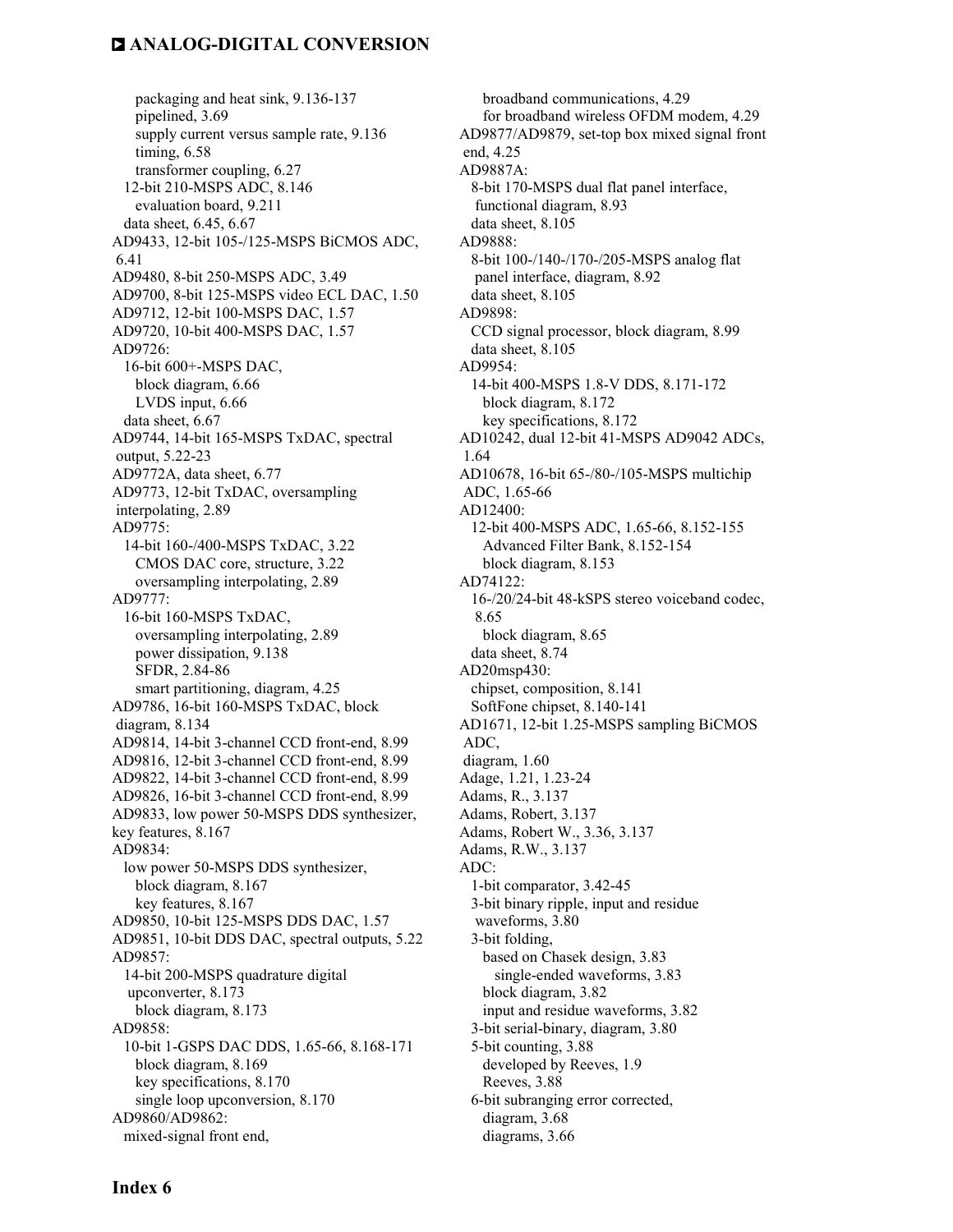7-bit 9-MSPS recirculating pipelined, diagram, 3.74 7-bit pipelined, proposed, 3.75 8- to 16-bit, theoretical maximum NPR, 2.60 10-, 11-, 12-bit, theoretical NPR, 2.59 12-bit, noise floor, 2.43 testing methods, 5.33 16-bit, requires 16-bit driver, 6.42 16-bit sigma-delta, 1.51 50-kSPS vacuum-tube based, 1.21 absolute accuracy, 2.97 analog bandwidth, 2.50 using FFT, 5.75 analog input, high frequency BER test, 2.80 analog signal, BER test, 2.79 analyzer configuration file, inputs, 5.62 aperture delay time, 5.73 aperture jitter, 6.83 locked-histogram test method, 5.70-72 using FFT, 5.73-75 architecture, 3.39-108 counting and integrating, 3.87-103 timeline, 3.87 design issues, 3.78 audio, high performance, 8.66-69 back-to-back static testing, 5.31-33 BER, 2.76-80, 3.45, 5.83-86 testing, 2.77-78, 5.83 BiCMOS, 6.5 binary, single-stage transfer function, diagram, 3.79 bipolar process, 6.1 bit error rate, 2.76-80 buffered differential input, 6.26 buffering, against logic noise, 9.60-62 charge run-down, 3.89 code center, 5.28, 5.29-30 code density test, code density test, 5.40 DNL integration, 5.40 linear ramp input, 5.38-44 code transition noise, 5.38 code transition points, test setup, 5.29-30 combined pipelined and multibit, diagram, 3.71 conversion using one stage per bit, 3.78 counting and integrating, 3.87-113 architecture timeline, 1.29 crossplot measurements, linearity, 5.33-35 crossplot test, 5.34 static errors, major code transitions, 5.35 differential amplifier, driving, 6.29-44 fully integrated driver, 6.31-34 differential gain, 5.78-83 differential input, driver, 6.23-29 drivers, 6.35-44 integrated differential driver, 6.35-44

 single-ended circuits, driving, 6.21-23 switched capacitor, driving, 6.19-23 differential nonlinearity, details, 2.18 differential phase, 5.78-83 digital interface, 6.47-67 digital output, grounding, 9.37-38 digitally corrected subranging, 3.65 drive circuit, 6.2 driver, differential amplifier, 6.29-44 selection criteria, 6.3 driving, 6.15-44 dual slope, diagram, 3.96 integrator output waveforms, 3.97 dual slope/multi-slope, 3.96-98 dynamic performance analysis, 2.42 dynamic range, 6.1 dither, 8.126-131 increasing using dither, 8.126-131 dynamic testing, 5.45-86 back-to-back, 5.45-49 setup, 5.45 FFT, basics, 5.51-59 manual, 5.45-49 manual "back-to-back", 5.45-49 ENOB using sinewave curve fitting, 5.49-50 error corrected, 3.61-78 external reference, diagram, 3.39 feedback subtraction, 1.28, 3.54 FFT analysis, 2.41 flash, 1.40, 3.46-53 4-, 6-, 8-bit monolithic, 1.41 8-bit 20-MSPS, SHA, 2.26 monolithic, 1980s, 1.52-53 PCM patent, 1.6 folding, 3.78-87 function, 2.1 gain and ENOB versus frequency, 2.50 generalized bit-per-stage architecture, diagram, 3.79 grounding, 9.30 high-impedance differential input, transmission accuracy, 9.52 high-resolution, using VFC and frequency counter, 3.92 high-speed, architectures, 3.46-87 timeline, 1.29, 3.87 back-to-back testing, 5.46 CMOS latched buffer, 9.61-62 pipelined, CMOS process, 4.15 histogram test, linear ramp input, 5.38-44 hybrid, 1970s, list, 1.43 1980s, 1.53-54 1990s, 1.64 hybrid and modular,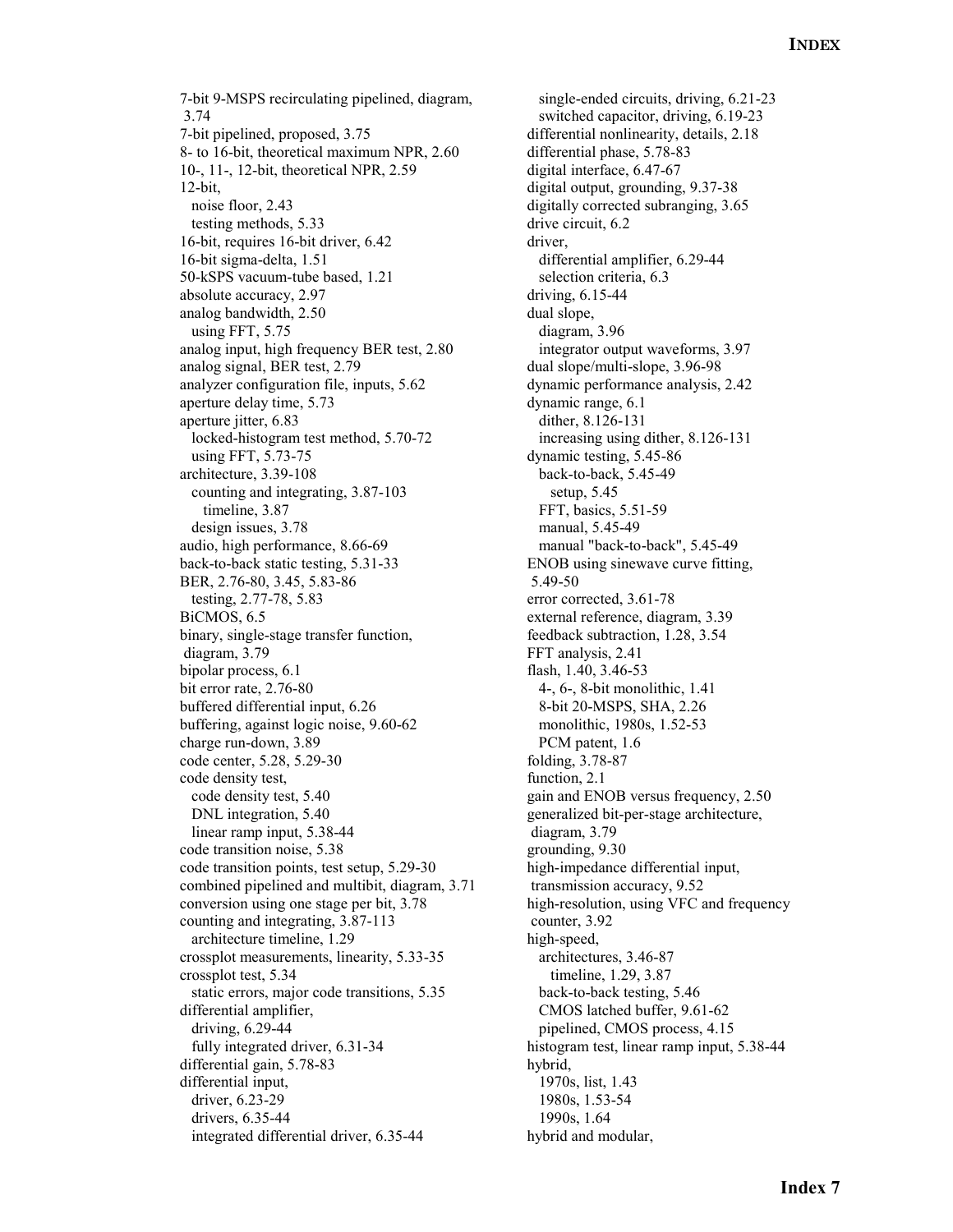1980s, 53-54 1990s, 1.64 high performance, 1980s, list, 1.53 ideal bipolar, transfer function, 2.10 input and output, definition, 2.1 input impedance, equal to source resistance, 2.62 input protection, circuit, 9.109 integrating, frequency response, 3.98 integrating and counting, 3.87-113 linearity, crossplot measurements, 5.33-35 testing methods, 5.46 metastable states, 2.76-80 modular, 1980s, 1.53-54 1990s, 1.64 early 1970s, 1.44 monolithic, 1970s, 1.38-40 summary, 1.40 1980s, 1.51 list, 1.51 1990s, 1.59-64 list, 1.63 multistage subranging, design, 3.78 N-bit two-stage subranging, diagram, 3.62 residue waveforms, 3.63 noise, 2.43-45 noise and distortion sources, 2.44 noise figure, model, 2.61 oversampling and process gain effects, 2.65 from SNR, sampling rate, and input power, 2.64 summary, 2.68 non-monotonic, missing code, 2.19 non-monotonicity, 2.18-19 trimming, 2.19 nonlinearity, using beat frequency and envelope tests, 5.49 Nyquist-type, 8.1 offset and gain error, measurement, 5.31 optical converter, 3.98-99 output, error codes, 2.76 overvoltage recovery time, 5.77-78 parallel output interface, 6.51, 6.57-61 timing, 6.57 pipelined, 2.113, 3.61-78, 6.49-50 1-bit per stage, diagram, 3.72 1.5-bit per stage: error corrected range, 3.73 residue waveform, 3.73-74 error correction, 3.72 stages, diagram, 3.71 timing diagram, 3.69 power meter, application, 8.22-25 power-saving modes, 3.41

 practical, noise, 2.43-44 processing gain, FFT output, 5.55 quantization noise, 2.37-45 quantization uncertainty, 5.28 ramp run-up, 3.89-90 recirculating subranging, 3.74 reference input terminal, buffered, 3.40 reference value, 3.39 reference with buffer, diagram, 3.40 relationship to DAC, 2.1 resolver-to-digital converter and synchro, 3.99-103 sampling, 2.112, 7.92 internal SHA, 9.30 sample-and-hold function, 5.45 simultaneous sampling system, 8.39 sampling clock input, 3.41 SAR, 3.91, 6.50 algorithm, 3.57 algorithm analogy, 1.27 development summary, 1.28 diagram, 1.28 fundamental timing, diagram, 3.53-54 switched capacitor DAC, 3.55 timing, 3.54-55 serial bit-per-stage binary and Gray-coded, 3.78-87 serial interface to DSPs, 6.55-56 serial output interface, 6.51-54 servo-loop tester, computer-based, 5.36-38 servo-loop transition test, 5.35-36 settling time, 2.112, 5.76-77 SFDR, 2.41 sigma-delta, 2.112 architecture timeline, 1.30 digital filter, 2.74 high resolution, 3.127-131 driving, 6.15-16 high speed clock, 9.30 performance: chop mode disabled, 8.183 normal, 8.182 switched capacitor input, circuit, 7.22 synchronization, 8.40 sign-magnitude, 2.15 single-supply, CMOS, 6.5 driver, fundamental application circuit, 6.4 input protection, circuit, 9.109 scaled input, driving, 6.18-19 SNR, 2.63 sampling clock jitter, 5.60 sparkle codes, 2.76-80 specifications, 5.27-28 static, 5.28-44 back-to-back, testing, 5.32 testing, 5.28-44 static transfer, DC errors, 2.12-21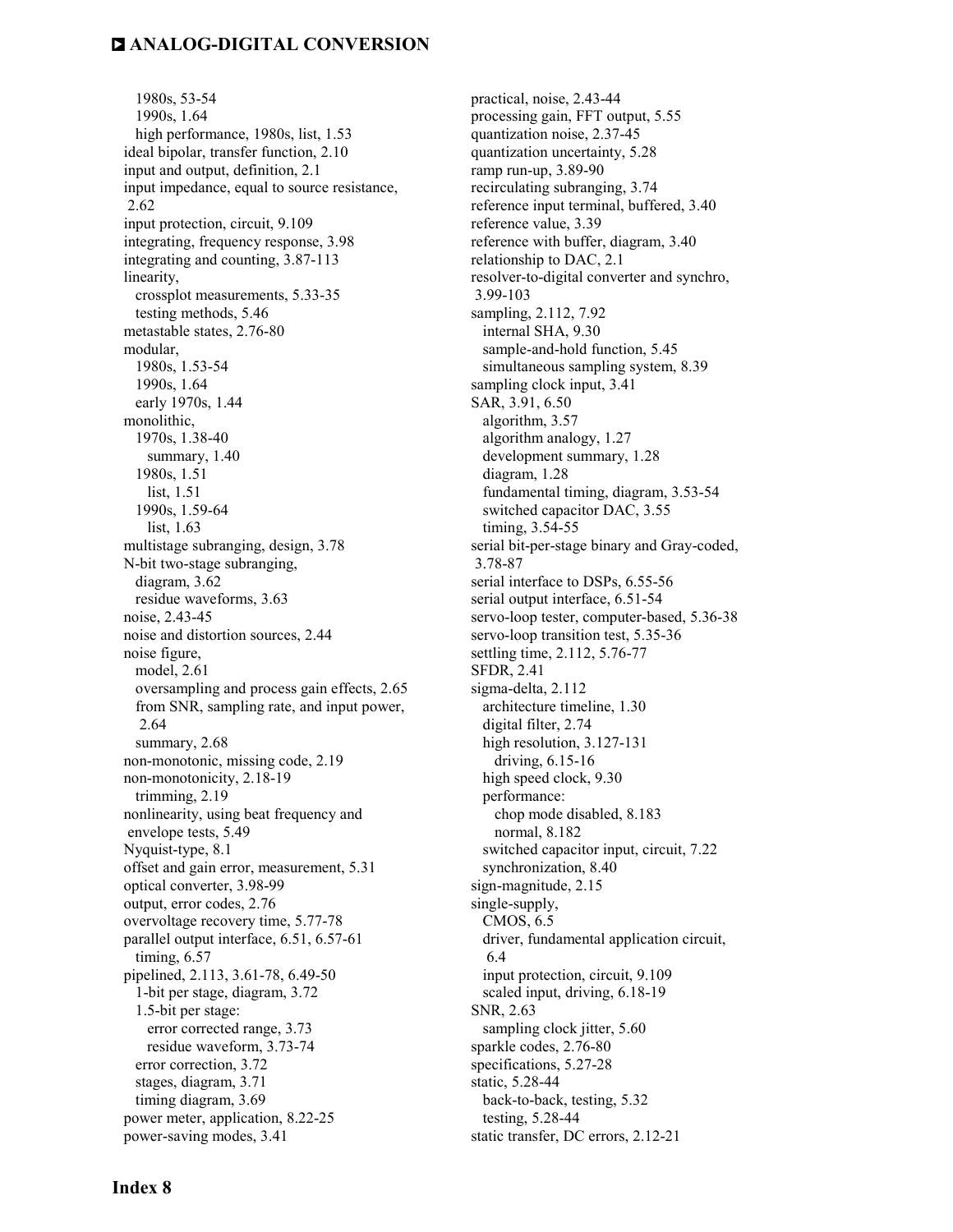subranging, 1.53-54, 2.19, 2.113, 3.11, 3.61-78 improper trimming, errors, 2.20 missing codes, 3.63 pipeline stage design, 3.67-68 successive approximation, 3.11, 3.53-61, 3.91 5-bit 8-kSPS, 3.58 dynamic transient loads, 7.23-24 single-ended input, driving, 6.17-18 superposition, 5.34 testing, 5.27-91, 5.28 back-to-back static, 5.31-33 dynamic, 5.45-86 FFT, 5.51-59 time-interleaved, block and timing diagrams, 8.147 total effective input noise, from SNR, 2.63 total SNR, equation, 2.72-73 tracking, 3.90-91 transfer function, endpoint measurement, 5.35 referred noise, 5.37 transient response, 2.73-74, 2.73-75 trimmed, 3.39 unipolar, transfer function;, 2.5 video testing, 5.78-83 voltage-to-frequency converter, 3.91-96 ADC-12QZ: 12-bit 40-µs SAR ADC, 1.44, 1.46 quad-switch ICs, 4.6 ADC-12U, 12-bit 10-µs SAR ADC, Pastoriza, 1.24-25 ADC analyzer software: Coherent Sampling Calculator, 5.63 single-tone input, 5.65 two-tone input, 5.65 ADC/DAC, DNL errors, 2.47 ADC FIFO evaluation kit, ADC evaluation boards, 9.211-212 ADC80, 12-bit 25-µs SAR ADC, 1.43 ADC1130, 14-bit 12-µs SAR ADC, 1.46 ADC1140, 16-bit 35-µs SAR ADC, 1.53 ADE775x-series, energy-metering IC, 1.63 ADE7755: data sheet, 8.26 energy metering IC, 8.23-25 block diagram, 8.23 current and voltage sense connections, 8.25 pulse output, 8.24 ADF4360: PLL with internal VCO, 6.93 phase noise and jitter, 6.93 ADG200-series, switches and multiplexers, 7.62 ADG201-series, switches and multiplexers, 7.62 ADG439F, trench-isolated multiplexer, 7.89 ADG465: channel protector IC, circuit diagram, 9.98 single channel protector, 9.110 ADG466, triple channel protector, 9.110-111

ADG467, octal channel protector, 9.110 ADG508F, trench-isolated multiplexer, 7.89 ADG509F, trench-isolated multiplexer, 7.89 ADG528F, trench-isolated multiplexer, 7.89 ADG708: 8-channel multiplexer, crosstalk versus frequency, 7.72 off-isolation versus frequency, 7.68 ADG801/ADG802, CMOS switch, resistance versus input, 7.64 ADG918, absorptive CMOS switch, 7.79 ADG919, reflective CMOS switch, 7.79 ADG32xx-series, bus switches, 7.84 ADG324x-series, unidirectional interfaces, 9.191 ADG3231: low-voltage bus switch, 9.188-189 low voltage logic level translator, diagram, 9.191 ADG3233: low voltage logic level translator and bypass switch, 9.191-192 functional block diagram, 9.192 modes, 9.193 ADG3246: bus switch, hot-plug application, 9.194 hot swapping, 9.194 ADG3257: quad 2:1 Mux/Demux bus switch, 9.186-188 eye diagrams, 9.188 maximum pass voltage versus input voltage, 9.188 resistance versus input voltage, 9.187 Adjacent channel leakage ratio, 2.57-58, 2.98 Adjacent channel power ratio, 2.57-58, 2.98 Adler, Joseph V., 6.98 ADM1023: data sheet, 8.26 microprocessor temperature monitor, 8.19-22 block diagram, 8.21 input conditioninc circuits, 8.20 key specifications, 8.22 on-chip temperature sensor, 8.21 ADM3311E RS-232 Port Transceiver, data sheet, 9.126 ADP33xx-series, LDO architecture, diagram, 9.70 ADP330x family: anyCAP topology, 7.40-41, 7.43 merged amplifier-reference design, 7.40-41 ADP333x family: anyCAP topology, 7.40 merged amplifier-reference design, 7.40-41 ADP3300: basic 50-mA LDO regulator circuit, 7.46 evaluation board, capacitor size, 7.48 ADP3310: anyCAP LDO regulator controller, current limiting, 7.57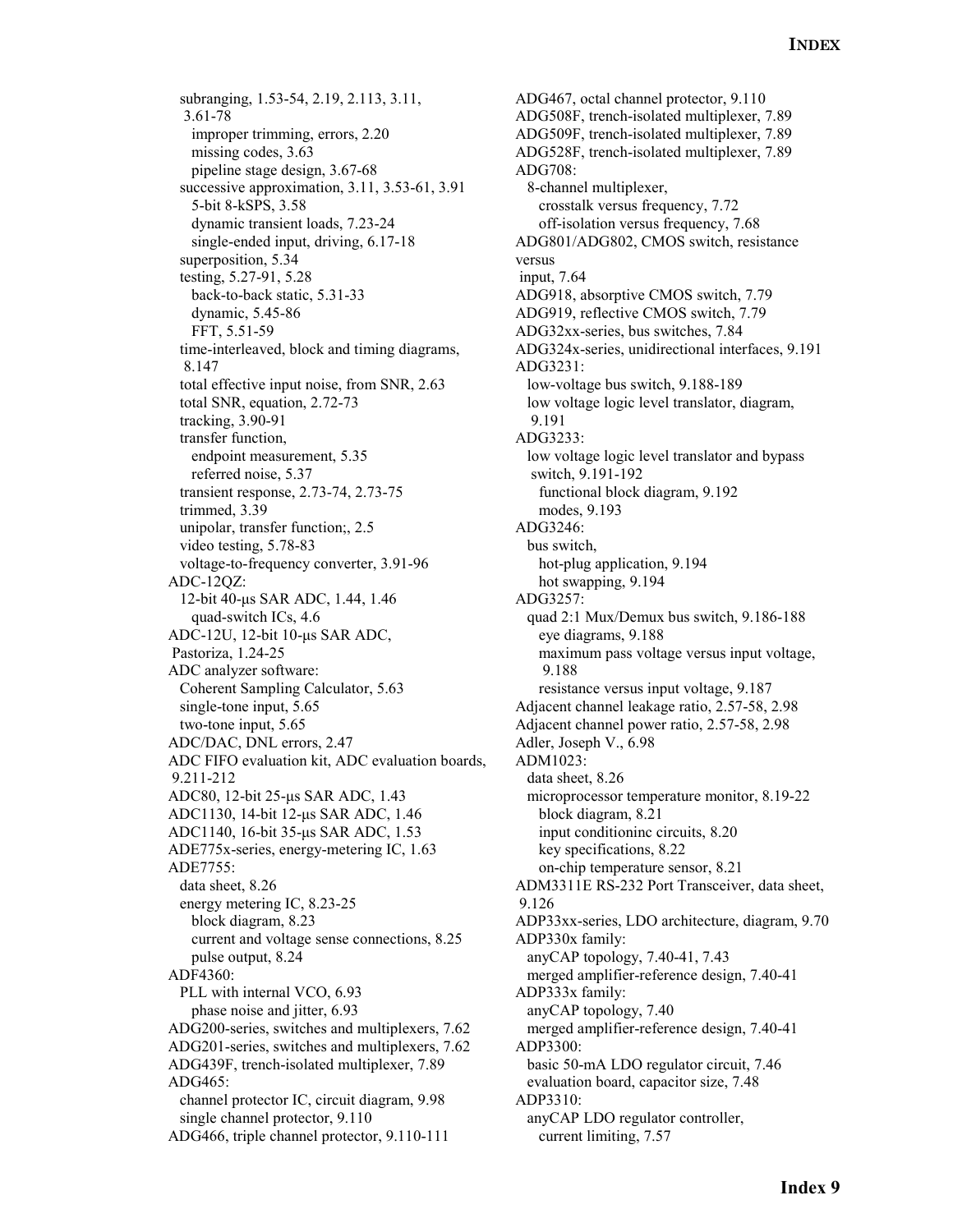features, 7.52 functional diagram, 7.52-53 LDO linear regulator controller, 9.79-80 ADP3310-3.3, fixed-voltage LDO controller, 9.77-78 ADP3310-5, PMOS FET LDO regulator controller, circuit, 7.53 ADP3331, LDO, adjustable, 9.73 ADP3605, voltage inverter, 9.76 ADP3607: voltage doubler, 9.76 functional diagram, 9.76 ADP3607-5, charge-pump, application circuit, 9.77 ADR01/ADR02/ADR03, data sheet, 6.77 ADR39x: bandgap reference specification, 7.10 connection diagram, 7.10 ADR290-ADR293 series: circuit, 7.12 specifications, 7.13 ADR430-ADR439 series, specifications, 7.13 ADR510, shunt reference, 7.5 ADR512, shunt reference, 7.5 ADSP-2106L, SHARC DSP, 9.170 ADSP-2189, 75-MHz DSP, 6.60-61 ADSP-2189M: data sheet, 6.67 DSP, 6.55-56 ADSP-21160, SHARC with internal PLL, 9.43 ADT1-1WT, Mini-Circuits RF transformer, 6.26-27 ADT4-1WT, Mini-Circuits RF transformer, 6.24-25 ADT7301: 13-bit digital temperature sensor, 8.17-19 circuit, 8.18 key specifications, 8.18 data sheet, 8.26 ADu7xxx-series, microconverter, based on ARM7 processor, 8.187-190 ADuC-series, MicroConverters, 1.65-66 ADuC70xx-series, development system, 8.189 ADuC702x-series, ARM7-based MicroConverters, 8.188 ADuC812 MicroConverter, precision analog microcontroller, 1.63 ADuC814, reduced pin-count low cost SAR MicroConverter, diagram, 8.179 ADuC834, MicroConverter, in bridge transducer, 8.184-185 ADuM1100A: digital isolator, 9.112-114 characteristics, 9.113 ADuM1100B: digital isolator, 9.112-114 characteristics, 9.113 ADV453, video RAM-DAC, 1.50 ADV471, video RAM-DAC, 1.50 ADV476, video RAM-DAC, 1.50 ADV478, video RAM-DAC, 1.50 ADV7125:

 data sheet, 8.105 triple 8-bit 330-MSPS DAC, 8.88-89 functional diagram, 8.89 ADV7160/ADV7162: 220-MSPS video RAM-DAC, diagram, 8.90 data sheet, 8.105 ADV7183A: 10-bit video decoder, 8.82-83 block diagram, 8.83 data sheet, 8.104 ADV7310: 12-bit video encoder, 8.83-84 block diagram, 8.84 data sheet, 8.104 Advanced digital post processing, 8.151 Advanced filter bank, 8.146, 8.151-155, 8.152 block diagram, 8.152 design, 8.152-155 digital post-processing, 8.151-155 Advanced Filter Bank technical description, 8.157 Advanced Micro Devices, 1.25, 1.28, 1.33, 1.40, 1.45, 1.52 Advanced Mobile Phone Service, 8.108 AFE, 1.66 Agilent Labs, 8.146 Agilent press release, 8.157 Aging, resistor, 9.14 Air-gap discharge, ESD testing, 9.121 Akazawa, Yukio, 2.90, 3.105 Alfke, P., 9.197 Aliasing, 2.26, 2.98 in direct digital synthesis, 8.163-165 implications;, 2.27 in time domain, 2.28 All-0s, all bits off, 2.105 All-1s, all bits on, 2.104 All bits off, 2.105 All bits on, 2.104-105 All-parallel ADC, 3-bit converter, 3.46 Aluminum electrolytic capacitor, 9.8 AM685, 1.40 ECL latched comparator, 3.43-44 IC comparator, 1.41 AM685/687, 3.49-50 AM687, 1.40 dual ECL comparator, 1.45 high-speed comparator, 3.63 IC comparator, 1.41 AM6688: 4-bit 100-MSPS flash ADC, 1.40, 1.45, 1.52 4-bit 100-MSPS flash converter, Advanced Micro Devices Inc., 3.49 Ammann, Stephan K., 3.108 Amplifier: differential, fully integrated driver, 6.31-34 voltage levels, 6.32 feedback, patent, 1.14 intercept points, definition, 2.54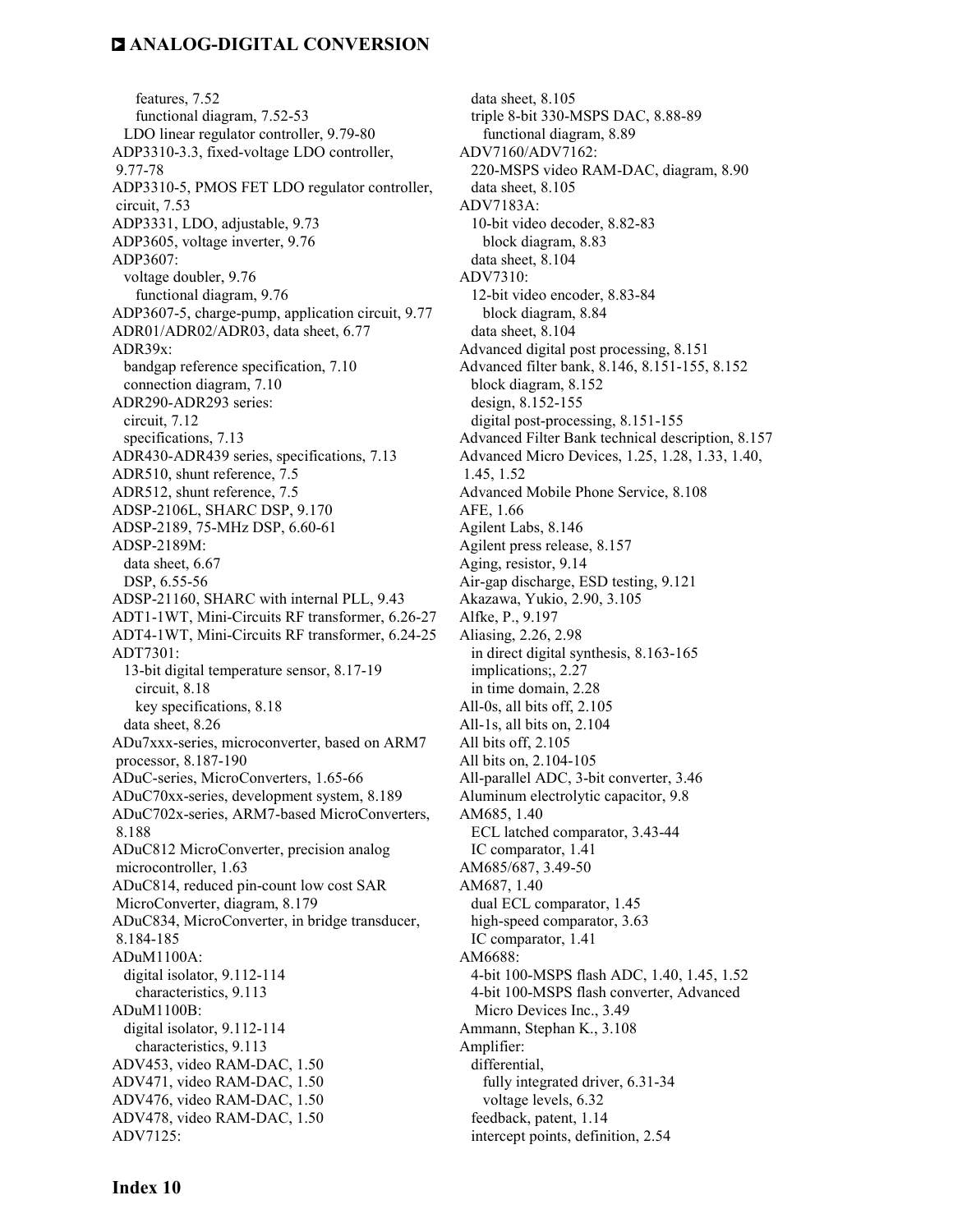output stages, 6.8-10 performance, 6.3-15 rail-rail input stages, 6.5-8 Amplifier output: EMI/RFI, 9.162-163 voltage phase-reversal, 9.101-102 AMPS wideband digital receiver, 8.117 noise, 8.120 sensitivity, 8.119 spurious requirements, 8.118 Analog bandwidth, 2.46, 2.98 ADC, 2.50 data converter, 6.3 using FFTs, 5.75 Analog computing circuitry, 2.2 Analog connector, high-end receiver, 8.81 Analog Devices, 1.33 Analog Devices, Inc., founding, 1.24 Analog Dialogue, 1.47 Analog Dialogue magazine, 1.33-34 Analog-Digital Conversion Handbook, 1.34 Analog-Digital Conversion Notes, 1.34 Analog Front End, 1.66 Analog-front-end integrated devices, 8.99 Analog front ends, 1.55 Analog full scale, 2.14 Analog ground, in mixed-signal IC, 9.35 Analog ground plane, PCB, 9.37 Analog multiplexer, diagram, 8.28-31 Analog power supply, systems, 9.65-91 Analog switch: application, 7.73-78 dummy switch in feedback, 7.76 dynamic performance, 7.74 minimizing on resistance, 7.75-77 and multiplexer, 7.61-89 unity gain inverter, 7.74 Analog-to-time conversion, using PTM, 1.8 Analog variable, 2.2 Analogic, 1.23 Analogic Corporation, 1.33 Analogic, Inc., 4.2 Anderson, Robin N., 3.108 Andreas, D., 3.137 Andrews, James R., 5.25 Anti-ballistic missile system, 1.22-23 Anti-imaging filter, 8.163 digital audio, 8.64 Antialiasing filter, 2.29, 3.115 design and requirements, 2.30 dynamic range, 2.30 elliptic, TTE Inc., 2.31 position, op amp noise, 6.38 transition band, 2.30 undersampling, 2.33-34 anyCAP: design features, 7.40-42 functional diagram, basic LDO regulator, 7.45-46

 LDO regulator, functional diagram, 7.45 thermal considerations, 7.46-51 LDO series devices, 7.43-44 low current, 7.44 "paddle-under-lead" packaging, 7.50 thermal coastline packaging, 7.49 thermal performance, 7.48 LDO topology, benefits, 7.43 low dropout regulator family, 7.39-51 pole-splitting topology, 7.42-43 pole splitting topology, 7.42-43 anyCAP LDO regulators, 9.70, 9.72 Aperture delay, 2.69 sample-to-sample variation, 2.70 SHA, 7.96-97 Aperture delay time, 2.68-72, 2.98 ADC, 5.73 measurement, using locked-histogram test, 5.73 SHA, 7.96-97 Aperture jitter, 2.68-72, 2.99, 6.83, 9.39 ADC, locked-histogram test method, 5.70-72 calculation, using locked-histogram test, 5.72 degradation in SNR, 5.74 effects, 2.70 RMS noise, 5.72 sample-to-sample variation, 2.70 SHA, 7.97 test setup, 5.74 using FFTs, 5.73-75 Aperture time, 2.68-72, 2.98 SHA, 7.95 Aperture time jitter, 1.49 Aperture uncertainty, 2.99 SHA, 7.97 ARM7, TDMI microcontroller, 8.141 ARM7TDMI, MCU core, 8.187 Armstrong, Major Edwin H., 8.108 Aspinall, D., 3.106, 7.111 Asynchronous digital subscriber line, 9.194 Asynchronous VFC, 3.91 Audio, digitall, 8.59-74 Audio codec, multichannel, 8.69-70 Audio DAC, multichannel, 8.69-70 Audio DAC family, chart, 8.67 Audio Engineering Society, standards, 8.60 Audio Precision, 5.25 Audio Precision, System Two, analyzer, 5.19 Automatic zero, 2.99 Avalanche diode, 7.3 AWG2020, Tektronix, 5.17 AWG2021, Tektronix, 5.17

#### **B**

B4001 and B4003 common-mode chokes, 9.178 Back-to-back testing, ADC, for large-signal input, 5.48 Baird, Jon, 8.175 Baker, Bonnie, 9.63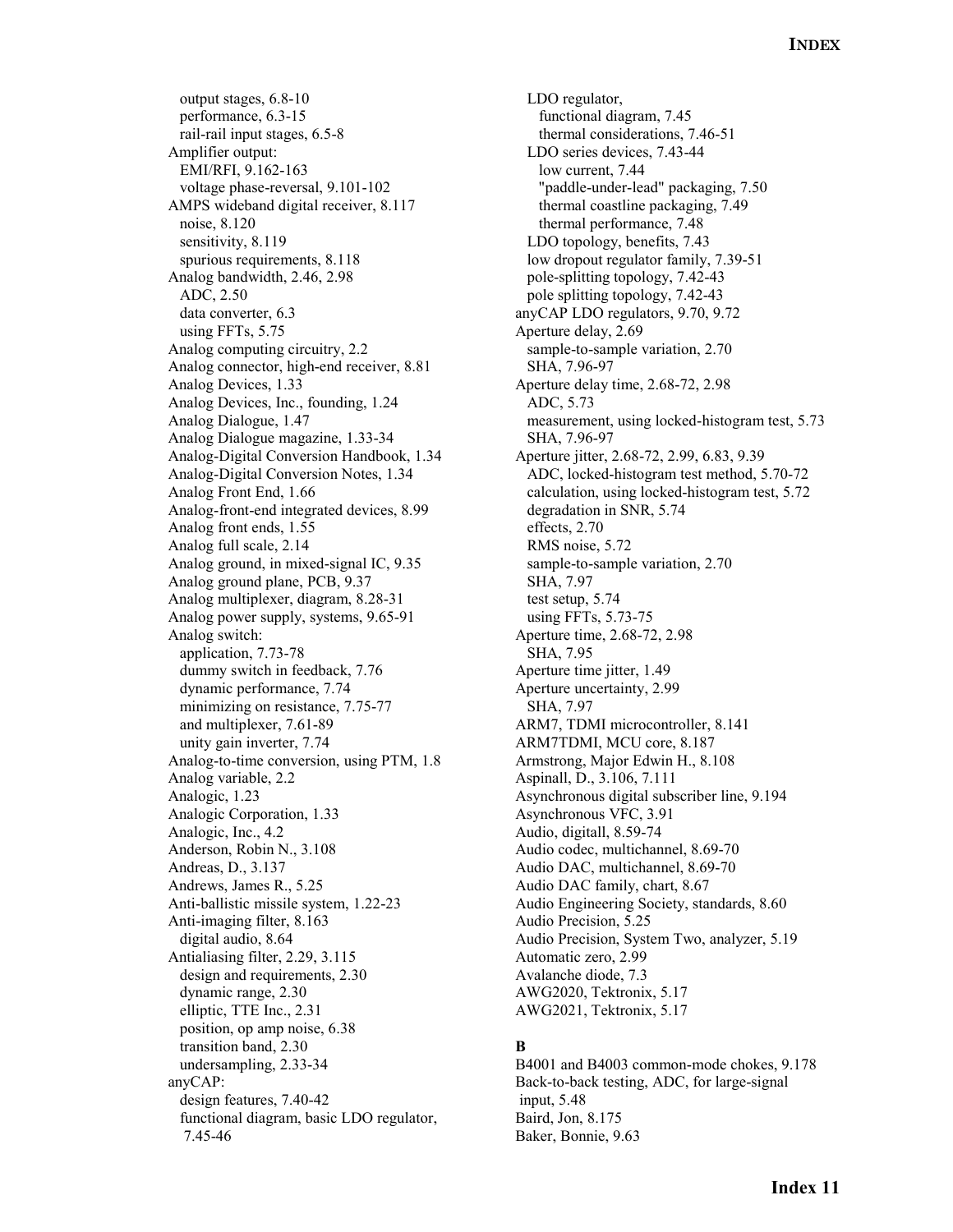Baker, R. Jacob, 2.117, 3.140, 5.89, 5.91 Baldwin, Eugene E., 5.25 Ball-grid array, 1.55 Ball-grid-array, packaging, 4.17 Ball grid array package, 9.200 Ballistic trajectory computation, 1.21 Ball, W.W. Rouse, 1.32, 3.105 Bandgap reference, 6.80, 7.4-10 basic, 7.4 characteristics, 7.14 Bandpass filter, 5.70-72, 6.92 Bandpass sampling, 2.31-32 Bandpass sigma-delta ADC, 3.132-133 Bandwidth: aliasing, 2.98 analog input small-signal, 2.99 effective resolution, 2.99 full-linear, 2.99 full-power, 2.98, 2.99 full width, 2.98 sampling, rule, 2.32 Bardeen, J., 1.18, 4.9 Bardeen, John, 1.15, 4.3-4 Barnes, Erik, 8.105 Barney, K. Howard, 3.107 Barrow, Jeff, 9.63 Barr, P., 1.31, 5.87 Bartow, Doug, 8.105 Baseband antialiasing filter, 2.29-31 Baudon, J.M.E., 1.4 Baudot code, 1.3 BCD, coding scheme, 2.14 Beat frequency test: ADC linearity, 5.46-47 test setup, 5.47 Beckman Instruments, 1.24 Bedingfield, Robert C., 1.23 Bell Laboratories, 1.14-16, 1.22-23, 4.3-4 Bell Labs, 7.91 Gray code, 2.6 nonlinear DAC, 3.26 Bell µ-255 standard, 3.26 Bell System, 1.3 Bell Telephone Laboratories, 1.10-11, 1.17, 8.59 Bell Telephone Labs, 3.109 Bell Telephone system, 4.1 Bell, Alexander Graham, 1.3, 1.17 Bell, Barry A., 5.25 Benjamin, O.J., 3.137 Bennett, W.R., 1.18, 2.37, 2.90 BER, 2.76-80, 3.45 ADC, 2.76-80 bit error rate, 2.76-80, 3.45, 5.83 tests, 5.83-86 high-frequency test, analog input, 5.84-85 low-frequency test, analog signal, 5.84 PC-based test, test setup, 5.86 tests, 5.83-86 and time between errors, 2.80

Best straight line method, integral linearity error measurement, 2.16 Best, R.E., 6.98, 8.175 Beyschlag Resistor Products, 9.24 Bias current, 2.99 BiCMOS, 1.49 Bin width, in FFT, 5.54 Binary code: shadow mask, 1.12 unipolar, 2.4 Binary-coded decimal code, 2.11-12 table, 2.12 Binary-coded shadow mask, 3.47 Binary number, 2.3 Binary ripple ADC, 3.81 Binary-to-Gray code, conversion, 2.8 Binary transfer function, 3.78 Binary-weighted DAC, 3.9-12 Binary-weighted voltage-mode DAC, 3.9 Bipolar code: 4-bit converter, table, 2.9 relationships, table, 2.11 Bipolar converter, 2.14-15 Bipolar mode, 2.100 Bipolar offset, 2.100, 2.110 Bipolar processes, 4.11 Bipolar zero error, DAC, 5.2-4 Bird's nest breadboard, 9.201 Bit error rate, see BER Bit-per-stage ADC, 3.88 BJT RFI rectification, 9.157-158 sensitivity, 9.159 Black, Harold S., 1.14, 1.18, 4.1, 4.9 Black, H.S., 1.11, 1.18, 2.90, 4.9 Blackman, window function, 5.57-58 Black, W.C., Jr., 8.157 Blair, Jerome, 5.89 Blanking, 1.53 Blattner, Rob, 7.60 Bleaney, B., 9.24, 9.63 Bleaney, B.I., 9.24, 9.63 Block conversion, 8.115 Blood, William R., Jr., 9.179 Bloomingdale, Cindy, 9.179 Bode plot, 7.67 Bogatin, Eric, 9.178, 9.179 Bondzeit, Frederick, 3.108 Bootstrapping, 7.103 Bordeax, Ethan, 9.181 Boser, B., 3.137 Bowers, G.G., 1.31 Boyce, David E., 5.89 BPF, bandpass filter, 3.132 Brahm, C.B., 3.111, 3.136 Brannon, Brad, 2.90, 6.98, 8.156, 8.157 Brattain, Walter, 1.15, 4.3-4 Brattain, W.H., 1.18, 4.9 Breadboarding, 9.199-213 and prototyping, 9.199-213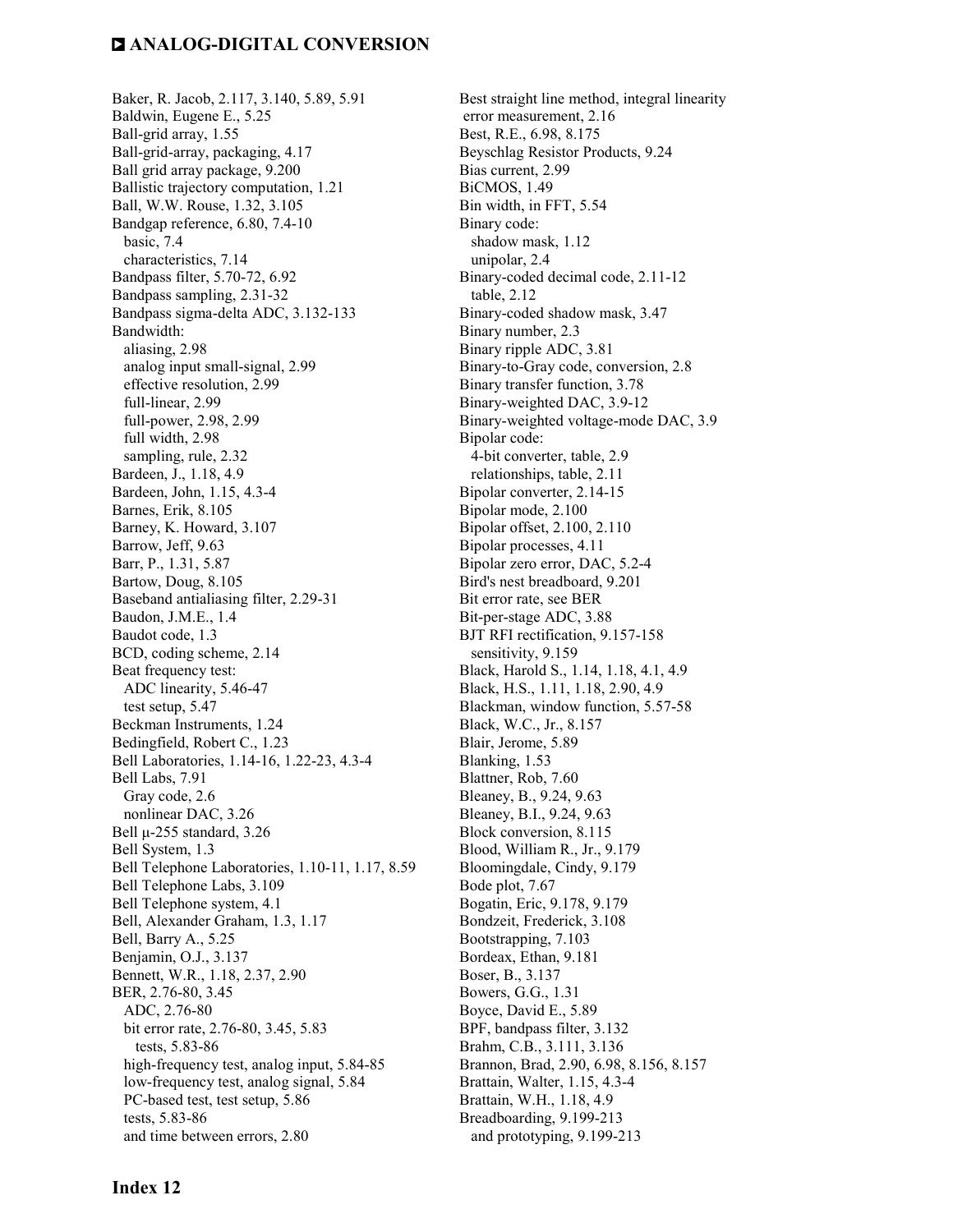Bridge, ratiometric, 8.9 Bridge output, 2.2 Broadband aperture jitter, 6.83 Brokaw cell, 7.5-6 bandgap reference, 7.33-34 Brokaw, A. Paul, 1.47, 4.19 Brokaw, Adrian Paul, 1.47, 3.36 Brokaw, Paul, 1.35, 1.40, 1.47, 3.18, 4.12, 7.26, 7.60, 9.63, 9.91, 9.179 Bruck, Donald B., 2.116, 3.139, 5.87, 5.90 Bryant, James, 2.1, 2.37, 2.93, 3.1, 3.39, 3.108, 3.109, 4.11, 4.19, 7.1, 9.1, 9.25, 9.30, 9.63, 9.93, 9.125, 9.141, 9.178, 9.199 Bryne, Mike, 9.126 BTL, standards, 9.184 Buchanan, James E., 9.23 Bucklen, Willard K., 3.105, 8.104 Buckley, Kevin, 8.105 Buffer, ADC digital output, 9.37 Buffer amplifier, 3.18-19 Buffer latch, 1.35 Buffering: AC analog outputs, 6.69-77 ADC reference, 3.40 BiCMOS ADC, 6.25-26 complementary bipolar ADC, 6.25-26 DAC analog output, 6.69-77 internal, 6.1 Bulk metal resistor, 9.16 Buried Zener, 6.80, 7.11, 7.14, 7.16, 7.19 Burkhardt, Andrew, 9.178 Burr Brown, 1.23, 1.33 Burst mode, 6.49-50 Bus, 2.100 Bus switch: advantages, 9.187 hot swap and hot plug applications, 9.193-194 low voltage, 9.190 NMOS FET, for interfacing, 9.186-190 Buss wire, 9.31 Busy, ADC status, 3.41 Butterworth filter, 2.30 noise bandwidth, 2.62 two-pole, SNR, 2.87 Buxton, Joe, 9.93, 9.125, 9.178 Bypass/decoupling, local high frequency, 9.89-90 Byrne, Mike, 9.30 Byte, 2.100, 2.112 low, 2.100

### **C**

Cable: electrically long, 9.151 electrically short, 9.151 ground loops, in shielded twisted pair, 9.152 improper use of shielding, 9.151 mutual inductance, 9.19 shielded, hybrid grounding with passive sensor, 9.153

 impedance-balanced drive, 9.154 Cable driving, 9.1 Cables and shields, 9.151-155 Cage jack, 9.31, 9.205 Calibration process, 4.8 Candy, J.C., 2.116, 3.37, 3.112, 3.136, 3.137, 3.139, 5.90 Capacitance, 4.15 parallel plates, diagram, 9.58 Capacitance-coupled noise, reduction, 9.144-145 Capacitive coupling: EMI path, 9.142 equivalent circuit, 9.59 Capacitive noise, 9.59, 9.59-60 Capacitor, 9.2-8 ceramic, 9.82, 9.84 comparisons, 9.8 decoupling, 9.36, 9.41, 9.43 dielectric absorption, 7.101, 9.3-4 circuit diagram, 9.3 dissipation factor, 9.5-6 electrolytic, 9.7, 9.82, 9.83 equivalent circuit, 9.84 failure mechanisms, 9.7 film, 9.82, 9.83 general purpose aluminum, 9.83 leakage, 9.5 materials, 9.2 noise reduction, 9.82-85 organic semiconductor, 9.83 parasitic waveforms, 9.84 parasitics, 9.2-3, 9.5-6 passive component, 9.1 polarized, 9.7 power supply noise reduction and filtering, 9.82-85 series impedance, 9.5 stacked-film, 9.83 switching, 9.83 tantalum, 9.83 temperature, 9.6 tolerance, 9.6 types, 9.2, 9.4, 9.82 Carbon composition resistor, 9.9, 9.16 Carbrey, R.L., 3.37 Card entry filter, 9.87-88 circuit diagram, 9.87 power supply noise reduction and filtering, 9.87-88 ringing, 9.87 Carrier, and harmonic distortion, 2.48 Cascaded network, two-stage, diagram, 2.67 Cattermole, K.W., 1.2, 1.17, 2.22, 2.90, 2.116, 3.139, 5.90 CAV-1040, 10-bit 40-MSPS sampling ADC, 1.53-54 CAV-1220, 12-bit 20-MSPS sampling ADC, 1.53-54 Caveney, R.D., 3.106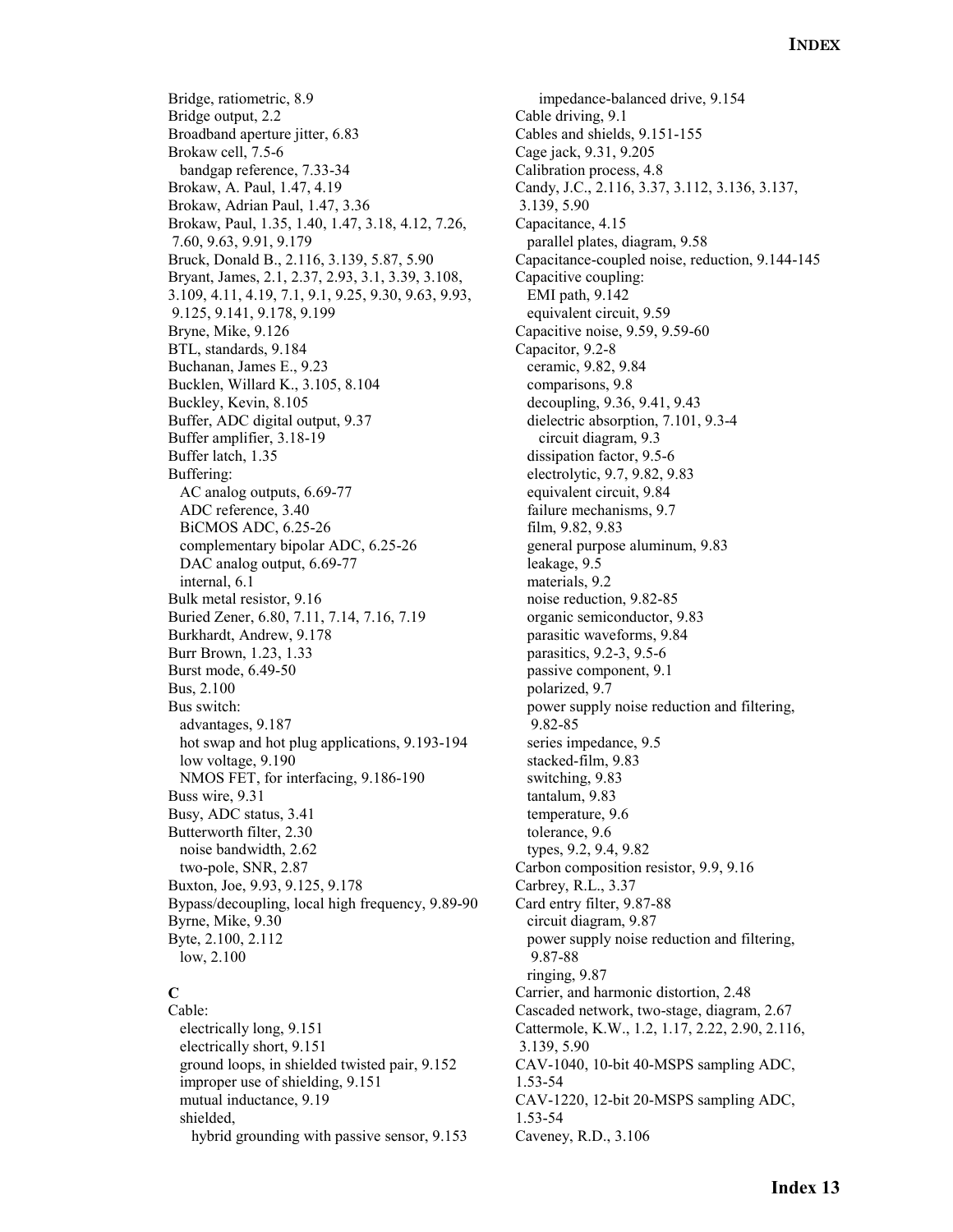CB, 3.85 CB processes, 4.12 JFET used, 4.12 CCD: kT/C noise, 8.97 output stage and waveforms, 8.96 thermal noise, calculation, 8.97 CCD array, linear and area, chart, 8.95 CCD image processor, 1.55 CCD imaging electronics, 8.94-99 CDMA, spread-spectrum system, 8.112 CDMA system, signals, chart, 8.123 Çeçen, Kâzim, 1.17 Cecil, Jim, 4.13 Cell phone, handsets, 8.136-139 Cellular radio system, 2.40 Cellular telephone: ADC and DAC, handsets, 8.139-145 handsets, 8.136-139 ADCs and DACs, 8.139-140 receiver, direct conversion architecture, 8.143 Cellular telephone system, 8.108 Ceramic capacitor, 9.82 Chain code, 1.3 Changeover switch, 3.3 Channel protector, for dual-supply in-amp, circuit, 9.107 Channel-to-channel isolation, 2.100, 2.102 Channelizer, 8.115 Charge-balance VFC, 3.91 diagram, 3.93 Charge-coupled device, 8.94-99 Charge coupling, 7.71 Charge injection, 2.100 reducing, 7.104 Charge injection model, 7.69 Charge-pump circuit, 9.74 Charge-pump voltage converter, 9.74-75 advantages, 9.74-75 characteristics, 9.75 regulated output, 9.75-77 Charge run-down ADC, 3.89 Charge transfer, 2.100, 2.111 Charged Device Model, ESD model, 9.121 Charpentier, A., 3.137 Chasek, N.E., 3.82, 3.106 Chesnut, Bill, 9.91 Chip area, voltage tolerance/compliance, 9.196 Chip enable, 6.57 Chip-on-Lead packaging, 7.49-50 Chip-scale package, 1.55 Chip-scale-packaging, 4.17 Chip Select, ADC edges, 3.42 Chopper-stabilized amplifier, 8.20 Chroma signal, 8.79, 8.82 Chrominance, 5.78 Circuit, effective input impedance, 6.32-33 Circuit inductance, ground plane, 9.49

Clamping diode: leakage, 9.95-96 reverse bias current, 9.95 Clamping diode leakage, 9.95-96 Clelland, Ian, 9.91 Clock distribution: end-of-line termination, 9.174 source terminated transmission lines, 9.174 Clock generator, "hybrid", 6.94-95 Cloninger, Chris, 8.156 Closed-loop SHA, circuit, 7.103-104 CM choke, 9.146 CM overvoltage protection: amplifier output voltage phase reversal, 9.101-102 CMOS channel protectors, 9.98-99 high CM voltage in-amp, 9.99-100 inverting op amp, 9.100-101 CMOS, 9.181 process, 4.13-15 standards, 9.184 CMOS ADC: differential input, transformer coupling, 6.25 equivalent input circuit, 6.19-23 SHA, 6.19-20 single-ended drive circuit, 6.21-23 CMOS channel protector, 9.98 CMOS IC output driver, configuration, 9.183 CMOS logic, 1.41, 2.2 CMOS process, 3.11 CMOS processes, 4.13-15 CMOS switch, 3.4, 5.35 1-GHz, attributions, 7.78-79 absorptive, 7.79 adjacent, equivalent circuit, 7.65 basics, 7.62-64 charge injection, 7.69 charge injection effects, 7.70 complementary pair technology, 7.63 DC performance, factors, 7.66 diode protection, 7.87 dynamic performance, charge injection, 7.69 off isolation, 7.68 transfer accuracy versus frequency, 7.67 error sources, 7.65-73 input protection, external Schottky diodes, 7.88 junction-isolation, cross-section, 7.86 latchup prevention, 7.87 MOSFET technology, 7.62-63 off isolation versus frequency, 7.68 on-resistance versus signal voltage, 7.64 overcurrent protection, 7.88 parasitic latch, equivalent circuit, 7.86 parasitic latchup, 7.85-89 reflective, 7.79 settling time, 7.72 single-pole, settling time, table, 7.73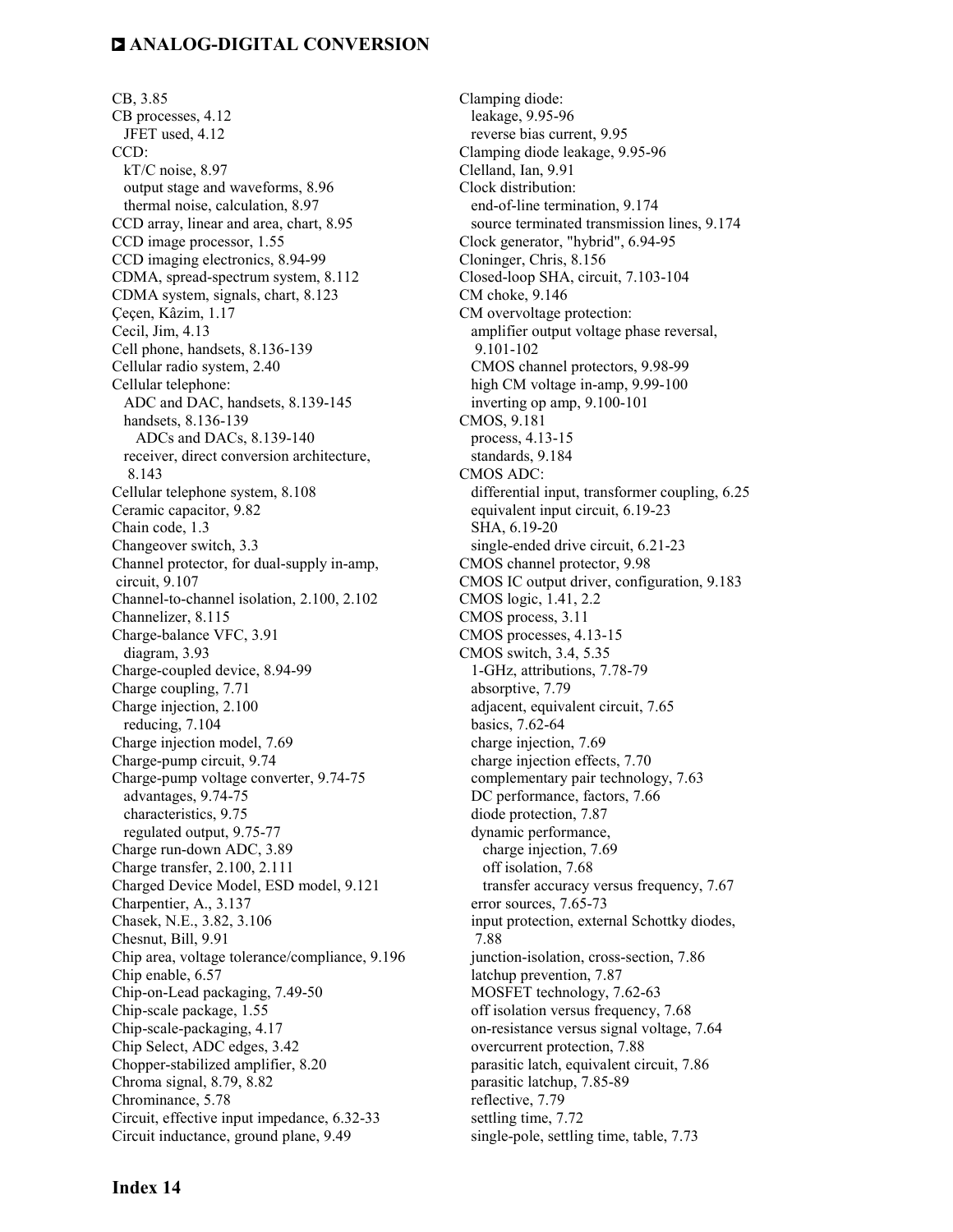transfer function, Bode plot, 7.67 trench-isolation technique, 7.89 CMR, 2.101, 6.74 input transient currents, 6.24 Coaxial cable, 9.154 shielding, 9.155 Code: binary, unipolar, 2.4 binary-coded decimal, 2.11-12 binary-to-Gray, conversion, 2.8 bipolar, 2.8-12 offset binary, 2.8-9 center, 2.4 complementary, 2.12 fractional binary, 2.3 Gray, 2.4, 2.6-8 Gray-to-binary, conversion, 2.8 integer binary, 2.3 meaning, 2.3 missing, 2.107 MSB, error, 2.7 ones complement, 2.8, 2.11 reflective-binary, 2.6 resolution, flicker-free, 2.45 noise-free, 2.45 sign-magnitude, 2.8, 2.11 sparkle, ADC, 2.76-80 twos complement, 2.8, 2.9, 2.11 unipolar, 2.3-5 Code center, 5.28 data converter, 2.14 Code-center testing, misleading results, 5.29-30 Code density test: ADC, 5.38-44 data display, 5.39-40 setup, 5.39 Code-division-multiple-access, see CDMA Code resolution: flicker-free, 2.109 noise-free, 2.106, 2.109 Code transition noise, 2.100 DNL, 2.20 Code width, 2.100 Codec, 1.55, 5.27, 5.78, 8.59, 8.61, 8.82 voiceband, 8.65 Coder-decoder, 1.55, 5.27 Coding, quantizing, 2.1-22 Coherent sampling, FFT output signal and harmonics, 5.63 Cold junction compensation, thermocouple, 8.14 Collins, Niamh, 8.175 Color difference, 8.79 Colton, Evan T., 1.32, 3.106 Comfort noise insertion, 8.138 Common-impedance, EMI path, 9.142 Common-impedance noise: reducing, 9.143-144 reduction, 9.143-144

 solutions, 9.144 Common-mode choke, 9.162 Common-mode error, 2.101 Common-mode overvoltage protection: CMOS channel protectors, 9.98-99 high CM voltage in-amp, 9.99-100 Common-mode range, 2.101 Common-mode rejection, see CMR Common-mode voltage, 2.101 Compact PCI Hot Swap Specification R1.0, 9.197 Companding, 3.26 Comparator: 1-bit ADC, 3.42-45 in flash ADC, 3.46 latched, 2.76 metastability, 3.50 metastable output states, error codes, 3.51 metastable state errors, diagram, 3.45 µA711/712, 3.49 in parallel ADC, 3.46 structure, 3.42 diagram, 3.43 Comparator ADC, 1-bit, 3.42-45 Complementary bipolar, see CB Complementary bipolar processes, 4.12 Complementary code, 2.12 Compliance voltage, 6.71 Compliance-voltage range, 2.101 Complimentary metal oxide semiconductor, see CMOS Component analog video standard, 8.79-80 Composite video signal, 8.79 Composite video testing, test setup, 5.78 Compound monolithic, 4.7-8 Computer Labs, 1.23, 1.33 Computer Labs, Inc., 1.24, 1.41, 1.43, 1.44, 4.4-5 Conduction, EMI path, 9.142 Conductive wrist strap, for ESD protection, 9.120 Conductor: ground plane, skin effect, 9.47 Ohm's law, 9.27 resistance, 9.26-27 skin depth, 9.47 Conductor resistance, in PCB, 9.26-27 Connelly, J.A., 9.63, 9.125 Contact discharge, ESD testing, 9.121 Contact-image sensor, 8.94-99 waveforms, 8.98 Continuous-aperiodic signal, in FFT, 5.52 Continuous-periodic signal, in FFT, 5.52 Continuously available output, ADC, 3.91 Continuously converting, temperature sensor output mode, 8.15-16 Conversion complete, 2.101, 2.102 Conversion rate, 2.101 Conversion relationship, meaning, 2.3 Conversion time, 2.101, 2.112 Convert command, for ADC, 8.29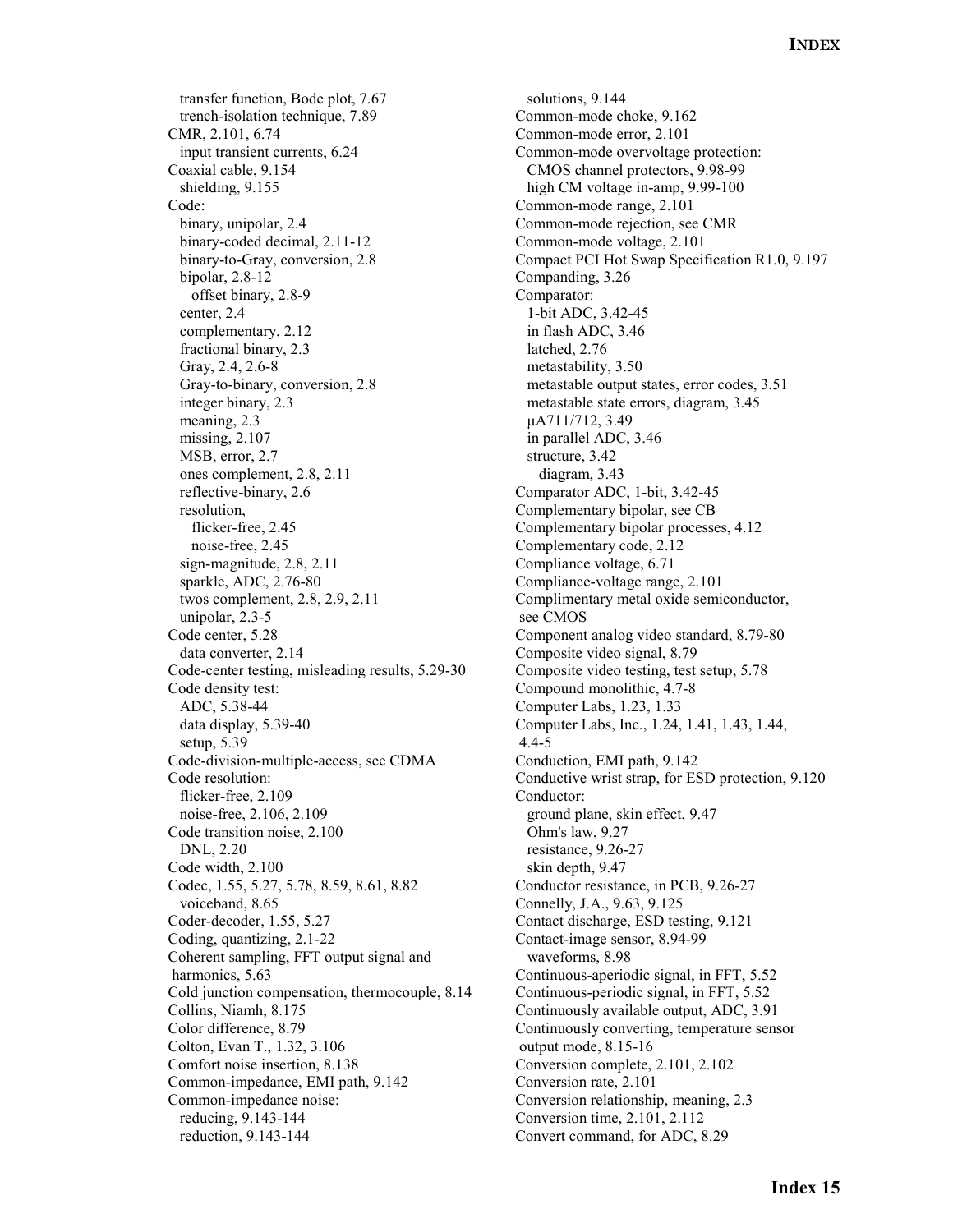Convert-start command, ADC, 3.41 Converter: optical, 3.98-99 sub-ranging, 2.104 Convolutional coding, 8.137 Conway, Paul, 8.191 Cooley, J.W., 5.89 Copper, resistance, 9.47 Copper conductor, resistance calculation, 9.26 Correlated double sampling, 8.97-98 Cost, 4.23 Counting ADC, 3.88 Counting and integrating ADC architectures, 3.87-113 Counting DAC, monotonic, 3.29 Counting pulse-width modulated DAC, 3.28-29 Counts, Lew, 9.23, 9.125, 9.178 Coupling, within signal cabling, 9.19 Coxeter, H.S.M., 1.32, 3.105 Craven, Bob, 1.35 Craven, Robert B., 1.47 Critical components, assembly, 9.7 Crook, David, 6.98, 8.175 Crosspoint switch: digital, 7.83-84 video, 7.82-83 Crosstalk, 2.101-102, 7.71-72, 8.28 adjacent switches, equivalent circuit, 7.72 digital, 2.102 noise interference, 9.144 Crystal oscillator, low phase jitter, 9.39 Crystal Oscillators: MF Electronics, 9.63 Crystal Oscillators: Wenzel Associates, Inc., 9.64 Crystal Semiconductor, 1.51 CSZ5316, monolithic sigma-delta ADC, 1.51 Current limiting, 7.30 Current-mode binary-weighted DAC, 3.10-11 Current output thermometer DAC, 3.7 Current-steering multivibrator VFC, 3.91 Current-steering VFC, diagram, 3.92 Curtin, Mike, 6.98, 8.175 Cushing, Richard, 8.175 Cutler, C.C., 3.109, 3.111, 3.136 Cyclic serial DAC, 3.29-31

#### **D**

DAC: 1-bit changeover switch, 3.4 3-bit binary-decoded, linearity error, superposition, 5.9 3-bit capacitor, 3.55-56 3-bit nonideal, DNL and INL, superposition, 5.7 transfer function, superposition, 5.6 4-bit, DNL and INL, superposition, 5.7 4-bit binary-decoded, superposition, bit tests, 5.8 4-bit binary-weighted, R-2R ladder network,

 diagram, 3.16 4-bit cyclic serial, diagram, 3.30 5-bit binary-weighted, diagram, 3.9 5-bit counting, developed by Reeves, 1.10 diagram, 3.29 6-bit binary-weighted, diagram, 3.10 6-bit nonlinear segmented, characteristics, 3.27 7-bit segmented, test codes, 5.12 8-bit, 8-kSPS data converter, 3.26 12-bit, sampling clock to output ratio, SFDR, 8.166 12-bit current-output, with cascaded binary quad switches, diagram, 3.17 12-bit monolithic, with quad switch, problems, 3.18 architecture, 3.1-38 low-distortion, 3.31-33 monotonic, 3.4 audio, high performance, 8.66-69 basic structures, 3.3-4 Kelvin divider, 3.4-6 binary-weighted, 3.9-12 currents switched to load, 3.14-15 electro-mechanical, 3.9 voltage-mode, 3.9 bipolar process IC, 1970s, 1.34-36 bipolar zero error, 5.2-4 buffer, selection criteria, 6.3 buffered reference input terminal, 3.2 buffered reference output terminal, 3.2 buffering analog output, 6.69-77 capacitive binary-weighted, in successive approximation ADC, 3.12 capacitive coupling, 3.34 CMOS IC, 1970s, 1.36-38 communications, 5.13 compound monolithic, 1.35 counting, monotonic, 3.29 pulse-width modulated, 3.28-29 current-mode, 3.12 current-mode binary-weighted, 3.10-11 current-mode R-2R ladder network, 3.14 current output, general model, 6.70 cyclic serial, 3.29-31 DDS, distortion, 2.85 deglitching, 7.93 demultiplexed, data distribution, 8.41 differential nonlinearity, 5.2, 5.5 details, 2.18 digital input interface, 6.61-66 digital interface, 6.47-67 digital output interface, 6.61-66 distortion, measurement, 5.17-18, 5.17-24 test setup, 5.18 DNL, measurement, 2.17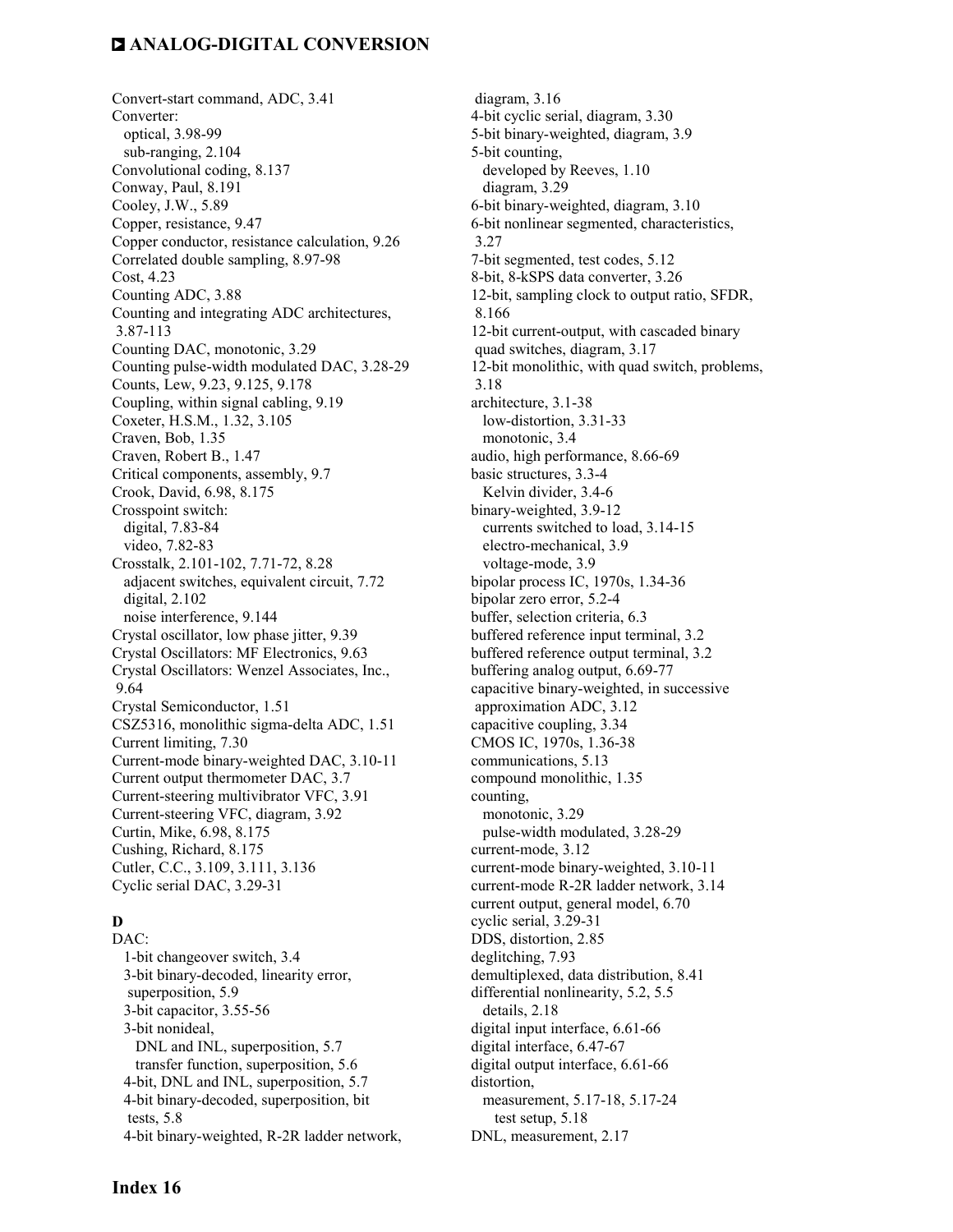DNL and INL, no superposition, 5.10-13 via superposition, 5.6-10 double-buffered, advantages, 3.33-34, 6.61-62 dynamic performance, 81-89, 2.81-91, 5.13-25 end-point errors, 5.2-5 even harmonics, 5.23 four-quadrant, 3.24 full-scale settling time, measurement, 5.14 fully decoded, 3.6-9 no superposition, 5.10 gain error, 5.1, 5.2-4 glitch, 2.102 glitch impulse area, 2.82-83, 5.15 oscilloscope, 5.15-17 grounding, 9.30 high-speed, alternative loading, 3.35 buffering using differential amplifier, 6.75 clock rate, 3.34 high speed, SFDR performance trends, 4.16 update rate trends, 4.16 high speed communication, CMOS process, 4.15 history, hydraulic, 1.1 hybrid, 1970s, list, 1.43 1980s, 1.53-54 1990s, 1.64 hybrid and modular, 1980s, 53-54 1990s, 1.64 high performance, 1980s, list, 1.53 hydraulic, 1.1 ideal bipolar, transfer function, 2.10 input and output, definition, 2.1 integral nonlinearity, 5.1, 5.2, 5.5 intentionally nonlinear, 3.25-26 interpolating, oversampling, 2.87-89 inverted mode, 3.12 linearity error, 5.5 superposition, 5.9 logic, 3.33-35 low distortion, 5.2 mid-scale glitch, 2.83 mid-scale settling time, measurement, 5.14 modular, 1980s, 1.53-54 1990s, 1.64 monolithic, 1970s, summary, 1.38 1980s, 1.49-51 list, 1.50 1990s, 1.56-58 list, 1.58 bipolar process IC, 1.34-36 monotonicity, 5.1 INL and DNL, 5.10

 multiple, data distribution, 8.41 multiplying, 3.2, 3.24-25 current-mode R-2R ladder network, 3.25 diagram, 3.25 non-monotonicity, 2.17 nonlinear, 3.25-26, 3.28 normal mode, 3.12 odd harmonics, 5.24 offset coding, bipolar zero error, 5.4-5 offset error, 5.1, 5.2-4 output, 3.3, 3.5 deglitching, 3.32 voltage or current, 3.3 output settling time, 2.81-82 output spectrum,  $sin(x)/x$  frequency rolloff, 2.87 oversampling interpolating, 3.23-24 diagram, 3.24 patents, 3.23 parallel input interface to DSP, 6.64-66 R-2R, 3.12-18 R-2R 3-bit binary, 3.26 R-2R ladder, current mode, 3.14 equal current sources, 3.14-15 voltage mode, 3.13 R-2R thin-film resistor, 3.11 reference input terminal, buffered, 3.2 reference output terminal, buffered, 3.2 reference voltage, 3.2 references, 3.1-2 references and buffer, diagram, 3.3 relationship to ADC, 2.1 resolution, definition, 5.1 segmented, 3.18-23 all-codes testing, 5.11 current-output, structure, 3.21 voltage-output, 3.19 serial input interface, 6.62-64 to DSP, 6.62-64 settling time, 2.81-82, 2.112, 5.13-14, 5.16 oscilloscope, 5.15-17 SFDR, measurement, 2.85, 5.19 SFDR and SNR, 2.83-86 sigma-delta, 3.33, 3.133-134, 5.12 sign-magnitude, rare, 2.14-15 skew glitch, 3.20 SNR, measurement, analog spectrum analyzer, 2.86-87 static error, basic test method, 5.1-2 measurement methods, 5.1 static linearity, testing, 5.12 static transfer functions, DC errors, 2.12-21 string, 3.4, 3.18 INL trimming, 3.6 no superposition, 5.10 resistors, 3.6 unbuffered, segmented, 3.19-20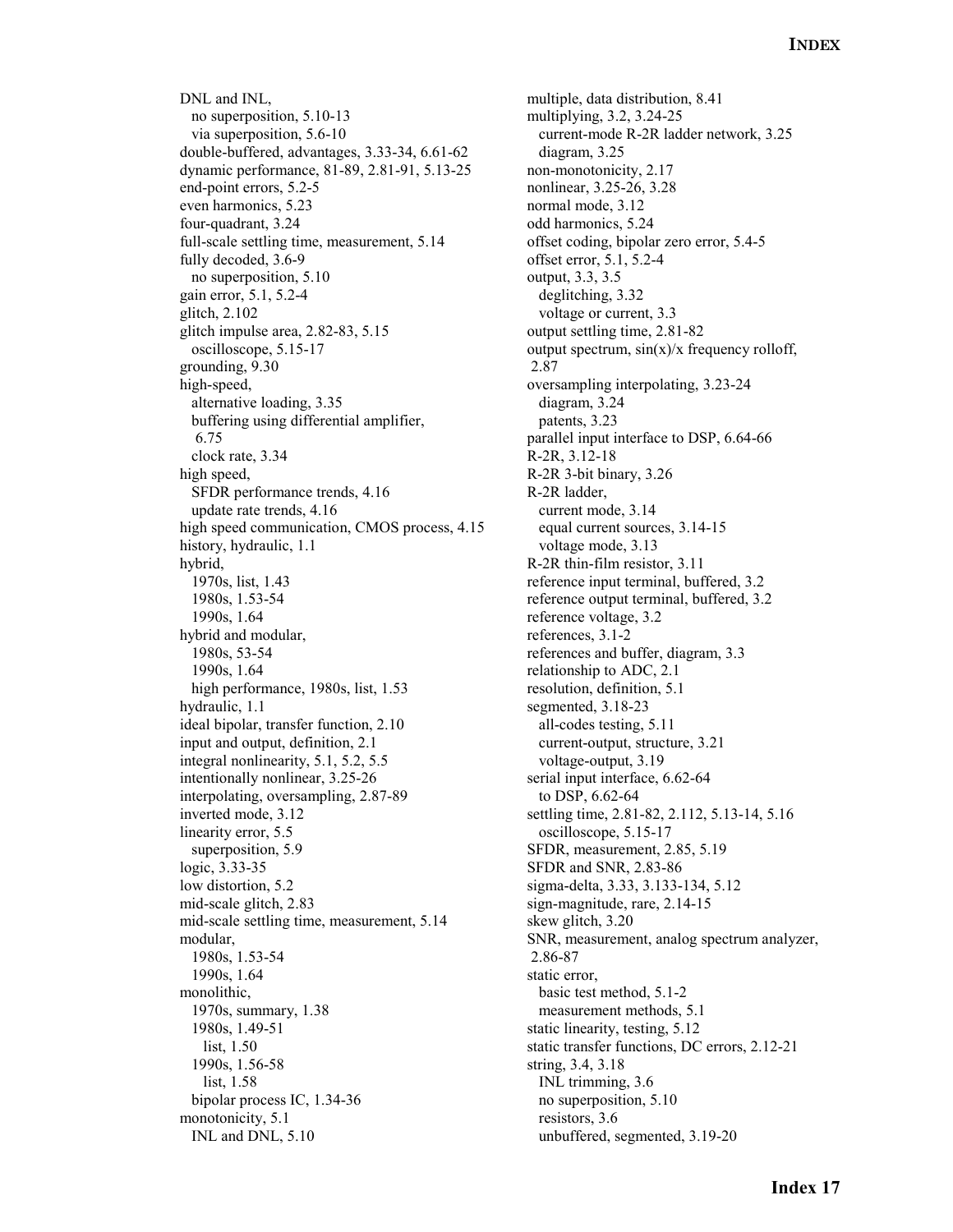superposition, 5.5-6 errors, 5.5 testing, 5.1-25 dynamic performance, 5.13-25 static, 5.1-13 thermometer, 3.4, 3.6-9 two-quadrant, 3.24 unipolar, transfer function;, 2.5 vacuum tube, binary, 3.9 very high speed, 3.20 voiceband and audio, 5.12 voltage-mode, 3.12 voltage-mode binary-weighted resistor, 3.10 voltage-output thermometer, 3.4 DAC-12QZ: 12-bit DAC, 1.46 12-bit modular DAC, 4.8 DAC80, 12-bit DAC, 1.41-43 DAC1138, 18-bit DAC, 1.46 DAC08: 8-bit 80-ns DAC, 1.38 8-bit 85-ns IC DAC, diagram, 1.34 IC DAC, 1.41 Daigle, Paul, 8.26 Daisy chain, temperature sensor output mode, 8.15 Daisy-chaining, 6.62 Dammann, C.L., 3.37 Damping resistors, high-speed DSP interconnections, 9.172 Dark current, 8.95 Dark signal, 8.95 Darlington connection, 9.68, 9.70 Darlington NPN, pass device, 7.31-33 Data acquisition system: on a chip, 8.34 on chip, 8.33-36 configurations, 8.27-28 filtering, 8.31-33 diagram, 8.31 multichannel, 8.27-48 design, 8.27 multiplexing, 8.28-31 PGA and SAR ADC, diagram, 8.29 timing diagram, 8.31 Data converter: 8-bit 10-MSPS, 1.23 2000s, list, 1.66 absolute maximum ratings, 2.93 AC errors, 2.37-90 ADC transient response, 2.73-75 analog bandwidth, 2.50 analog full scale, 2.14 aperture time, delay, and jitter, 2.68-72 applications, 8.1-192 architectures, 1.27-30, 3.1-140 feedback subtraction, 1.27 bipolar processes, 4.11 code centers, 2.14 coding schemes, 2.14

 commercial, 1950s, 1.21-22 history, 1960s, 1.22-26 data sheet importance, 2.93, 2.95 distortion, 2.47-48 DNL error, 2.17 dynamic performance, 2.46-80 quantifying, table, 2.46 dynamic performance specifications, 6.3 early processes, 4.1-10 ENOB, 2.48-50 evaluation board, 9.209-212 gain error, 2.15 general specifications, 2.93-96 high resolution, low noise references, 7.24-25 high speed, CMOS process, 4.14 history, 1.1-66, 5.27-28 1950s, 1.21-22 1950s and 1960s, 1.21-32 1950s to 1960s, 1.21-32 1970s, 1.33-47, 1.33-49 1980s, 1.49-54 1990s, 1.55-64 2000s, 1.65-66 early, 1.1-19 telegraph to telephone, 1.3-5 hybrid, 1.33, 4.3-8 1970s, 1.41-44 hybrid and modular components, 1970s, list, 1.41 ideal N-bit, theoretical quantization noise, 2.37-43 ideal transfer characteristics, 2.13-14 integral and differential nonlinearity distortion, 2.46-47 intercept points, 2.54-56 interfacing, 6.1-98 intermodular distortion, 2.53 internal control registers, initialization, 6.48 linearity errors, 2.15 logic, 2.95-96 logic interface issues, 2.94-95 low power, sleep, and standby modes, 6.48-49 measurement and control, 2.13 modern, trends, 6.1-2 modern processes, 4.11-19 modular, 1.33, 4.3-8, 4.6 1970s, 1.44-46 milestones, 1.46 monolithic, 1.33 1970s, 1.34-40 monolithic DAC, 1980s, 1.49-51 multi-tone SFDR, 2.56-57 noise filter and noise figure, 2.61-68 NPR, 2.58-60 offset error, 2.15 overall considerations, 2.93-94 packages, examples, 4.18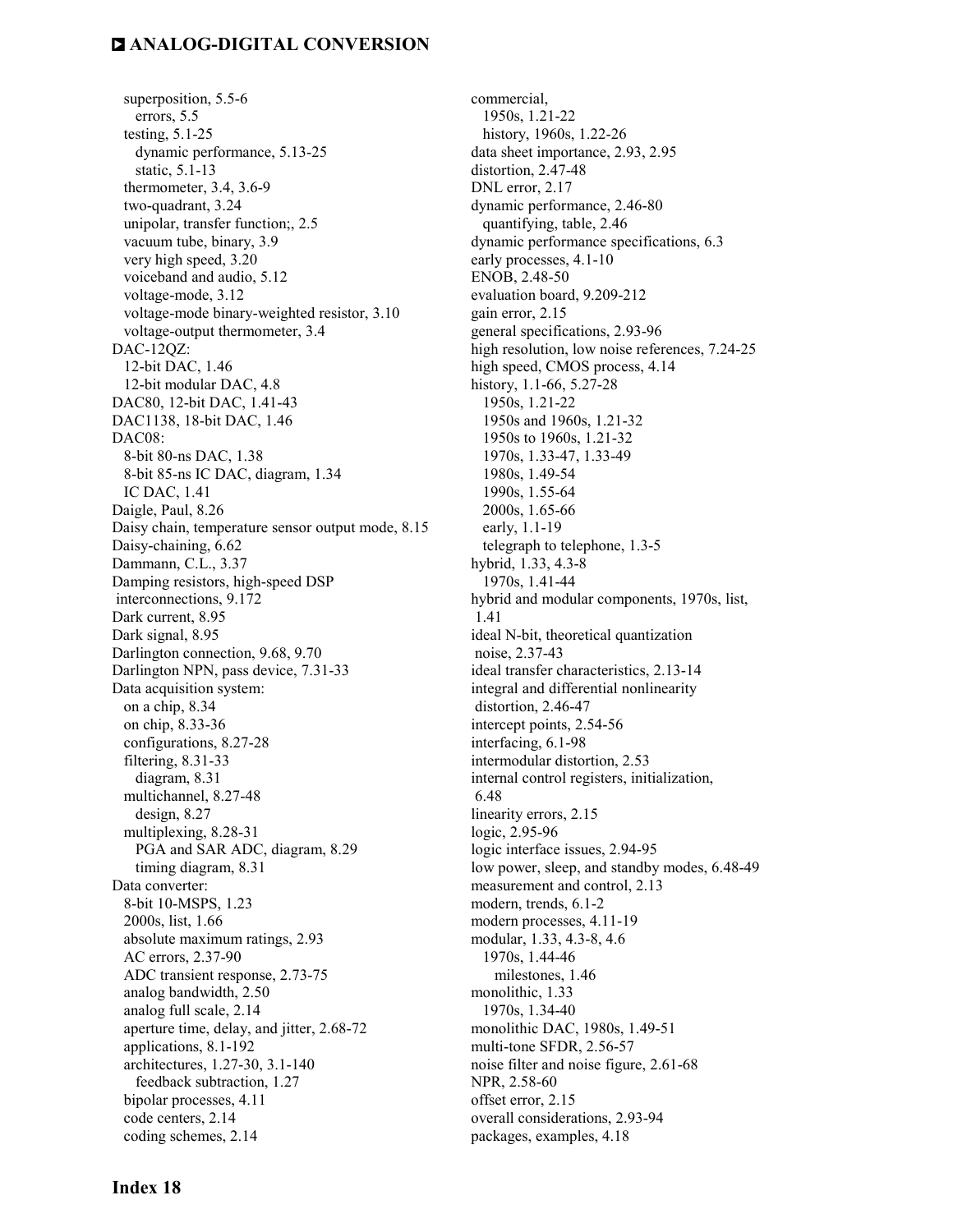PCM, 1.5-6 phase noise, 2.71 popular reference options, 6.80 power-on initialization, 6.47-48 process technology, 4.1-30 processes, summary, 4.15 processes and architectures, 4.15-18 summary, 4.18 reconstruction systems, 2.13 sampling frequency, burst mode, 6.49-50 minimum, 6.49-50 single-shot mode, 6.49-50 sampling systems, 2.13 SFDR, 2.51-53 SINAD, 2.48-50 SNR, 2.48-50 solid state, 4.3-8 specifications, 2.93-96 definitions, 2.97-117 specifications and testing, history, 5.27-28 structure, 2.93 supply current, 2.94 support circuit, 7.1-112 testing, 5.1-91 THD, 2.47-48 THD+N, 2.47-48 theoretical quantization noise, 2.37-45 thermal considerations, 9.134-138 transfer functions, 2.17 vacuum tube, 4.1-3 voltage, 2.93 voltage reference, 7.1-26 voltage reference considerations, 6.81 voltage references, 6.79-81 wideband CDMA, 2.57-58 worst harmonic, 2.47-48 Data distribution system, 8.41-45 with infinite SHA, 8.45-47 multiple programmable voltage sources, 8.41 Data ready, 2.101, 2.102, 6.57 ADC status, 3.41 Data valid, 6.57, 6.59 Datel, 1.33 DATRAC, 3.59-60 11-bit 50-kSPS SAR ADC, picture, 3.60 11-bit 50-kSPS vacuum tube converter, 5.27 11-bit 50-kSPS vacuum tube SAR ADC, 4.2-3 Datrac converter: 11-bit 50-kSPS vacuum tube ADC, 1.22 from Epsco, 1.21 Dattorro, J., 3.137 DCS, digitally corrected subranging, 2.113 DDS, 1.57, 8.159-176 aliasing, 8.163-165 graph, 8.164 anti-imaging filter, 8.163 architecture, signal flow, 8.163 digital dither, 8.166

 direct digital synthesis, 2.84 flexible, diagram, 8.161 frequency planning, 8.165-166 for integrated DAC, 4.22 low power 400-MSPS product family, table, 8.173 modern integrated systems, 8.166-174 schematic, 8.160 tuning equation, 8.161 DDS I/Q quadrature modulators, table, 8.174 DDS synthesizers, low-power, chart, 8.168 De Forest, Lee, 1.13, 1.18, 4.1, 4.9 De Jager, F., 3.136 Dead time, DAC, 2.81 Deadbug prototyping, 9.200-202 breadboard, 9.201 power busses, 9.202 short decoupling paths, 9.200 DEC PDP minicomputer, 5.27 Decimation, 3.111, 3.116 GSM channel, 8.112 Decimation filter, on ADC, 4.22 Decoder, digital video, 8.81-84 Decoupling, and grounding, diagram, 9.38 Decoupling capacitor, 9.36, 9.41, 9.43 Deglitcher, 2.102, 2.105 Deglitching, 3.31-32 Del Signore, B.P., 3.137 Delay constant, microstrip, 9.167 Deloraine, E.M., 3.109, 3.136 Delta modulation, 3.109 changes, 3.109 for quantization, 3.110 in sigma-delta ADC., 3.113 versus differential PCM, scheme, 3.110 Delta phase register, 8.160 Delta-sigma architecture, 3.112-113 Demler, Michael J., 2.116, 3.139, 5.88, 5.90 Demodulation, 8.137 analog, 2.32 Dempsey, Dennis, 3.20, 3.37 Demultiplexed data bus, 9.177 Demuxed CMOS output data, 6.58 Derating curves, 9.130 Derjavitch, B., 3.109, 3.136 Designing for EMC, 9.178 Dickinson, Arthur H., 3.107 Dielectric, PCB design, 9.165 Dielectric absorption, 7.100-101, 9.3-4 capacitor, 9.2 PCBs, 9.57 SHA applications, 9.4 surface guarding, 9.57 Dielectric hysteresis, 9.3 Differential analog input capacitance, 2.102 Differential analog input impedance, 2.102 Differential analog input resistance, 2.102 Differential analog input voltage range, 2.102 Differential circuit, 9.28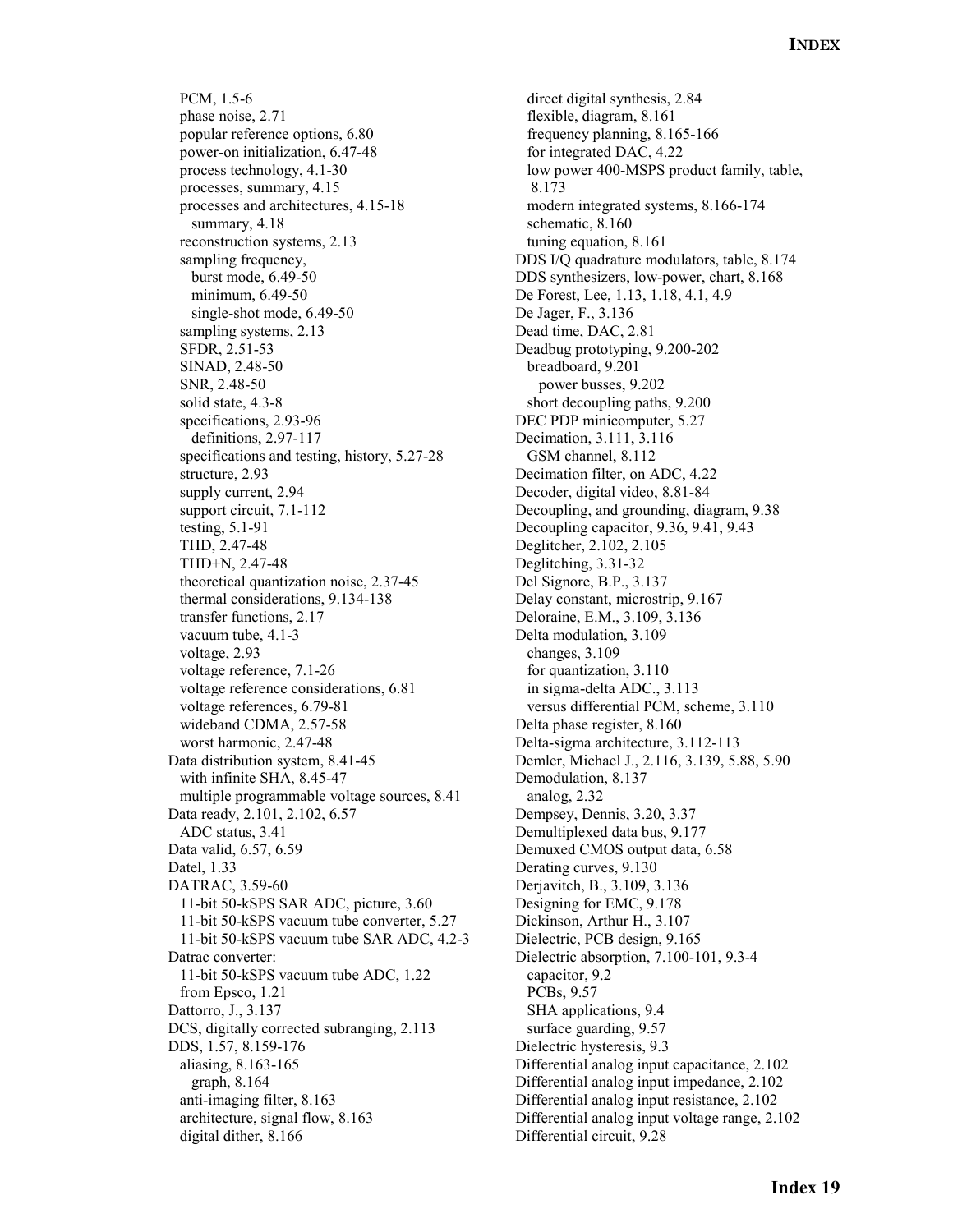Differential current-to-differential voltage conversion, 6.75 Differential gain, 2.102, 5.78-83 ADC, 5.78-83 digital measurement, 5.81 test signal, 5.80, 5.82 Differential input ADC driver, 6.23-29 Differential linearity, 2.107-108 error, 2.15 definition, 2.17 Differential nonlinearity, see DNL Differential overvoltage, 9.104 Differential PCM, 3.109 versus delta modulation, scheme, 3.110 Differential phase, 2.102, 5.78-83 ADC, 5.78-83 digital measurement, 5.81 test signal, 5.80, 5.82 Differential single-ended conversion, 6.70-73 Differential to single-ended conversion, 6.70-73 Differential transformer coupling, 6.71 DigiPOT, 1.58, 8.56 Digit grounder, 3.57, 3.59 Digital audio, 8.59-74 48-kSPS sampling, 8.62 ADC and DAC, 8.63-65 trends, 8.63-65 anti-imaging filter, 8.64 CD, circuit diagrams, 8.64 key specifications, 8.61 PCM, 8.63 sampling rate and THD+N, 8.60-63 studio quality recording, 8.66 THD+N and sample rate, 8.62 Digital baseband, software radio, 8.109-110 Digital circuit: cost efficiency, 4.23 standard voltage level, 9.181 Digital converter, Advanced Filter Bank compensation, 8.154 Digital corrected subranging, 3.64 Digital crosspoint switch, 7.83-84 Digital crosstalk, 2.102 Digital Display Working Group, 8.105 Digital down converter, 8.115 Digital error correction, 3.64 Digital filter, 3.111, 3.116, 3.125-126 GSM channel, 8.113 for sigma-delta ADC, 3.125-126 Digital ground, in mixed-signal IC, 9.35 Digital ground plane, PCB, 9.37 Digital IC, fabrication process geometry, 4.23 Digital interface, ADC and DAC, 6.47-67 Digital isolation, 9.111-116 LED/photodiode optocoupler, circuit, 9.113 LED/phototransistor optocoupler, circuit, 9.112 Digital isolator, overvoltage protection, 9.111-116

Digital phase wheel, 8.162 Digital post-processing: advanced, 8.151 architecture, 8.151 Digital potentiometer, 1.58, 8.49-58 AC considerations, 8.55 advantages and applications, 8.57 applications, 8.55-57 circuit applications, 8.56 CMOS, characteristics, 8.51 modern, small packaging, 8.50-51 nonvolatile memory, 8.51-53 one-time-programmable, 8.53-54 from string DAC, 3.5 tiny packaging, 8.50-51 Digital receiver: AMPS wideband, 8.117 multicarrier, chart, 8.131 narrowband, 8.110-114 narrowband IF-sampling, 8.110-114 GSM/EDGE, 8.110-114 single carrier, chart, 8.131 software radio, 8.110 wideband, 8.114-126 wideband IF-sampling, 8.114-126 Digital synthesis, direct, 8.159-176 Digital temperature measurement, direct, 8.14-19 Digital video: ADC and DAC, decoders and encoders, 8.81-84 basics, 8.75-77 black box, 8.78 decoders and encoders, 8.81-84 display electronics, 8.75-105 formats, 8.77-81 serial data interfaces, 8.81 signal generation, model, 8.79 standard broadcast television interlace format, 8.75 Digital videodisc, 8.63 Digital videotape recorders, development, 8.78 Digital voltmeter, 2.15 Digitally corrected subranging ADC, 2.113 Digitizing, SHA function, 2.26 Diniz, George, 8.105 Diode: protection network, circuit diagram, 9.97 unbuffered, 7.20 Diode reference circuit, 7.3 DIP package, prototyping, 9.206 DiPilato, Joe, 3.138, 8.157 Direct digital synthesis, 1.58, 2.84, 6.48, 8.159-176 aliasing, 8.163-165 frequency planning, 8.165-166 modern integrated systems, 8.166-174 see also DDS Direct IF-to-digital conversion, 2.31-32 Discontinuous transmission, 8.137-138 Discrete Fourier transform, 5.51-53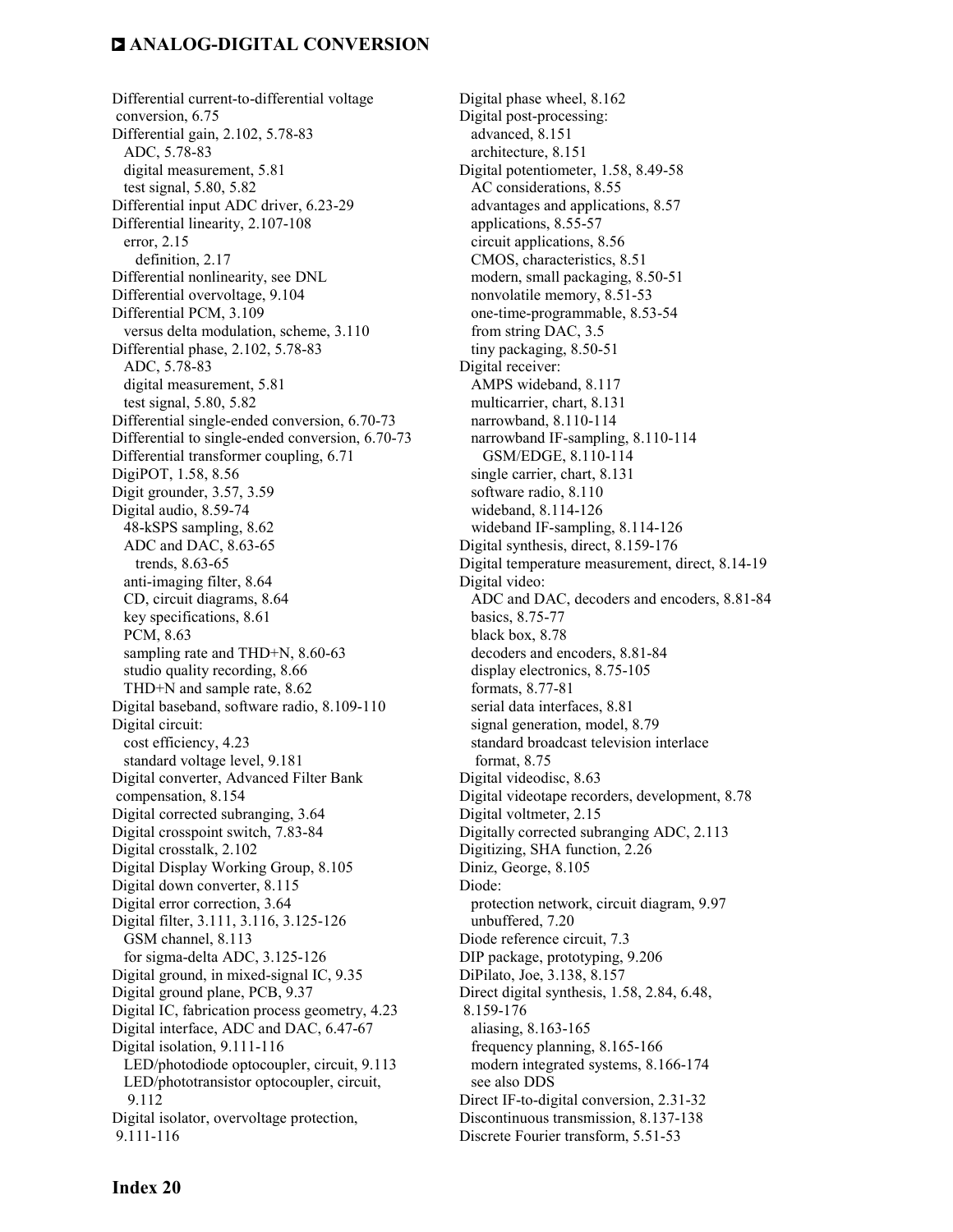applications, 5.51 characteristics, 5.53 outputs, conversion, 5.53 sampled-periodic time domain signal, 5.52 Discrete time Fourier series, 5.51-52 Discrete time sampling, 2.24 Discriminator, 3.43 Displacement current, 9.143 Display electronics, 8.85-90 graphics resolution and pixel rates, table, 8.86 Dissipation factor, 9.5-6 Distortion measurement, 5.17 DAC, 5.17-24 Distortion products, location, 2.48 Dither, 2.42, 8.126-131 out-of-band, to improve SFDR, 8.127 used to randomize ADC transfer function, 8.127 Dither noise, 8.126 generation, 8.129 Dither sinewave, 5.81 Divider buffer, 3.18-19 DNL, 2.72, 3.32, 5.2 DAC, 5.2, 5.5 due to encoding process, 2.46-47 error, 2.17 randomized, 8.129 temperature coefficient, 2.114 DNR, digital audio, 8.60-61 Dobkin, Robert C., 7.60 Doeling, W., 9.23, 9.63 Doernberg, Joey, 5.88 Dominant pole, 7.37 Dooley, Daniel J., 2.116, 3.139 Dorey, Howard A., 3.108 Double-buffered DAC, advantages, 3.33-34 Double throw switch, 3.4 Doublet glitch, DAC, 2.82 Downconversion, 8.142 DPO, digital phosphor scope, 5.15 Drakhlis, Boris, 6.98 DRDY, data ready, 3.41 Drift, 2.102-103, 7.16, 7.18 Droop, 6.50 rate, 2.102-103 SHA, 7.99 Dropout voltage, 7.27-28, 7.31, 9.66 inverting mode pass device, 9.68 DSO, digital storage scope, 5.15 DSP: grounding, internal PLL, 9.43-44 output rise and fall times, graph, 9.170 serial interface, 6.51 Dual-slope conversion, 2.111 Dual-slope converter, 2.103 Dual-slope integration, in ADC, 3.97 Dual slope/multi-slope ADC, 3.96-98 Dual supply op amp, differential DC coupled

 output, 6.72 Duff, David, 2.90 Dummer, G.W.A., 9.24, 9.63 Duracell Inc., 9.197 Duracell MN1500 AA alkaline battery, discharge characteristics, 9.182 DVD, sampling, 8.63 Dynamic range, digital audio, 8.60-61 Dynamic response, 2.104 Dynamic settling time transient: from charge coupling, 7.71 during multiplexing, 7.71 Dynamic stability, 2.113 Dynamic testing: ADC, 5.45-86 low-distortion sinewave inputs, 5.66-68

#### **E**

EIA RS-170, monochrome television standard, 8.76 Earnshaw, J.B., 3.104 Eccles-Jordan bistable multivibrator, 3.88 Eckbauer, F., 3.137 ECL, 1.41, 2.2, 9.175 emitter-coupled logic, 3.43 high-speed, invention, 1.24 standards, 9.184 Edge rates, 9.163 Edson, J.O., 1.11, 1.18, 1.31, 2.22, 3.84, 3.104, 3.106, 7.111 Edwards, D.B.G., 3.106, 7.111 EEMEM family, digital potentiometer, 8.52 Effective aperture delay time, 2.69, 2.98 measurement, and ADC input, 2.70 SHA, 7.96-97 Effective input noise, 2.103, 2.106 Effective number of bits, see ENOB Effective resolution, 2.45, 2.103, 2.109, 8.8 Effective resolution bandwidth, see ERB Effective series inductance, 9.5 Effective series resistance, 9.5 Efstathiou, Dimitrios, 8.156 EIA RS-343A standard, electronic display, 8.85 EIAJ ED-4701 Test Method C-111, 9.125 8051, 1.63 Electrolytic capacitor, 9.82 ceramic, 9.84 film, 9.83 general purpose aluminum, 9.83 impedance, graph, 9.85 organic semiconductor, 9.83 stacked-film, 9.83 switching, 9.83 tantalum, 9.83 Electromagnetic compatability, see EMC Electromagnetic interference, see EMI Electromagnetic radiation, EMI path, 9.142 Electromechanical Compatibility level, European Community, 9.121 Electromechanical rotating commutator,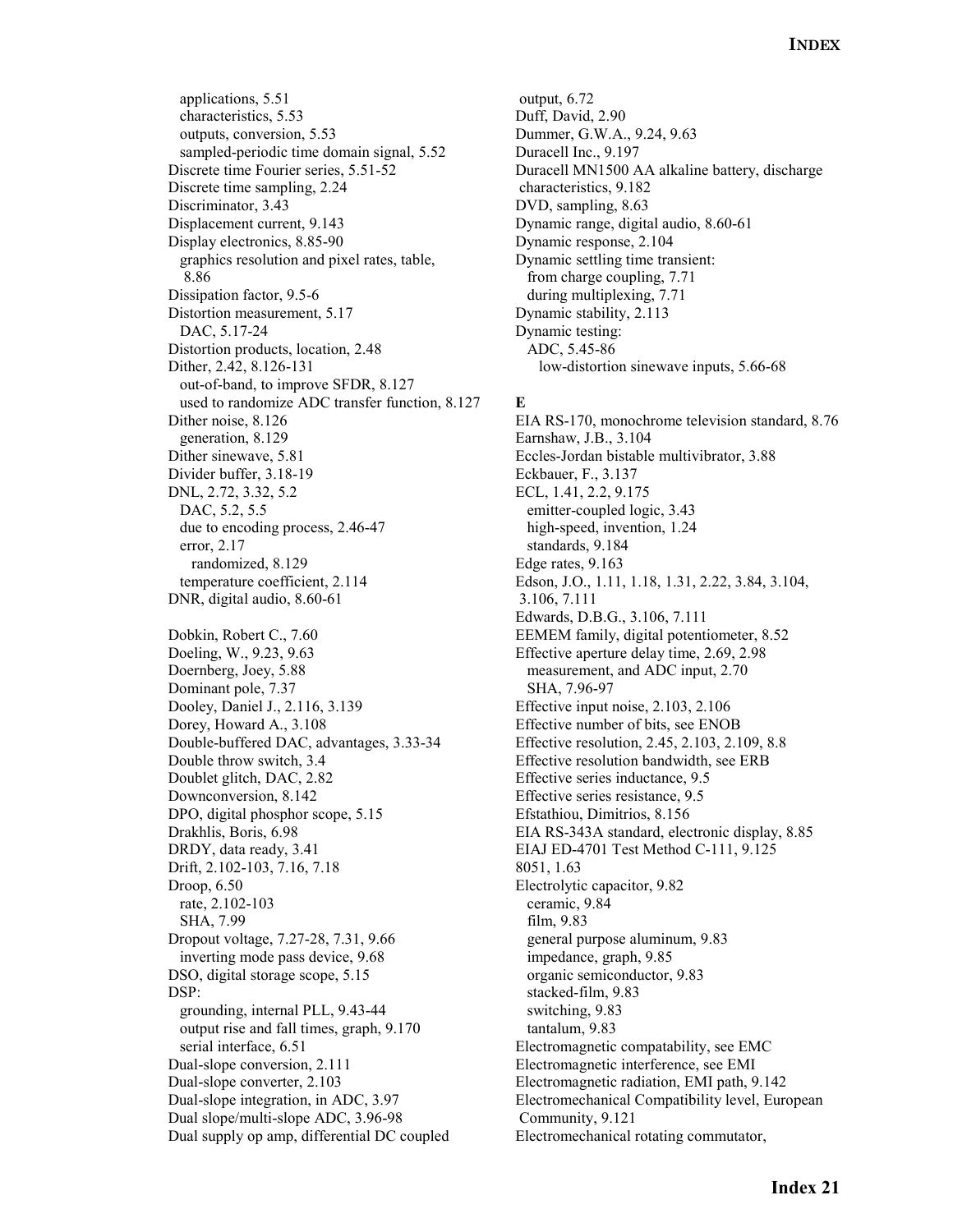multiplexing, 1.4 Electron beam coder: Bell Labs, 3.48 modes, 2.6 shadow masks, 2.7 Electron beam coding tube, 1.11-12 Electronic Concepts, Inc., 9.91 Electrostatic discharge, 2.94 see also ESD Elliott, Michael, 3.107, 7.111 Elliott, Michael R., 3.107 Elliptic filter, TTE, 2.30 EMC: described, 9.141 emissions, 9.141 EMI: coupling paths, 9.142 noise sources, 9.142 EMI path: high impedance ground connection, 9.143 summary, 9.143 EMI/RFI, 9.141-179 amplifier outputs, 9.162-163 common-mode choke, for in-amps, 9.162 considerations, 9.141-179 coupling paths, 9.142 damping resistors, fast logic edges, 9.171 flexible common-mode and differential-mode filter, 9.161 general purpose common-mode/differential mode filter, 9.161 mechanisms, 9.142, 9.142-179 noise coupling mechanisms, 9.143 noise filter, op amp circuit, diagram, 9.160 noise sources, 9.142 op amp and in-amp outputs, long cable driving, 9.163 and passive components, 9.146-147 rectification sensitivity, op amp and in-amp, 9.155-157 reducing system susceptibility, 9.147-148 shielding, review, 9.148-151 susceptibility, 9.141 system susceptibility reduction, 9.147-148 Emitter-coupled-logic, 2.2, 2.94 design, 6.96 Emitter-coupled logic, see ECL Encode, sampling clock, 2.103 Encode command, 2.103, 2.112 ADC, 3.41 Encode pulsewidth/duty cycle, 2.103 Encoder, 2.24, 3.41 digital video, 8.81-84 nonsampling, input frequency limitations, 2.24 End-of-conversion, see EOC End point method, integral linearity error measurement, 2.16-17 Engelhardt, E., 3.137 ENIAC computer, invention, 1.21

ENOB, 1.49, 1.55, 2.103, 5.28 of ADC, using sinewave curve fitting, 5.49-50 calculation using SINAD, 5.50 data converter, 6.3 degradation, in comparators, 3.50 effective number of bits, 2.46, 2.48-50, 2.103, 3.115 FPBW, 2.99 jitter, 6.84 and SINAD, 6.84 Envelope test: ADC linearity, 5.46 lower input frequency, 5.47 test setup, 5.47 EOC, 2.101, 3.41 ADC status, 3.41 Epsco, 1.33 Epsco Engineering, 1.21, 4.2 Equivalent input referred noise, 2.43-44 Equivalent series inductance, capacitor, 9.2 Equivalent series resistance, capacitor, 9.2 ERB, 2.99, 5.75 Erisman, Brian, 9.91 Error: gain, 2.97 linearity, 2.97 sources, 2.97 zero, 2.97 Error code, 1.52 Error corrected ADC, 3.61-78 Error correction, quantization levels, 3.64 Error voltage, 8.148 digital current in analog path, 9.32 Esaki diode, 3.48 ESD, 9.116 damage, 9.118 data sheet statement, 9.119 models and testing, 9.121-124 packaging and labeling, 9.118 prime sources, 9.116 protection and prevention, buyer and seller, 9.120 summary, 9.124 testing methods, differences, 9.122-123 waveforms, 9.123 voltage sources, 9.117 ESD Association Draft Standard DS5.3, 9.125 ESD Association Standard S5.2, 9.125 ESD Prevention Manual, 9.125 ESD protection, 9.195 ESI, 9.5 capacitor, 9.2 ESL: capacitor loss, 9.83 filter loss, 9.84 ESR, 9.5 capacitor, 9.2

Eubanks, John M., 1.23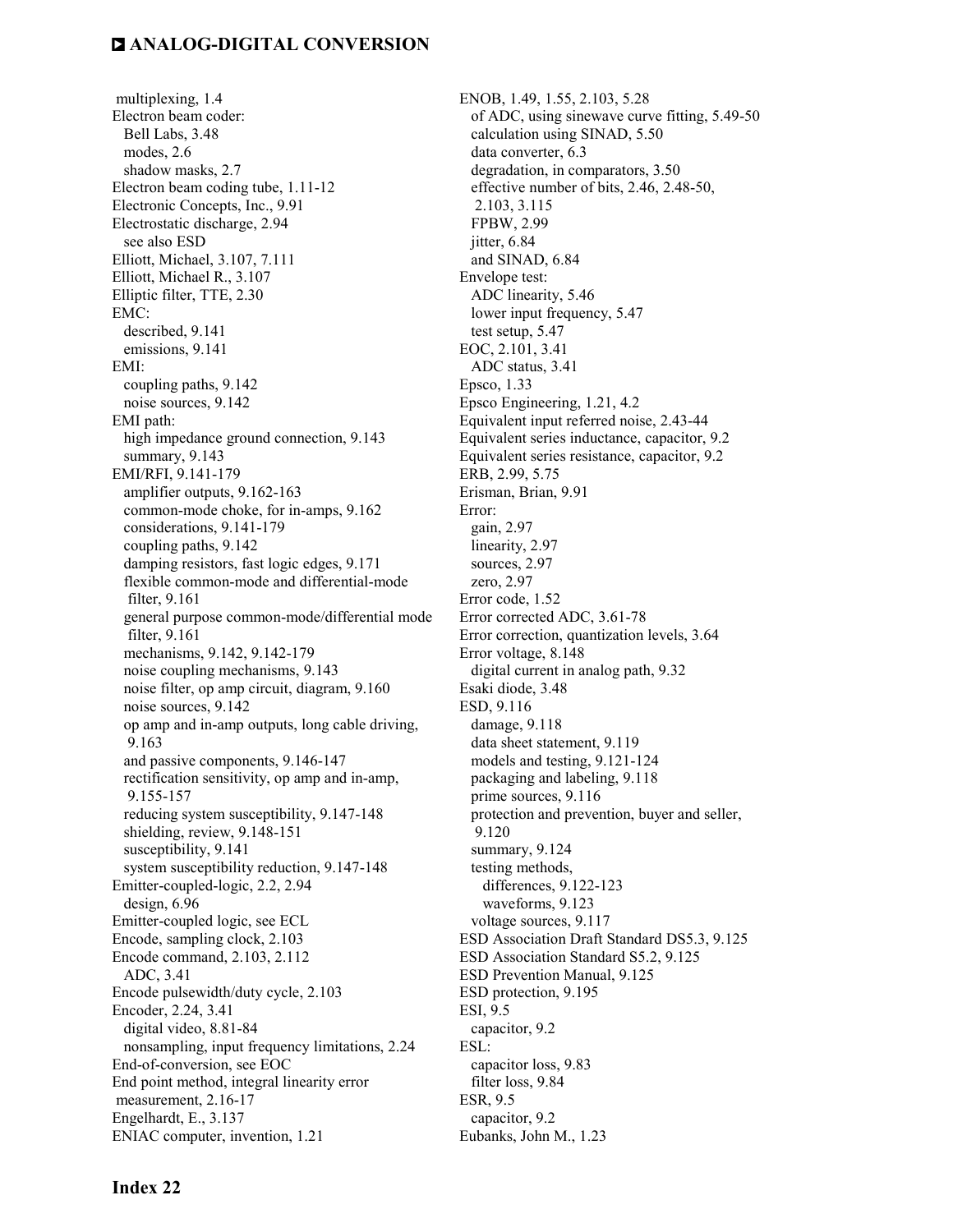Euler's equation, 5.53 European Broadcast Union, standards, 8.60 Evaluation board, 9.206-212 data converter, 9.209-212 characteristics, 9.209 dedicated op amp, 9.207-209 general purpose op amp, older, 9.207 Expandor, 3.26 External components, 4.22

#### **F**

Fabrication process: geometry, and cost, 4.24 for digital IC, 4.23 Fagen, M.D., 1.17, 1.32 Failure, resistor, 9.14 Fair-Rite Linear Ferrites Catalog, Fair-Rite Products, 9.91 Fair-Rite Products, 9.91 Fairchild, 1.24, 1.33 Fairchild Semiconductor, 1.15, 4.3-4, 4.11 Far-field interference, EMI path, 9.142 Faraday shield, 9.20, 9.58-61, 9.59-60, 9.144 floating, 9.60 impractical location, 9.60 operational model, 9.60 Farmer, M.B., 1.4 Fast Fourier transform, see FFT FASTRON GmbH, 9.91 FASTStep mode, for AD7730, 3.130 Fault-protected multiplexer, 9.99 FDM, telephone, 1.8 FDMA, frequency division multiple access, 2.58 Feedback amplifier, patent, 1.14 Feedback coder, 1.25, 3.57 Feedback subtraction, 1.27-28, 3.56 Feedback subtraction ADC, 1.28 Feedback subtractor coder, 1.25, 3.57 Feedthrough, 2.103, 7.101 SHA, 2.103 Feedthrough error, 2.103 Felix, Micheal O., 5.89 Ferguson, P.F., Jr., 3.137, 3.138 Ferrite: characteristics, 9.86 filter inductor, 9.86-87 power supply noise reduction and filtering, 9.86-87 Ferrite bead, 9.38, 9.42-44, 9.86, 9.89, 9.160, 9.164 FET RFI rectification, 9.158-159 Fetterman, Scott, 3.106 FFT, 5.54 accuracy, 5.65-66 ADC analog bandwidth, 5.75 ADC aperture jitter, 5.73-75 analysis, 2.23 basics, 5.51-59

 to compute discrete Fourier transform, 5.54 dynamic ADC testing, 5.59-65 FPBW, 2.99 processing gain, 2.42 sinewaves, 5.56 single-tone sinewave testing, 2.42 spectral analysis, ADC, 5.50 test setup, 5.59-65 configuration and measurements, 5.59-65 diagram, 5.60 verifying accuracy, 5.65-66 Fiedler, Udo, 3.107 Film capacitor, 9.82 Filter: advanced, 8.152 analog, oversampling, 2.88 anti-imaging, 3.23, 8.163 for digital audio, 8.64 antialiasing, 3.115, 8.32 baseband, 2.29-31 position, op amp noise, 6.38 in undersampling, 2.33-34 undersampling, 2.33-34 attenuation, 7.19 bandpass, 5.70-72, 6.92 Butterworth, 2.30 noise bandwidth, 2.62 two-pole, SNR, 2.87 bypass/decoupling, 9.89-90 card entry, 9.87-88 power supply noise reduction and filtering, 9.87-88 custom analog, firms, 2.31 damping, 9.85 data acquisition system, 8.31-33 differential, 6.72 digital, 3.125-126 implications, 3.125-126 sigma-delta ADC, 2.74 elliptic, 11-pole, characteristics, 2.31 TTE, 2.30 Gaussian active, buffering for audio DAC, 6.76 interpolation, 3.23 loss via ESR, 9.82-83 lowpass, audio DAC, 6.75-76 lowpass/bandpass, 2.23 noise, power supply, 9.81-90 notch, 2.59, 2.109 minimizing analyzer overdrive, 5.68 passive components, EMI reduction, 9.147 rail bypass/distribution, 9.88 power supply noise reduction and filtering, 9.88 single-pole, settling time, table, 8.32 type, EMI reduction, 9.147 Finite amplitude resolution, due to quantization, 2.24 Fisher, J., 3.137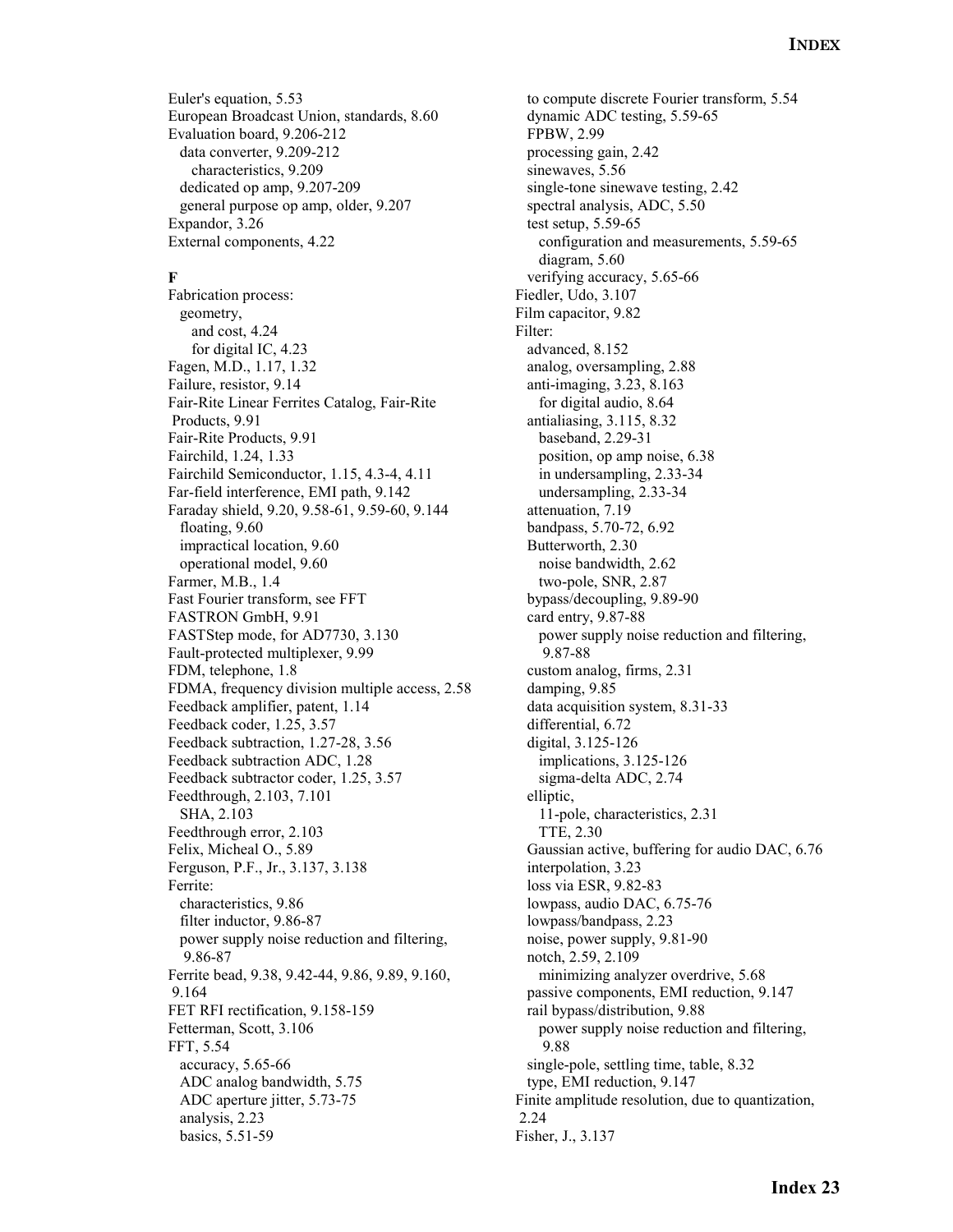Flach, Donald R., 5.88 Flash ADC, 1.40, 2.112, 3.46, 3.88 4-, 6-, 8-bit monolithic, 1.41 5-bit, diagram, 3.47 monolithic, 1980s, 1.52-53 Flash converter, 2.103-104, 3.48 3-bit all-parallel, diagram, 3.46 ADC, 3.46-53 comparator, 2.76 electronic, 1.11 interpolating, 3.52 output latches, 3.70 power dissipation, 3.51 Flash SADC, 3.64 Flat panel display, 8.90-94 analog and digital interfaces, 8.91 electronics, 8.90-94 Flat-pulse generator, 5.76-77 Fleming, Tarlton, 9.23 Flexibility, 4.23 Flicker-free code resolution, 2.45, 2.109 Floating shield, 9.60 Flutter, 5.29 Flyers, 3.45 ADC, 2.76 Flynn, George, 1.31 Folding ADC, 3.42, 3.78-87 Folding converter, 3.81 Folding stage, functional equivalent circuit, 3.81 Folding transfer function, 3.78, 3.84 using rectifier amplifiers, diagram, 3.84 Four-element-varying bridge configuration, 8.6 Four-quadrant, 2.104, 2.108 4000-series, CMOS logic, RCA, 1.24 Fourier analysis, 5.51-59 Fourier series, 5.51-52 Fourier transform, 5.51-52 FPBW, 2.50, 5.75 Fraschilla, J.L., 3.106 Freeman, J., 1.31, 5.87 Freeman, Wes, 9.93, 9.125 Frenzel, Louis E., 8.156 Frequency division multiple access, 2.58 Frequency division multiplexing, see FDM Frequency synthesis, 8.159 Frequency-to-voltage conversion, see FVC Friis equation, for noise figure, 2.67 FS-125, modular op amp, Computer Labs, 1.23 FSEA30, Rhode and Schwartz, 5.18 FSR, full-scale range, 2.104 Fu, Dennis, 3.108 Full-power bandwidth, see FPBW Full-scale, 2.104 positive or negative, 2.104 Full-scale input power, ADC, 2.104 Full-scale range, 2.97, 2.104, 2.107 Fully decoded DAC, 3.6-9

Fundamental frequency, 2.50 FVC, 2.104 **G**  Gailus, Paul H., 3.138 Gain, 2.105 Gain error, 2.15, 2.97 DAC, 5.1, 5.2-4 measurement, 5.31 Gain nonlinearity, 2.110 Gain tempco, 2.114 Gaines, W.M., 1.31, 5.87 Gallium arsenide, data converter role, 4.17 Gallium arsenide process, 3.50 Gamma unit, 8.79 Ganesan, A., 3.137 Garcia, Adolfo, 9.125, 9.178, 9.213 Gardner, F.M., 6.98, 8.175 Gate-drain capacitance, 7.70 Gaussian active filter, buffering for audio DAC, 6.76 Gaussian-filtered minimum-shift keying, 8.145 Gaussian frequency distribution, 6.83 Gaussian noise, 2.38, 2.58, 2.109, 5.44, 8.8, 8.124 General Electric, 1.23 General Instrument Corp., 1.23 Gentile, Ken, 8.175 George A. Philbrick Researches, Inc., 1.34, 4.2, 4.9 Gerber file, 9.46, 9.204, 9.209 Gerke, Daryl, 9.178 Germanium transistor, invention, 1.14 Gilbert, Roswell W., 3.108 Giles, James N., 3.44, 3.104 Giles, Jim, 1.40 Glitch, 2.102, 2.105, 2.109 DAC, 2.102 net impulse area, calculation, 2.83 Glitch charge, 2.106 Glitch energy, 2.102, 2.106, 5.15 DAC, 2.82 Glitch impulse, 2.106 Glitch impulse area, 1.49, 2.102, 2.105-106 DAC, 2.82-83, 5.15 measurement, 5.15-17 net impulse area, calculation, 2.83 Gold, B., 5.89 Goldberg, A., 8.104 Goldberg, A.A., 8.77 Goldberg, Bar-Giora, 6.98 Goodall, W.M., 1.11, 1.18, 3.105 Goodenough, Frank, 7.60, 9.91 Goodman, D.J., 3.112, 3.136 Gorbatenko, G.G., 3.106 Gordon Engineering, 1.33 Gordon, Bernard M., 1.21, 1.22, 1.25, 1.28, 1.31, 1.32, 2.116, 3.36, 3.59, 3.105, 3.106, 3.107,

diagram, 3.7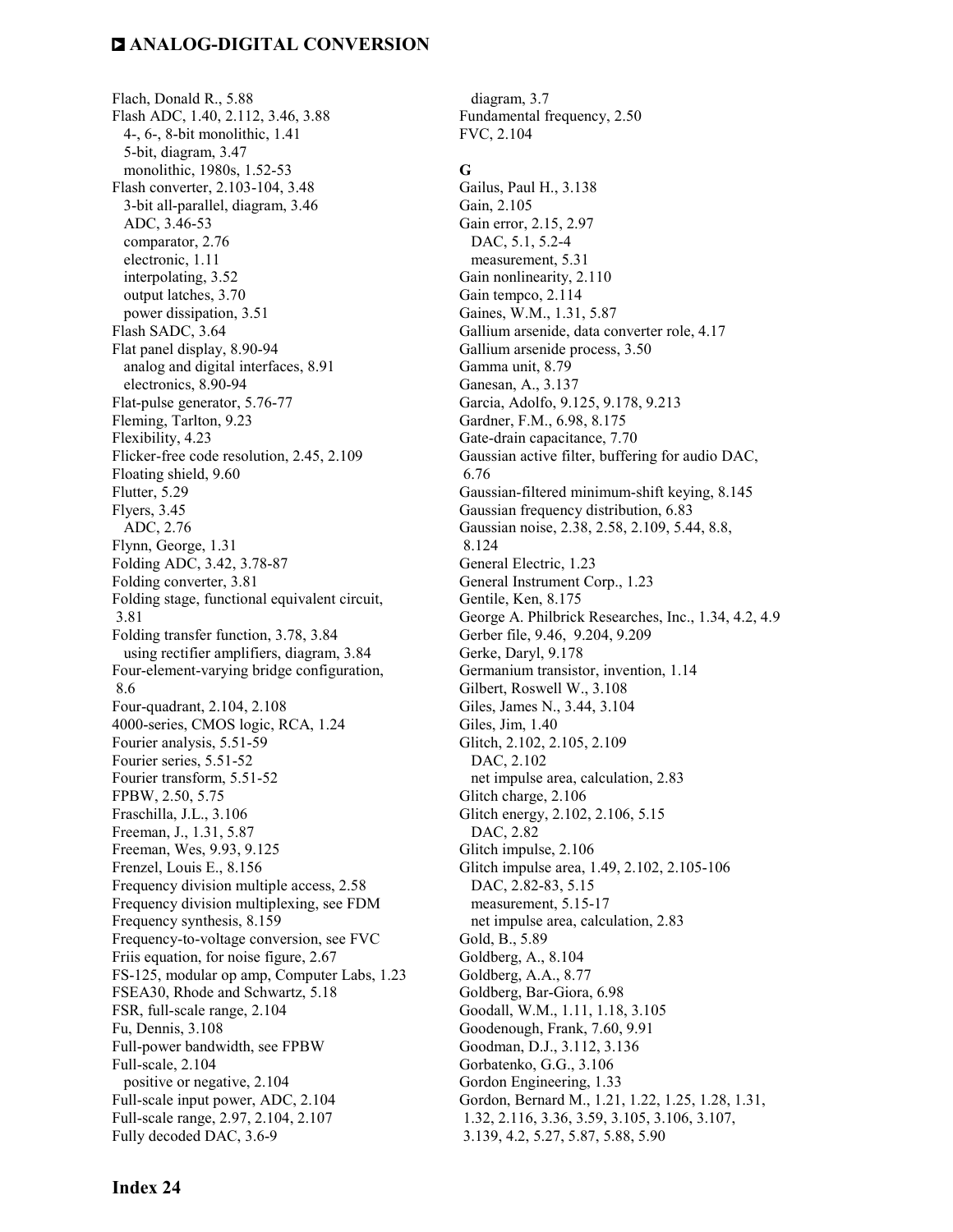Gorman, Christopher, 3.20, 3.37 Gosser, Roy, 3.106, 4.12, 7.111 Goto, 3.104 Graham, M., 9.197 Grame, Jerald, 9.63 Grant, Doug, 8.139, 9.23 Graphics control system, signal generation, 8.87 Graphics display, RGB video levels, 8.89 Gratzek, Tom, 8.156 Gray bit, 3.81 Gray bit output, 3.81 Gray code, 1.3, 1.12-13, 2.4-8, 3.47-48, 3.51, 3.81, 3.99 ADC architecture, 3.42 in ADC architecture, 3.84 coding scheme, 2.14 decoding, errors, 3.52 latched, 3.51 LSB error, 1.13 Gray code MagAMP design, 3.85 Gray code shadow mask, 3.47 Gray-coded ADC, 3.78-87 Gray-to-binary code, conversion, 2.8, 3.51 Gray transfer function, 3.78 Gray, Elisha, 1.13, 2.6, 3.47 Gray, Frank, 1.13, 1.18, 2.6, 2.22, 3.47, 3.104 Gray, G.A., 2.90 Gray, J.R., 3.106, 7.111 Gregg, Christopher, 9.178 Grift, Rob E.J. van de, 3.107 Groshong, Richard, 8.156 Gross, George F., Jr., 3.106 Ground, 2.2 analog and digital, separation, 9.34-35 diagram, 9.35 isolation techniques, 9.50-52 PCB, layers, 9.32-33 return current, 9.28 Ground current, amplifier degradation, 9.50 Ground isolation amplifier, 9.51 differential input, 9.51 Ground isolation techniques, 9.50-52 Ground loop, digital isolator, 9.111 Ground noise, 9.39 Ground plane, 9.30-32 breaks, 9.49-50 circuit inductance, 9.49 current flow, 9.49 in mixed-signal multicard system, 9.33-34 summary, 9.33 Grounded-input histogram, 2.44 for input-referred noise, 5.44 Grounding, 9.30-45 ADC digital output, 9.37-38 decoupling, 9.35-36 and decoupling, diagram, 9.38 double-sided versus multilayer PCBs, 9.32-33 ground plane multiple connections, 9.81

 linear and switching regulators, 9.78-81 mixed-signal, 9.40-41 mixed signal system, 9.30-46 multicard mixed-signal systems, 9.33-34 multicard systems, high digital currents, summary, 9.42-43 low digital currents, summary, 9.41-42 PCB, 9.25 sampling clock, 9.38-41 separating analog and digital, 9.34-35 signal routing, for LDO, diagrams, 9.80 single-card, for multicard system, 9.40-41 summary, 9.44-45 Grown-junction silicon transistor, 4.3 GSM-900MHz system: sensitivity requirements, 8.121 spurious requirements, 8.120-121 GSM/DCS cellular telephone handset, functional diagram, 8.140 GSM digital cellular telephone system, block diagram, 8.137 GSM/EDGE, European multicarrier time-division multiplexed-access system, 8.111-112 GTL, standards, 9.184 Guard rings, 7.99 Guard shield, in PCB, 7.100 Guarding: basic principles, 9.54 inverting mode, diagram, 9.53, 9.56 MINIDIP layout, 9.55-56 non-inverting mode, diagram, 9.54, 9.56 PCB, 9.53 Gustavsson, M., 8.157 Gustavsson, Mikael, 2.117, 3.140, 5.91

#### **H**

Hageman, Steve, 9.91 Hamming, window function, 5.57-58 Hanning, window function, 5.57, 5.63-64 Hardware: design, cable driving, 9.1 overvoltage protection, 9.1 passive components, 9.1-24 receiving, 9.1 shielding, 9.1 Hardware design, 1-213 Harmonic distortion, 2.46-48, 5.17 2nd, 2.106 3rd, 2.106 data converter, 6.3 total, 2.106 plus noise, 2.106 Harmonic sampling, 2.31-32 Harmonic telegraph, 1.3 Harmonics, 2.48 Harris, Fredrick J., 5.89 Harrison, R.M., 3.106 Hartley, R.V.L., 1.17, 2.27, 2.35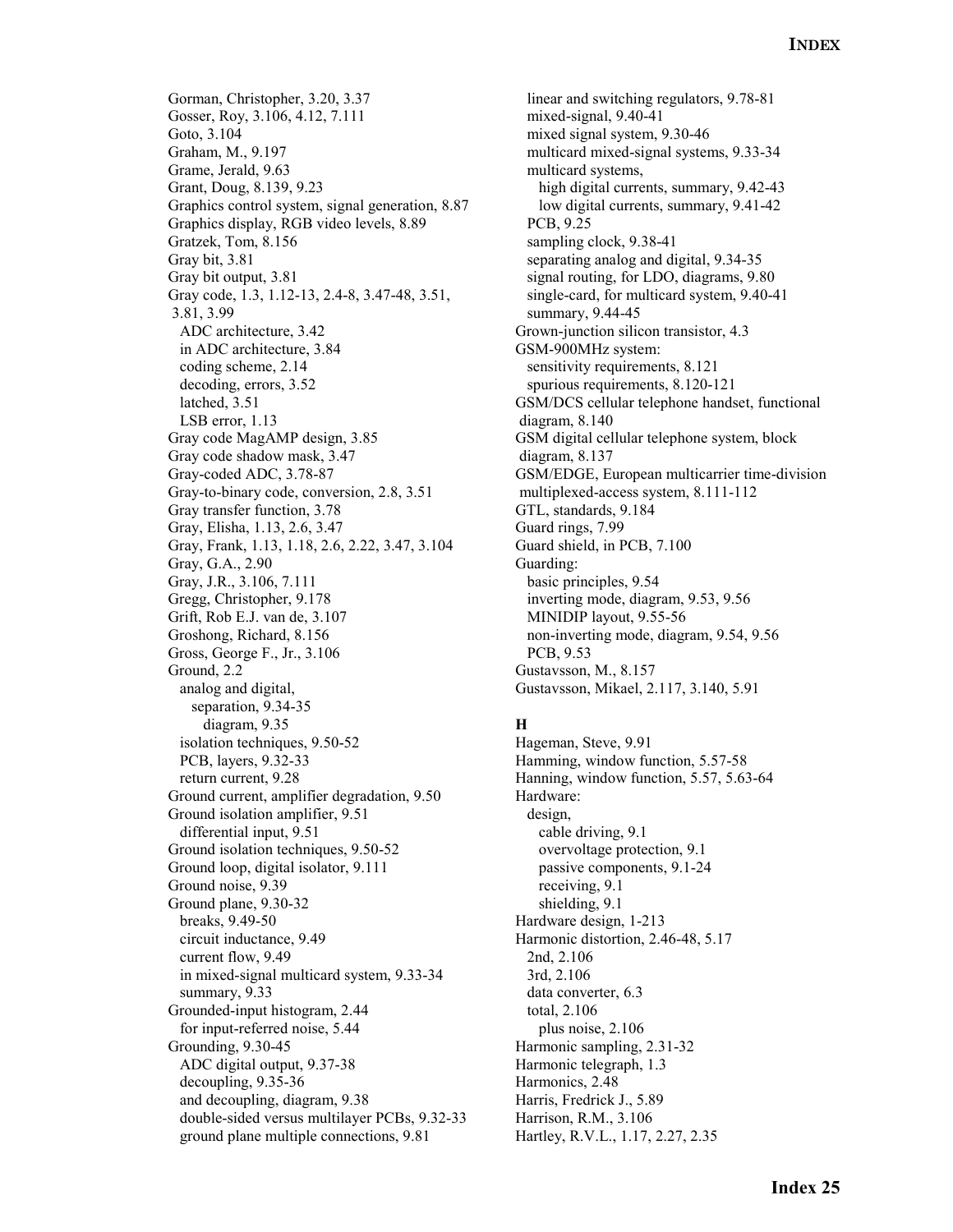Harvey, Barry, 5.25 HAS-1201, 12-bit 1-MSPS sampling ADC, 1.53 HAS-1202, 12-bit 2.2-µs SAR ADC, 1.43 HAS-1409, 14-bit 1.25-MSPS sampling ADC, 1.53 Hauser, Max, 3.109 Hauser, Max W., 3.136 HDG-series, 4-, 6-, 8-bit 5-ns video ECL DACs, 1.53 HDS-1240E, 12-bit 40-ns ECL DAC, 1.53 HDS-1250, 12-bit 35-ns DAC, 1.43 Heat sinking, 9.128, 9.129 Heinzer, Walt, 8.49, 8.58 Heise, B., 3.137 Hendrickson, Gary, 9.179 Hendriks, Paul, 3.138 Henning, H.H., 1.18, 1.31, 2.22, 3.84, 3.104, 3.106 Henning, H.O., 7.111 Henry, J.L., 3.137 Hensley, Mike, 3.107, 7.111 Herring, G.J., 1.31 Higgins, Richard J., 5.89 High K capacitor, 9.8 High megohm resistor, 9.16 High performance hybrid and modular DACs and ADCs, 1980s, list, 1.53 High-performance mixed-signal circuit, specialized processes, 4.27 High resolution measurement sigma-delta ADC, 3.127-131 High-speed ADC: architecture, 3.46 FIFO Evaluation Kit, 5.60-61 High-speed logic, 9.169-177 EMI/RFI, 9.169-177 High-speed thermometer DAC, current outputs, 3.8 Higher order loop, 3.123 sigma-delta converter, 3.123 Histogram, grounded-input, 2.44 Histogram test: ADC, 5.38-44 buffer memory constraints, 5.41 data display, 5.39-40 sampling protocols, 5.41 setup, 5.39 sinewave, 5.42 A History of Engineering and Science in the Bell System, 1.3 Hnatek, Eugene R., 2.116, 3.36, 3.139, 5.90 Hodges, D.A., 8.157 Hodges, David A., 5.88 Hoerni, Jean, 1.15, 1.19, 4.3-4, 4.9 Hoerni, Jean A., 1.19, 4.9 Hoeschele, David F., Jr., 2.116, 3.139, 5.90 Hold mode, 2.100 Hold mode distortion, 7.101 measurement, 7.102 Hold mode droop, 7.99 Hold mode noise, 7.102

Hold mode settling time, SHA, 7.95 Hold-to-track transition, specifications, 7.102 Holloway, Peter, 1.35, 1.47 Homodyne, 8.108 Horizontal sync, 8.76 Horna, O.A., 3.106, 7.111 Horvath, Johannes, 9.181 HS-810: 8-bit 10-MSPS ADC, 4.4-5 Computer Labs, Inc., 1.24 using Gray code, 3.84 HTC-0300, 300-ns SHA, 1.43-44 HTS-0025, 25-ns SHA, 1.43-44 Human Body Model, ESD model, 9.121, 9.123 Hybrid clock generator, 6.94-95 Hybrid data converter, 4.6 Hybrid ground, cable shielding, 9.153 Hybrid regulation, 9.77 Hybrid SHA, 7.92 Hybrid Systems, 1.33 Hygroscopicity, PCB, 9.25 Hysteresis, 2.104, 3.43-44

#### **I**  IC, 4.4

 ESD-sensitive, workstation environment, 9.119 invention, 1.14 Ichiki, H., 3.104 iCoupler technology, 9.112 Idle tone: in sigma-delta ADC, 3.121-123 sigma-delta converter, 3.121-123 IEC-1000-4, ESD standard, 9.122 IEC-1000-4-1, ESD standard, 9.122 IEC-1000-4-2: compliance testing methods, 9.121 ESD standard, 9.122-123 IEC-1000-4-3, ESD standard, 9.122 IEC-1000-4-4, ESD standard, 9.122 IEC-1000-4-5, ESD standard, 9.122 IEC-1000-4-6, ESD standard, 9.122 IEC-1000-4-x, 9.121 IEEE-488 bus, 5.27 IEEE Standard 746-1984, 5.81, 5.88, 8.104 IEEE Standard 1057-1994 (R2001), 5.88 IEEE Standard 1241-2000, 5.21, 5.25, 5.81, 5.88 IEEE Standard 1596.3-1996, 9.179 IF sampling, 146-155, 2.31-32, 8.107 software radio receiver and transmitter, diagram, 8.107 time-interleaved, 8.146-155 IF sampling receiver, 1.55 IF-to-digital conversion, direct, 2.31-32 Ikeda, K., 3.104 ILC/Data Device Corporation, 1.33 Image spurs, 8.147, 8.150, 8.153 Images, aliases, 2.28 Imaging system, diagram, 8.94 IMD: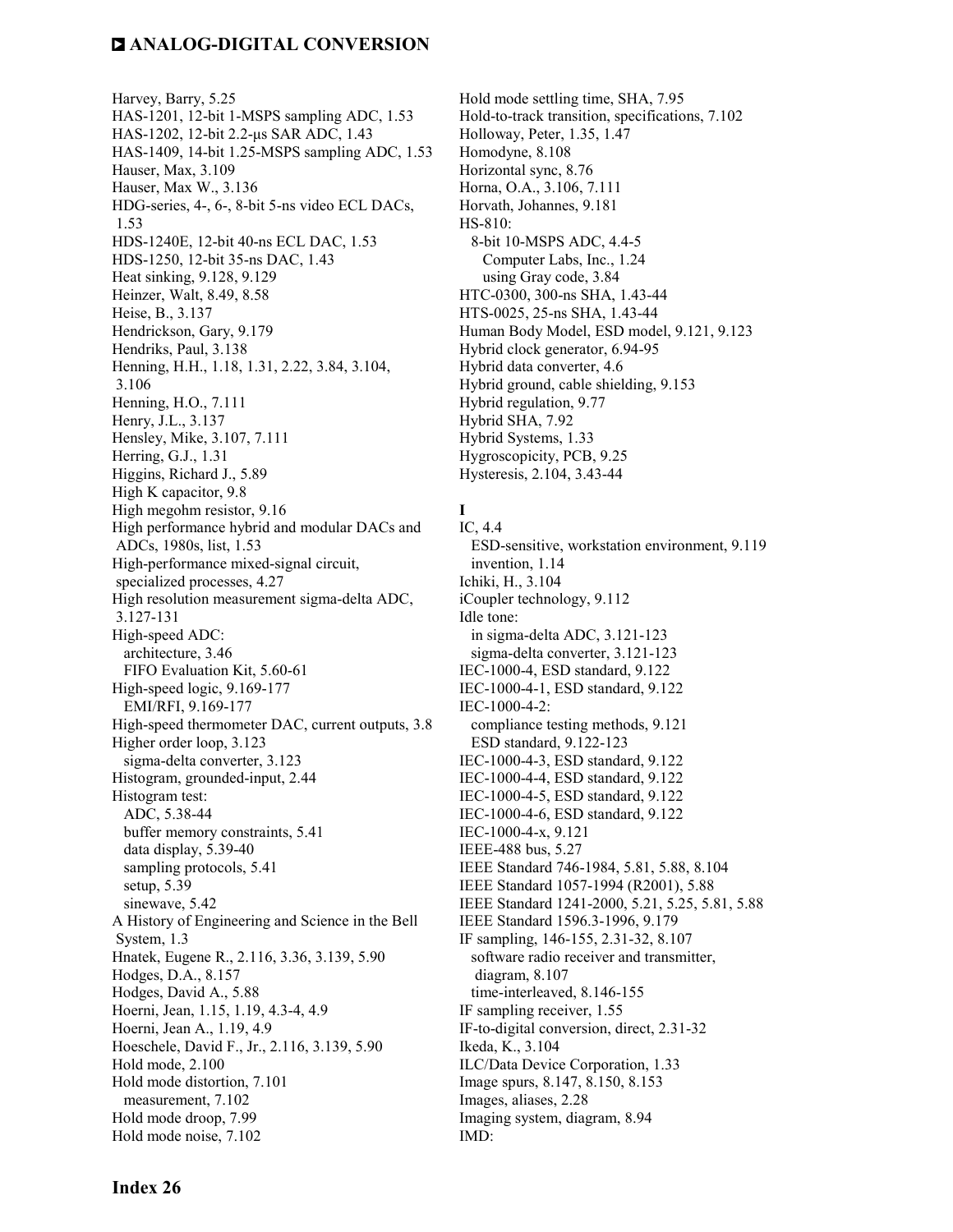intermodulation distortion, 2.53, 2.106, 2.108 third-order products, 2.54-56 slope, 2.54 Impedance: in grounding system, 9.29 input, 2.106 Impedance mismatch, 9.149 Impulse, 2.105 In-amp: input, 9.160-162 rectification, 9.160-162 overvoltage protection, 9.105-109 RFI rectification sensitivity, tests, 9.155-157 single supply, protection, circuit, 9.108 In-circuit overvoltage: general input common-mode, 9.93-95 protection, 9.93-116 summary, 9.116 In-circuit voltage protection, 9.93-116 general input common-mode limitations, 9.93-95 In-phase signal processing, 8.38 Incremental optical encoder, 3.98 Inductance, 4.15, 9.17-21 mutual, 9.17-20, 9.17-21 ringing, 9.17-20 stray, 9.17 wire and strip, calculations, 9.17 Induction, skin effects, 9.46-48 Inductive coupling: basic principles, 9.18 EMI path, 9.142 Inductor: parasitic effects, 9.21 Q (quality factor), 9.21-22 quality factor, 9.21-22 ringing, 9.20 Infinite ground conductivity, 9.29 Infinite SHA, 8.45-47 INL, integral nonlinearity, 5.2 Inose, H., 3.136 Input differential protection, 9.104-105 Input impedance, 2.106 Input multiplexer, 1.55 Input noise, 2.72 Input-referred noise, 2.103, 2.106, 5.71, 5.76 grounded input histogram, 5.44 Instantaneous power, 8.22 Instantaneous real power, 8.22 Insulation resistance, capacitor, 9.2 Integral linearity, 2.107-108 error measurement, 2.15-16 Integral nonlinearity, 2.107-108 DAC, 5.1, 5.5 Integrated circuit, see IC Integrated circuit ground pin, 9.31 Integrated Device Technology (IDT), Inc., 9.197 Integrated function, 1990s, table, 1.64 Integrated-injection logic, 1.38

Integrated-injection-logic process, 4.12 Integrating and counting ADC architectures, 3.87-113 Integrating servo-loop ADC tester, diagram, 5.36 Integration, 4.21-26 levels, trends, 4.26 Intel, 4.26 Intentionally nonlinear DAC, 3.25-26 Intercept points, amplifier, definition, 2.54-55 Interconnection stability, resistor, 9.11 Interface bandwidth, 4.22 Interfacing: 2.5V/1.8V, 9.190-193 3.3V/1.8V, 9.190-193 3.3V/2.5V, 9.188-190, 9.190-193 analysis, 9.190 5V systems to 3.3V systems, using NMOS FET bus switches, 9.186-190 bidirectional, NMOS FET, 9.186 Interference, associated impedance, 9.148 Interlacing, television, 8.75 Intermodulation distortion, 2.106, 2.108 data converter, 6.3 Internal compliance and tolerance, CMOS IC, diagram, 9.195 Internal high voltage generation, 9.196 International Telephone and Telegraph Corporation, 1.8, 1.10, 8.59 Interpolation, 3.51 Interpolation filter, on DAC, 4.22 Intersil, 1.33 Intersymbol interference, 3.8 Inverse Fourier transform, 5.51 Inverting-mode op amp protection, 9.100-101 Irons, Fred H., 2.91 IS-136, US multicarrier time-division multiplexed-access system, 8.112 ISI, intersymbol interference, 3.8 ITT Laboratories, 3.109 ITU-Recommendation BT.601, 8.104 ITU-Recommendation BT.656-4, 8.104 ITU-Recommendation BT.709-5, 8.104 ITU Recommendation ITU-R BT.1204, 5.89

### **J**

Jager, F. de, 3.136 Jantzi, S.A., 3.138 Jayant, Nuggehally S., 2.116, 3.139, 5.90 J.B. Rea, 1.21 JEDEC, 9.197 JEDEC standards, 9.184-185 JFET RFI rectification, sensitivity, 9.159 Jitter: aperture, 9.39 calculation, from phase noise, 6.88 oscillator, 6.86-94 Johns, David A., 2.116, 3.139, 5.90 Johnson noise, 9.14-15, 9.100 Johnson, H., 9.197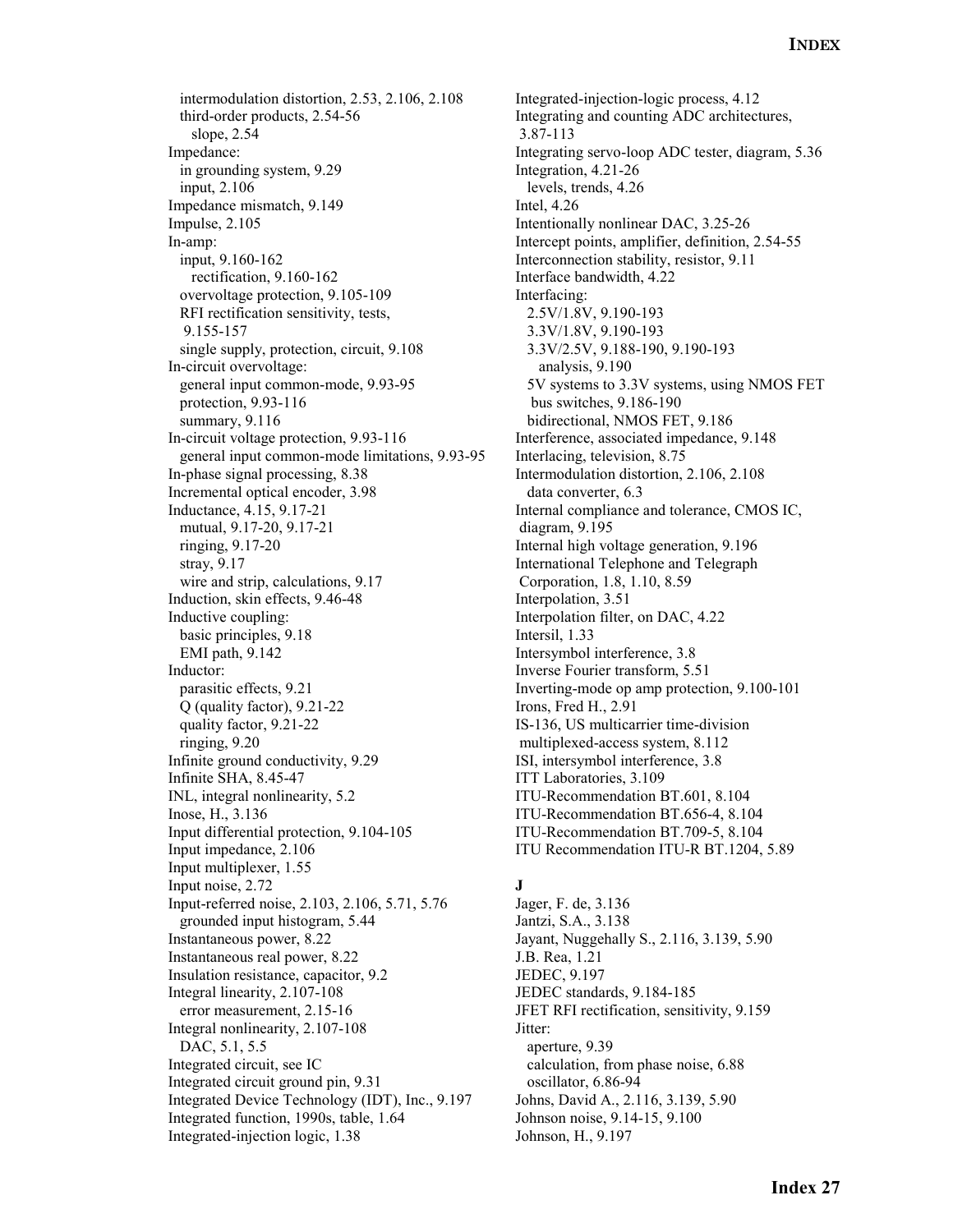Johnson, Howard W., 9.63 Joint Electron Device Engineering Council (JEDEC), 9.197 Jump size, 8.163 Junction field effect transistor, extra implantation, 7.11-14 Junction-to-ambient, thermal resistance, 9.127 Jung, Walt, 1.1, 3.108, 4.2, 4.19, 6.79, 7.1, 7.26-27, 8.157, 9.1, 9.25, 9.65, 9.91, 9.93, 9.127, 9.139, 9.141, 9.178, 9.199 Jung, Walter G., 1.17, 2.90, 2.117, 3.140, 4.9, 4.19, 5.91, 6.77, 8.26, 9.23

#### **K**

K2-W op amp, 4.2 K2-W Operational Amplifier, data sheet, 4.9 Kaiser, Harold R., 3.105 Kaiser, H.R., 3.59 Kaneko, H., 3.37 Kearney, Paul, 8.105 Kelvin divider, 3.8 DAC, 3.4, 3.4-6 DNL, 5.10 no superposition, 5.10 Kelvin feedback: in PCB, 9.27-28 signal leads, 9.27-28 Kelvin sensing, 7.8, 7.17, 7.20, 7.58, 8.5, 8.9 Kelvin-Varley divider, 3.18 Kelvin, Lord, 3.4 Kemet Electronics, 9.91 Kemet T491C-series, tantalum capacitor, 7.48 Kerr, Richard J., 8.175 Kessler, Martin, 4.21 Kester, W.A., 5.88, 8.104 Kester, Walt, 1.1, 1.49, 2.1, 2.23, 2.37, 2.90, 2.97, 2.117, 3.1, 3.39, 3.109, 3.140, 5.1, 5.88, 5.89, 5.91, 6.1, 6.45, 6.47, 6.67, 6.69, 6.77, 6.83, 7.1, 7.61, 7.91, 8.26, 8.27, 8.49, 8.59, 8.75, 8.107, 8.157, 8.159, 9.1, 9.25, 9.30, 9.63, 9.65, 9.91, 9.93, 9.125, 9.139, 9.141, 9.178, 9.181, 1.55, 1.65, 4.1, 4.11, 9.199 Kester, Walter, 5.88 Kester, Walter A., 5.87, 8.104 Khairolomour, Peter, 8.58 Kilby, Jack, 1.15, 4.3-4 Kilby, J.S., 1.19, 4.9 Kimmel, William, 9.178 King, Grayson, 8.177 Kinniment, D.J., 3.106, 7.111 Kirchoff's law, 9.17, 9.28 Kitchen, Charles, 9.125, 9.178 Kitchen, Chuck, 9.178 Kitsopoulos, S.C., 3.106, 7.111 Kiyomo, T., 3.104 Klonowski, Paul, 3.108 Koch, R., 3.137 Kovacs, Gregory T.A., 7.60 Kovar lid, 9.60

Krabbe, Hank, 4.13 kT/C noise, 2.43, 2.109 CCD, 8.97 Kurosawa, N., 8.157 Kurth, C.F., 2.116, 3.139, 5.90 Kurz, Dov, 9.125 Kwan, Tom W., 3.36, 3.137

#### **L**

LabVIEW, 5.89 Lackey, 8.156 Lane, Chuck, 3.105 Lapham, Jerome F., 4.19 Laser wafer trimming, 4.12 Latch: in double-buffered DAC, 3.33 output, 3.70 Latched comparator, 2.76, 3.43 Latchup, 9.35 Latency, 2.106 Lateral PNP, 4.11 LCCMOS, 1.49, 4.13 LDO, 7.27 adjustable voltage, 9.72-74 advantages, 9.66 architectures, 7.35-39, 9.70-74 DC and AC design issues, 7.38 zoned load capacitor, effects, 7.39 device selection, voltages, table, 9.72 fixed-voltage, 9.71-72 grounding, 9.78-79 signal routing, diagram, 9.78-79 regulator controller, 9.73 LDO regulator: board layout guidelines, 7.47 thermal considerations, 7.46-51 LDO regulator controller, 7.51-59, 7.51-60 2.8-V/8-A, 7.59 diagram, 7.59 basic, 7.53-54 copper resistance design, table, 7.58 pass device, 7.54-55 PCB layout issues, 7.58 PMOS FET pass device, 7.51 sensing resistor, 7.57-58 sensing resistors, 7.57-58 thermal design, 7.55-57 LE1182-series elliptic filter, TTE Inc., 2.31 Leaded ferrite bead, 9.86 Leakage current, output, 2.106 Leakage resistance, static effect, 9.52 Least-significant bit, see LSB Lee, Hae-Seung, 5.88 Lee, Seri, 9.139 Lee, Wai Laing, 3.137 Lee, W.L., 3.137 Left-justified data, 2.107 Lewis, Stephen H., 3.106

Li, Alan, 7.60, 8.58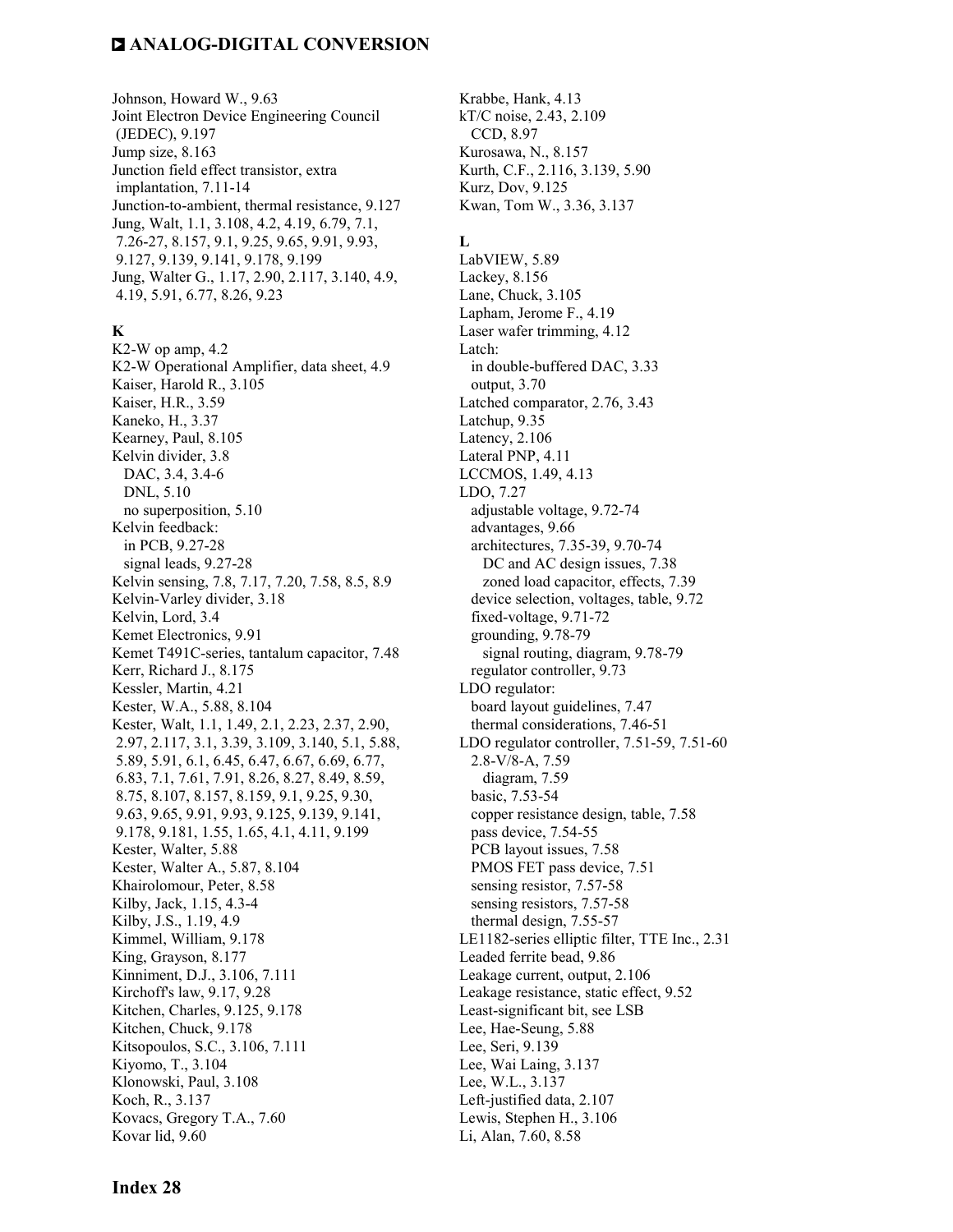Li, Harry W., 5.89 Lindesmith, John L., 3.108 Line sensitivity, 7.17-18 Linear compatible CMOS, 4.13 Linear IC regulation, 9.66 Linear mode regulation, 9.65 Linear post regulator: low noise, 9.78 switching supplies, 9.77-78 Linear predictive coding, 8.137 Linear ramp input, 3.79 limitations, 5.41 Linear regulator: low dropout, 7.27-60 architectures, 7.35-39 Linear resistance, calculation, 9.26 Linear settling time, DAC, 2.81 Linear voltage regulator: basics, 7.27-31, 9.66-68 block diagram, 9.68 negative leg series, 9.66 pass device, 9.68 positive leg series, 9.66 three-terminal circuit, 9.67 Linearity, 2.107 differential, 2.107-108 error, 2.15, 2.97 integral, 2.107 Linearity tempco, 2.114 LM309, fixed-voltage regulator, 9.68 LM317, adjustable-voltage regulator, 9.69 LM109, basic bandgap reference, 7.4 LM109/309, bandgap voltage reference, 7.33 LM309: voltage regulator, 7.33-35, 7.37 schematic diagram, 7.34 LM311: comparator, 1.38 IC comparator, 1.41 LM317: adjustable voltage regulator, schematic diagram, 7.34 topology, 7.35 LM361, IC comparator, 1.41 LO-PADS, 9.202 Load sensitivity, 7.17-18 Local high frequency bypass/decoupling, 9.89-90 layouts, 9.89 Locked-histogram test, 5.70-72 ADC aperture jitter, test setup, 5.71 Logarithmic transfer function, 3.26 LOGDAC, functions, 3.27-28 Logic: interface, 2.94-95 standards, summary, 9.184 types, 2.2 Logic circuit, low voltage, interfacing, 2.95 Logic device: choice and noise problems, 9.164

 EMI/RFI protection, 9.164 Logic gate, 6.85 RMS jitter, 6.86 Logic IC, characteristics, 9.183 Logic interfacing, low voltage, 9.181-197 Logic noise: ADC buffering, 9.60-62 buffering ADC, 9.60-62 CMOS latched buffer, 9.61 Lohman, R.D., 3.104 Lohman, Robert D., 3.48 Long term prediction, 8.138 Looney, Mark, 8.146, 8.157 Lorber, Matt, 4.11 Low byte, 2.100 Low-distortion DAC, 3.31-33 Low-distortion sinewave, generation, test setups, 5.66-67 Low dropout linear regulator, 7.27-60 Low dropout regulator: architectures, 7.35-39 definition, 7.27 see also LDO Low-glitch architecture, DAC, 3.5 Low-glitch segmented DAC, 3.31-32 Low noise, 7.24-25 Low power mode, 6.48 Low-voltage-differential-signaling, see LVDS Low-voltage logic, interfaces, 9.181-197 Lowpass filter, audio DAC, 6.75-76 LPKF Laser & Electronics, 9.213 LSB, 2.13, 2.100, 2.107 peak-to-peak, 2.109 rms, 2.109 Luma signal, 8.79, 8.82 Luminance, 5.78, 8.79 LVDS, 3.76, 6.52, 6.54 for high speed interfaces, 4.22 logic, 2.2 output driver, 6.54 standards, 9.184 LVDS logic, 9.175-176 LVTTL, standards, 9.184 Lyne, Niall, 9.125

#### **M**

Machine Model, ESD model, 9.121 MacKenzie, I. Scott, 8.191 Maddox, C.L., 3.37 MagAMP, 3.81 3-bit, folding ADC, 3.81-82 architecture, advantages, -86 current-steering, differential gain-of-two, diagram, 3.85 Gray code, 3.86 Magnetic field, reflection loss, 9.149 Magnetically-coupled noise, reduction, 9.145-146 Magnetically coupled noise, reduction, 9.145-146 Mahoney, Matthew, 2.116, 3.139, 5.88, 5.90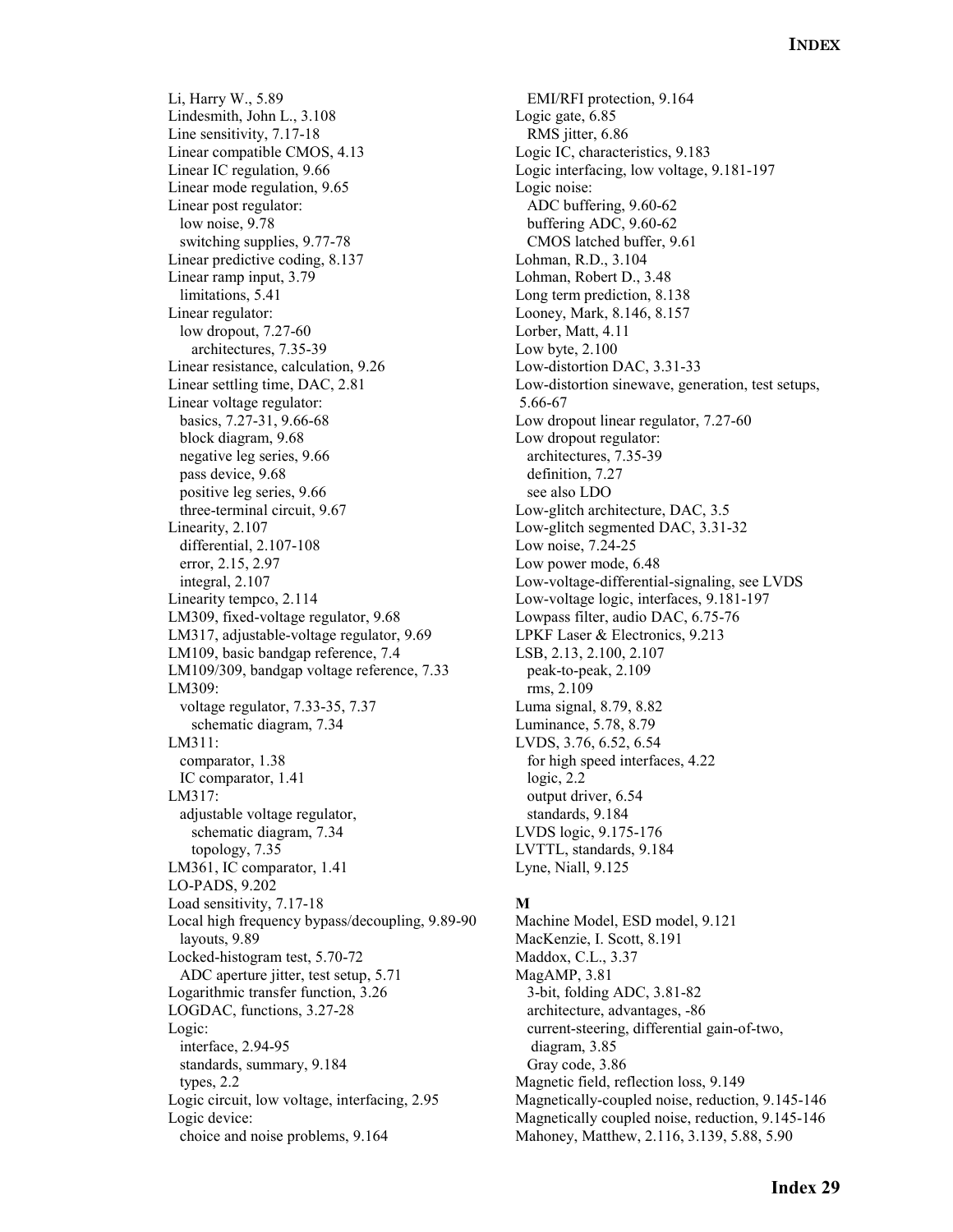Malaeb, Mark, 8.58, 8.191 Mangelsdorf, Christopher W., 2.90, 3.104 Mannion, Patrick, 8.156 Manolakis, Dimitris G., 5.89 Mark/Space ratio, ADC, 3.91 Markow, John, 8.26 Mark, W., 9.23 Mark, W, 9.63 Martin, Ken, 2.116, 3.139, 5.90 Martin, Steve, 3.108 MAS-1202, 12-bit 2-µs SAR ADC, 1.44, 1.46 MASH: multistage noise shaping, 3.126 sigma-delta ADC, block diagram, 3.127 Mathcad, 5.89 MATLAB, 5.89 Matsuya, Y., 3.137 Matsuzawa, A., 2.90, 3.105 Matsuzoe, Nobuhiro, 8.191 Maximum conversion rate, 2.108 Maxwell, Darragh, 8.191 MC1650, IC comparator, 1.41 McCarthy, Mary, 8.58 McClaning, Kevin, 2.90 McDaniel, L.D., 3.37 McDaniel, Wharton, 7.60 MCM, 4.7 MDAC, 3.2 current-mode R-2R ladder network, 3.25 diagram, 3.25 external voltage reference, 3.24 MDS-1250, 12-bit 50-ns DAC, 1.46 Meacham, L.A., 1.18, 3.37, 3.105, 7.111, 8.59, 8.74 Melliar-Smith, C. Mark, 1.18, 4.9 Memory, non-volatile, 4.14 Mendelsohn, Alex, 8.191 Mercer, Doug, 4.19, 8.157 MESC series RFI suppression chokes, 9.91 Metal film resistor, 9.16 Metal foil resistor, 9.16 Metal migration, 9.94 Metal-on-silicon device, 4.13 Metastability, 2.76, 3.44-45 Metastable comparator output, errors, 2.77 Metastable state, 2.76-80 ADC, 2.76-80 Meyer, F.C., 5.87 MF Electronics, 9.39 Miao, Kai, 8.191 Mica capacitor, 9.8 Micro Power, 1.52 Micro Power Systems, 1.33 Microcontroller, 8.16 precision analog, 8.177-191 MicroConverter: applications, 8.184-186 based on ARM7 processor core, 8.187-190 characteristics, 8.178-183

 definition, 8.177 development tools, chart, 8.186 family, characteristics, 8.178-183 RTD interfacint, 8.185 sigma-delta ADC architecture, 8.182 summary, 8.183 MicroConverter 12-bit SAR-based, summary, 8.180 MicroConverter SAR ADC performance, 8.179 MicroConverter sigma-delta ADC architecture, 8.180-182 Micronetworks, 1.33 Microprocessor supervisory products, 8.19 Microstrip: delay constant, 9.167 guidelines, 9.167 Microstrip PCB layout, two pairs of LVDS signals, 9.177 Microstrip transmission line: characteristic impedance, 9.166 controlled impedance, termination techniques, 9.173 general parameters, 9.48 on PCB, 9.166-167 MICROWIRE, serial interface, 6.51 Mid-scale settling time, 5.14 Mierlo, S. Van, 3.109, 3.136 MIL-883B, 4.6 MIL-M-38510, standard for 12-bit DAC, 1.35 MIL-STD-883 Method 3015, 9.121, 9.125 MIL-STD-883B, 1.42 MIL-STD-883B Method 3015.7, ESD test method, 9.122-123 Milled PCB prototyping, 9.203-205 board, 9.204-205 Millman, S., 1.17 Miner, Willard M., 1.4, 1.17 Mini-Circuits, 6.45 Mini-Circuits RF transformer, 6.24-27 Mini-Mount, breadboarding system, 9.202 Minidac, 1.24-25 12-bit, with op amp, quad switches, thin film resistor network, diagram, 1.26 MINIDIP guard layout, 9.55-56 Minimum 4-term Blackman-Harris, window function, 5.57, 5.63-64 Minimum conversion rate, sampling, 2.108 Minimum sampling frequency, 6.49-50 Missing code, 2.107, 2.108 errors, 2.20-21 MIT Lincoln Labs, 1.23 Mitola, Jim, 8.156 Mixed-signal front ends, 1.55 Mixed-signal grounding, problems, 9.40-41 Mixed-signal IC: grounding, 9.30 internal digital currents, diagram, 9.36 low internal digital currents, diagram, 9.41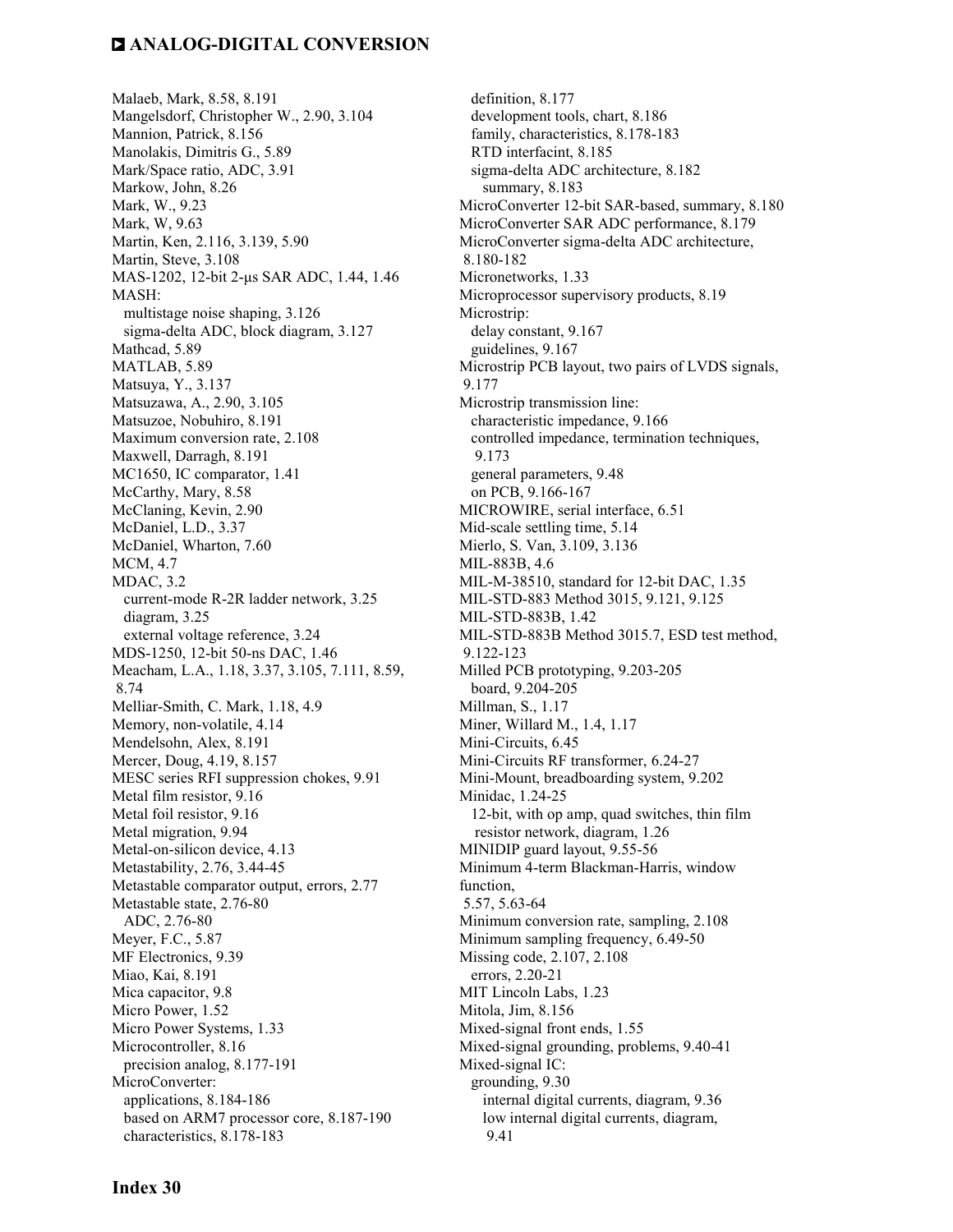grounding and decoupling, 9.35-36 low voltage, summary, 9.182 Mixed-signal system: grounding, 9.45 multicard, 9.33-34 partitioning analog and digital circuits, 9.46 PCB layout guidelines, 9.45-46 MOD-815: 8-bit 15-MSPS ADC, 1.44-45 8-bit 15-MSPS subranging ADC, Computer Labs Inc., 3.64 8-bit 15-MSPS video sampling ADC, 1.46 MOD-1020, 10-bit 20-MSPS sampling ADC, photograph, 1.45-46 MOD-1205, 12-bit 5-MSPS sampling ADC, 1.45-46 MOD-4100, 4-bit 100-MSPS flash ADC, using AM685 comparator, 3.49-50 Modern data converter processes, 4.11-19 Modular data converter, 4.6 Modulation, 8.137 Moghimi, Reza, 3.104, 8.58 Monochrome, television, 8.76 Monolithic ceramic capacitor, 9.8 Monolithic dual FET, matched, 1.41 Monolithic transistor array, 1.41 Monotonic, DAC, 3.5, 5.1 Monotonicity, 2.107, 2.108, 3.89 Montrose, Mark, 9.64, 9.178 Moore, Gordon, 4.26 Moore's Law, 4.26, 4.30 Moreland, Carl, 3.85, 3.107, 7.111 Moreland, Carl W., 3.107 Morrison, Ralph, 9.63, 9.178 MOS, 4.13 MOSFET, switch, on-resistance versus signal voltage, 7.63 Moss, Brian, 8.191 Most significant bit, see MSB Motchenbacher, C.D., 9.63, 9.125 Motherboard, PCB, in mixed-signal system, 9.33-34 Motorola, 1.33 Motorola MC1650, 3.49 Motorola MC1650 dual ECL comparators, 3.65 MP7684, 8-bit 20-MSPS flash ADC, 1.52 MSB, 2.2, 2.108 error, electron beam coder, 1.12 µ-law, 3.26 Mu-metal: shielding, 9.20 shields, 9.146 µA702, monolithic op amp, 4.11 µA709: IC op amp, Fairchild, 3.49 op amp, Fairchild, 1.24 µA710, IC comparator, 1.41 µA710/711:

 comparator, Fairchild, 1.24 comparators, Fairchild, 1.23 µA710 comparator, 1.25 µA710/µA711, comparator, 4.11 µA711, IC comparator, 1.41 µA711/712, comparator, Fairchild, 3.49 µA741, op amp, 4.11 Multi-bit sigma-delta ADC, 3.123-125 block diagram, 3.123 Multi-tone intermodulation distortion, 2.46 Multi-tone SFDR, 2.56-57 Multibit sigma-delta converter, 3.123-125 Multicard, mixed-signal systems, 9.33-34 Multicard system: grounding, high digital currents, diagram, 9.43 grounding mixed-signal devices, 9.41-42 Multicarrier CDMA2000 receiver, RF spectrum, 8.117 Multicarrier receiver, chart, 8.131 Multicarrier transceiver, summary, 8.136 Multicarrier transmitter, chart, 8.135 Multichannel audio codecs and DACs, chart, 8.70 Multichannel data acquisition system, 8.27-48 Multichannel data distribution, 8.42 Multichannel system, two-tone intermodulation distortion, 8.122 Multichip module, 4.7, 4.17 Multimode cellular chipset, l, 4.22 Multiplexed Front End, 1.66 Multiplexer, 7.80-82, 8.37 analog, diagram, 8.28 from Analog Devices, 7.84-85 dual source RGB, using AD8183/AD8185/AD8186/AD8187, 7.81 using three AD8170, 7.81 fault-protected, 9.99 for dual-supply in-amp, circuit, 9.107 key specifications, 8.28 MOSES-8 MOSFET Multiplexer, 7.61 output, 2.73, 3.125 settling time, 2.74, 7.73 SHA, dynamic signal input processing, 8.30 triple dual input, 7.82 Multiplexers and analog switches, 7.61-89 Multiplexing, 1.4, 8.28-31 inputs to sigma-delta ADC, 8.36-38 Multiplying DAC, 2.108, 3.24-25 current-mode R-2R ladder network, 3.25 diagram, 3.25 external voltage reference, 3.24 feedthrough, 2.103 Multipoint ground, diagram, 9.34 Multistage noise shaping: sigma-delta ADC, 3.126-127 sigma-delta converter, 3.126-127 Multisync, 8.86 Multitone spurious free dynamic range, 2.108 Murakami, J., 3.136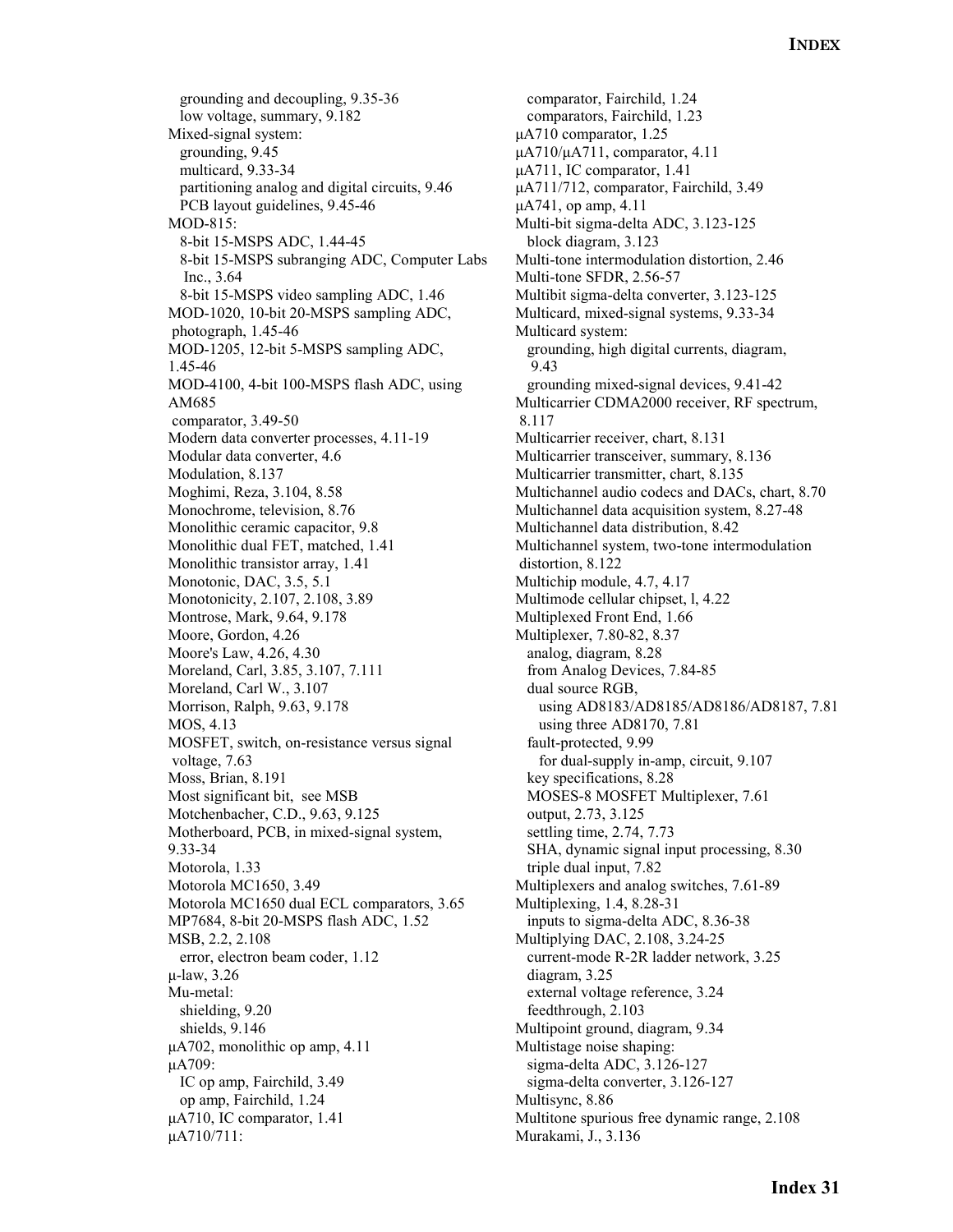Murden, Frank, 3.85, 3.106, 3.107, 4.12, 7.111 Murphy, Eva, 9.181, 9.197 Musmann, H.G., 3.37 Muto, Art, 5.88 Muto, Arthur S., 5.88 Mutual inductance, 9.17-20, 9.17-21, 9.143 within signal cabling, 9.19 MxFE, 1.66, 4.25

#### **N**

N1 SADC gain error, 3.67 N1 SADC linearity error, 3.67 N1 SADC offset error, 3.67 N1 SDAC offset error, 3.67 Nahman, Norris S., 5.25 Narrowband, definition, 8.114 Narrowband digital receiver, 8.110-114 Narrowband GSM receiver bandpass sampling, diagram, 8.112 National LM361, 3.49 National Semiconductor, 1.25, 1.28, 1.33 Naylor, Jim R., 5.25, 5.87 NDB6020P, 7.53, 7.56, 7.59 NDP6020P, 7.53-56, 7.59 NDP6020P/NDB6020P, data sheet, 7.60 NE521, IC comparator, 1.41 Near-field interference, EMI path, 9.142 Neary, Eamon, 8.191 Neelands, Lewis J., 3.108 Negative full-scale, 2.104 Neil, Martin, 5.88 Net glitch area, 5.15 New TxDAC Generation, 8.157 NF, noise figure, 2.61 Nguyen, Khiem, 3.36, 3.137 Nicholas, Henry T., III, 8.175-176 Ninke, W.H., 3.37 NMR, 2.110 No missing codes resolution, 2.109, 2.112 Noise, 2.97 capacitance-coupled, reduction, 9.144-145 common-impedance, reduction, 9.143-144 conducted type, 9.82 equivalent input referred, 2.43-44 excess, 9.14-15 Gaussian, 2.109 input-referred, 2.44 input referred, grounded input histogram, 5.44 Johnson, 9.14-15 KT/C, 2.109 magnetically-coupled, reduction, 9.145-146 magnetically coupled, reduction, 9.145-146 from near-field interference, 9.144 peak, 2.109 random, 2.109 RMS, 2.109 signal-to-quantization ratio, 2.39 thermal, 9.14-15 voltage reference, 7.18-20

Noise bandwidth, definition, 2.62 Noise coupling, mechanisms, 9.143 Noise factor, 2.61-68 Noise figure, 2.46, 2.61-68 cascaded, using Friis equation, 2.67 Noise-free code resolution, 2.45, 2.103, 2.106, 2.109, 8.8, 8.11 Noise immunity, 3.103 Noise power ratio testing, 5.69-70 Noise reduction, power supply, 9.81-90 Noise reduction pin, 7.19 Noise Shaped Video techniques, 8.83 Noise shaping, 3.111, 3.112, 3.116 Non-coherent sampling: FFT output signal and harmonic leakage, 5.64 leakage, 5.63 Non-Linear Systems, Inc., 1.21 Non-monotonic ADC, errors, 2.20 Non-monotonicity, 3.19 Nonlinear DAC, 3.25-26 Nonlinearity, 2.107, 2.110 offset, 2.111 Nonlinearity error, resistor, 9.10 Nordenberg, H., 9.63 Normal mode, 2.110 Normal mode rejection, see NMR Normalization, 2.2 Norton, Mark, 1.47 Notch filter, 2.59, 2.109 minimizing analyzer overdrive, 5.68 Nova Devices, 4.11 Noyce, Robert N., 1.15, 1.19, 4.3-4, 4.9 NP0 ceramic capacitor, 9.8 NPR, 1.49, 2.58-60 ADC testing, 5.69-70 measurements, 2.58 noise power ratio, 2.46, 2.109, 5.69-70 test setup, 5.69 NTSC, 5.78-79, 5.81 composite color video line, 8.76-77 signal characteristics, 8.77 videotape recorders, 8.62 Numerically controlled oscillator, 8.115, 8.160-161 Nyquist ADC, 3.111 high resolution, 3.112 Nyquist band, 3.116 sigma-delta ADC, 3.115 Nyquist bandwidth, 1.61, 1.64, 2.28-29, 2.38-39, 2.41, 2.63, 2.86-87, 2.98, 3.76, 5.19, 8.32, 8.113, 8.120, 8.122, 8.133, 8.160, 8.165 Nyquist conditions, 2.64 Nyquist criteria, 2.27, 2.27-29, 8.163 Nyquist frequency, 2.30, 2.49, 5.48, 6.37, 8.148-149, 8.164 Nyquist operation, 3.133 Nyquist range, 3.23 Nyquist rate, 3.110 Nyquist sigma-delta ADC, 3.112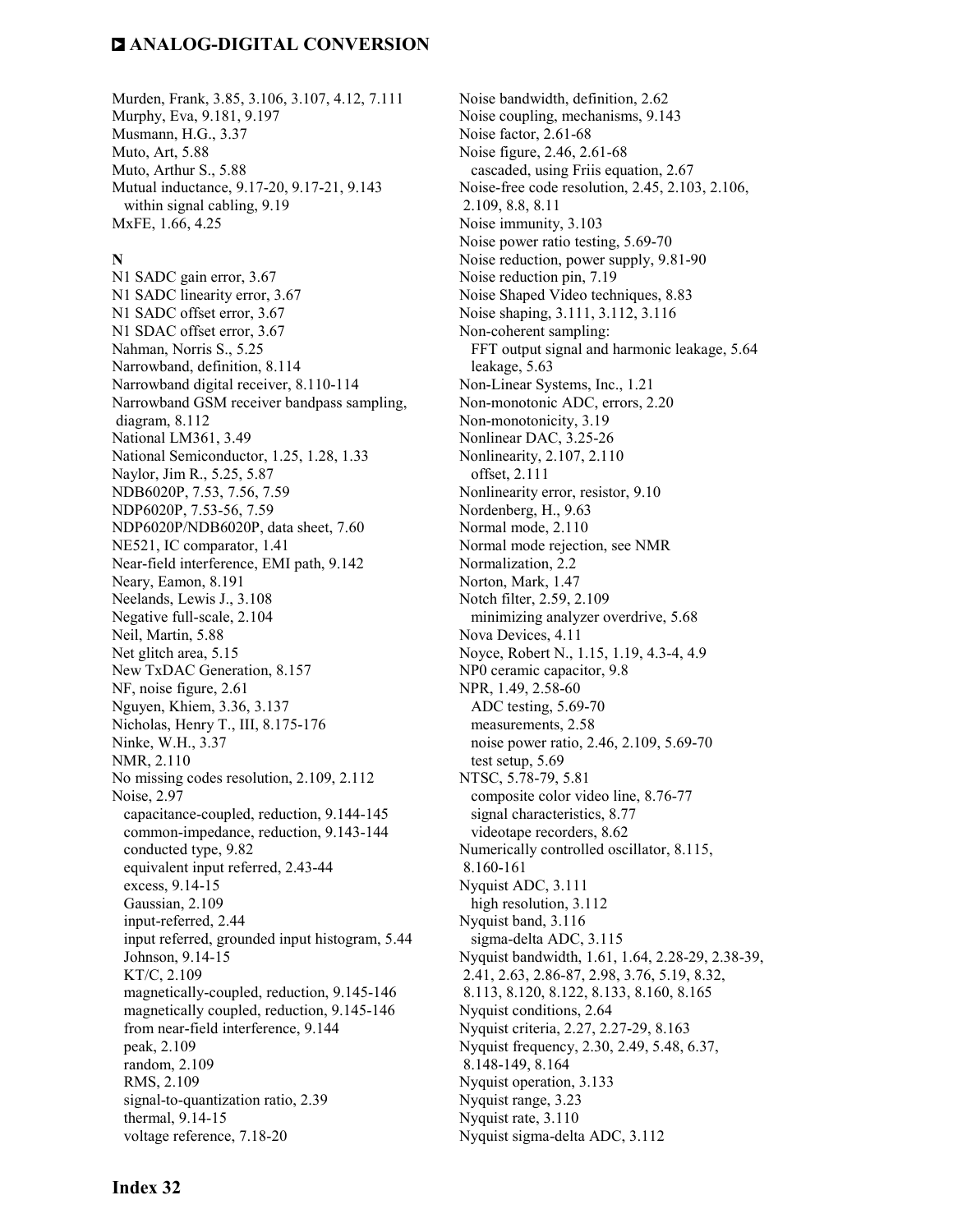Nyquist theorem, PCM, 1.7 Nyquist-type ADC, 8.1 Nyquist zone, 2.28-29, 2.33-34, 2.58, 8.112, 8.118, 8.153 first, 2.31-32 frequency translation, 2.32 undersampling, 2.31-32 Nyquist, Harry, 1.6, 1.17, 2.27, 2.35

#### **O**

OA-125, modular op amp, Computer Labs, 1.23 O'Brien, Paul, 6.98, 8.175 Octal DAC, 1.56 Off-channel isolation, 8.28 Offset, bipolar, 2.110 Offset binary code, 2.8-9, 2.14 bipolar 3-bit ADC, 2.9-10 bipolar 3-bit DAC, 2.9-10 Offset error, 2.15 DAC, 5.1, 5.2-4 measurement, 5.31 Offset nonlinearity, 2.111 Offset spurs, 8.147 Offset step, 2.100, 2.110, 2.111 Offset tempco, 2.115 Ohmite Victoreen MAXI-MOX Resistors, 9.23 Ohm's law, 9.27 Oliver, Bernard M., 3.107 Oliver, B.M., 1.18, 2.90 Olshausen, Richard, 3.108 O'Mara, Brian, 8.191 On-Chip tools, resources, 8.189 On-resistance, 8.28 On-resistance modulation, 8.28 ON Semiconductor, 6.98 One shot, temperature sensor output mode, 8.15-16 1-dB compression point, 2.54 1N821-1N829 series, Zener references, 7.3 1148, IC switcher, 9.77-78 1408: 8-bit bipolar process IC DAC, 1.34 IC DAC, 1.41 O'Neill, E.F., 1.17 Ones complement, code, 2.11, 2.14 Ones-density, 3.117 Op amp: applied feedback, 6.9 bipolar input, output phase-reversal, 9.103 for buffering DAC output, 6.69 dual, driver, 6.29-30 driving, 6.29-30 dual supply, differential DC coupled output, 6.72-73 evaluation board, 1990s, 9.207 dedicated, 9.207-209 FET, output phase-reversal, 9.103 gain and level-shifting circuits, 6.10-13

 diagram, 6.11 gain-of-two, 3.84 input, 9.159-160 rectification, 9.159-160 input bias current, 6.7 input common-mode voltage, 6.5 input differential overvoltage protection network, 9.104 inverting-mode protection, 9.100-101 low bias current FET input I/V converter, block diagram, 9.100 in low voltage rail-rail references, table, 7.21 noise, antialiasing filter, 6.38 noise figure, 2.61 open-loop gain, 6.9 output stages, diagram, 6.9 overvoltage, CM protection circuit, 9.94 performance factors, 6.2 PNP, PMOS, or N-channel JFET stages, 6.5-6 push-pull output, 6.8 rail-rail input, 6.5-8 diagram, 6.6 rail-to-rail, "almost" output, 6.10 for single-ended level shifter with gain, 6.13 and regenerative repeaters, 1.13-16 RFI rectification sensitivity, tests, 9.155-157 single-supply, grounding, 9.56 slew rates, 6.8 specifications, key specifications, 6.4 specifications and requirements, 6.13-15 thermal resistance considerations, 9.131 video driver, power dissipation, 9.133 Op Amp Applications, 1.1, 4.2, 4.19 Op Amps Combine Superb DC Precision and Fast Settling, 4.19 OP177, low-noise buffer, 6.15-16 OP184/284/484: bias input currents, 6.7 rail-rail input stage, 6.7 OP191/291/491, common-mode voltage, 6.7 OP275, data sheet, 6.77 OP1177, low-noise buffer, 6.15 Open-loop SHA, 7.102-104 circuit, 7.103 using diode bridge switch, 7.103 Oppenheim, V., 5.89 Optical converter, 3.98-99 ADC, 3.98-99 Optical encoder: incremental, 3.98 incremental and absolute, illustration, 3.99 Opto-isolator, 8.14 Optocoupler, 9.112 architecture, 9.112-113 Optoisolator, 9.112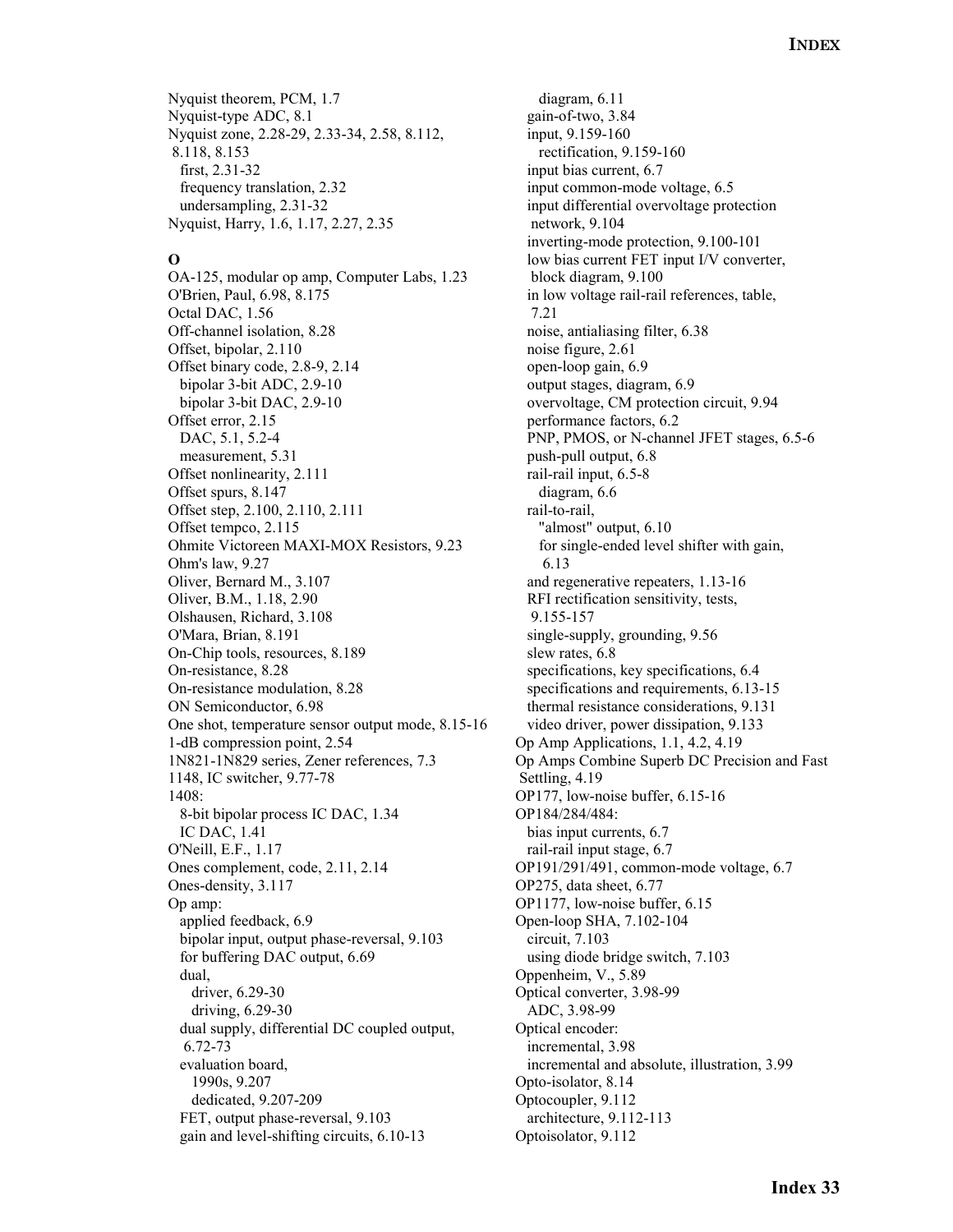OS-CON, organic semiconductor capacitor, 9.83 OS-CON Aluminum Electrolytic Capacitor Technical Book, Sanyo, 9.91 Oscillation, 3.43 Oscillator, 3.89 broadband phase noise comparison, 6.90 phase noise and jitter, 6.86-94 phase noise versus frequency, 6.88 power spectrum, phase noise, 6.86 quartz crystal, 2.71 resolution and input frequency, 6.94 Wenzel, 6.90-91 jitter calculations, 6.91 Oscilloscope, sensitivity, 5.16 Oscilloscope measurement, settling time and glitch impulse area, 5.15-17 Othello direct conversion radio, 4.22 Othello radio, dual band GSM architecture, 8.144 Othello radio chipset, 8.140-145 Virtual-IF transmitter, 8.142 Othello radio chipsets, 8.140-145 Ott, Henry, 9.178 Ott, Henry W., 9.24, 9.63, 9.91 Out-of-circuit overvoltage, protection, 9.116-124 Out-of-circuit voltage protection, 9.116-124 Output, digital, signal quantization, 2.12 Output amplifier, 1.35 Output glitch, 3.21 Output latches, flash converters, 3.70 Output leakage current, 2.106 Output phase-reversal, fixes, 9.103-104 Output phase-reversal test, 9.102-103 Output propagation delay, 2.110 Output ripple, 2.104 Output ripple voltage, voltage regulator, 9.76 Output settling time, 2.112 Output spectrum, DAC,  $sin(x)/x$  frequency rollout, 2.87 Output voltage phase-reversal, 9.101-102 illustration, 9.102 key points, 9.103 prevention, 9.103-104 testing, 9.102-103 Output voltage tolerance, 2.110 Overdrive, settling time, 5.15 Overlap bits, 3.64 Overload, 2.110 Overrange, overvoltage, 2.110 Oversampling, 2.40, 3.111, 3.112, 3.115-116, 3.116 audio DAC, 6.75-76 baseband antialiasing filter, 2.29 for digital audio, 8.64 interpolating DAC, 2.87-89, 3.23-24 sigma-delta ADC, 3.115 and undersampling, process gain, 2.40-41 Overvoltage: in-circuit, 9.93

 out-of-circuit, 9.93 power supply sequencing, protection, circuit, 9.111 protection, 9.93-126 CMOS channel protectors, 9.98-99 recovery time, 2.46, 2.75, 2.110, 5.77-78 test waveform, 5.77 Overvoltage overrange, 2.110 Overvoltage protection, 9.1, 9.93-126 CMOS channel protector, 9.110-111 CMOS channel protectors, 9.110-111 digital isolators, 9.111-116 ESD models and testing, 9.121-124 in-amps, 9.105-109 in-circuit, 9.93-116 out-of-circuit, 9.116-124 Owen, Frank F.E., 2.116, 3.139, 5.90

#### **P**

p-epi CB process, 4.12 Packaging, data converter, 4.17 PADS Software, Advanced CAM Technologies, Inc., 9.213 PAL, 5.78-79, 5.81 signal characteristics, 8.77 videotape recorders, 8.62 Panasonic, 9.91 Parallel ADC, 3.46-53 Parallel latch, 3.21 Parallel plate capacitor, 9.58 Parasitic capacitance, 9.11 Parasitic coupling, 9.57 Parasitic diode, 2.94 Parasitic effect, 7.37-38 pin socket, 9.205 Parasitic inductance, 9.11 Parasitic resistance, 4.15 Parasitic thermocouple, 9.12 Parasitics, 1.56, 9.200 capacitor, 9.2 copper wire, 9.12 Partitioning, 4.21-30 chip set, progress, 4.28 developments, 4.27-30 necessity, 4.26-27 smart, 4.21-30 diagram, 4.24 purposes, 4.26-27 versus complete integration, 4.21 Parzefall, F., 3.137 Pass device, 9.68 associated tradeoffs, 7.31-35 pros and cons, 7.32 for voltage regulator, types, 7.31 Passive component, 9.1-24 capacitor, 9.1, 9.2-8 EMI path, 9.146-147 error analysis, 9.22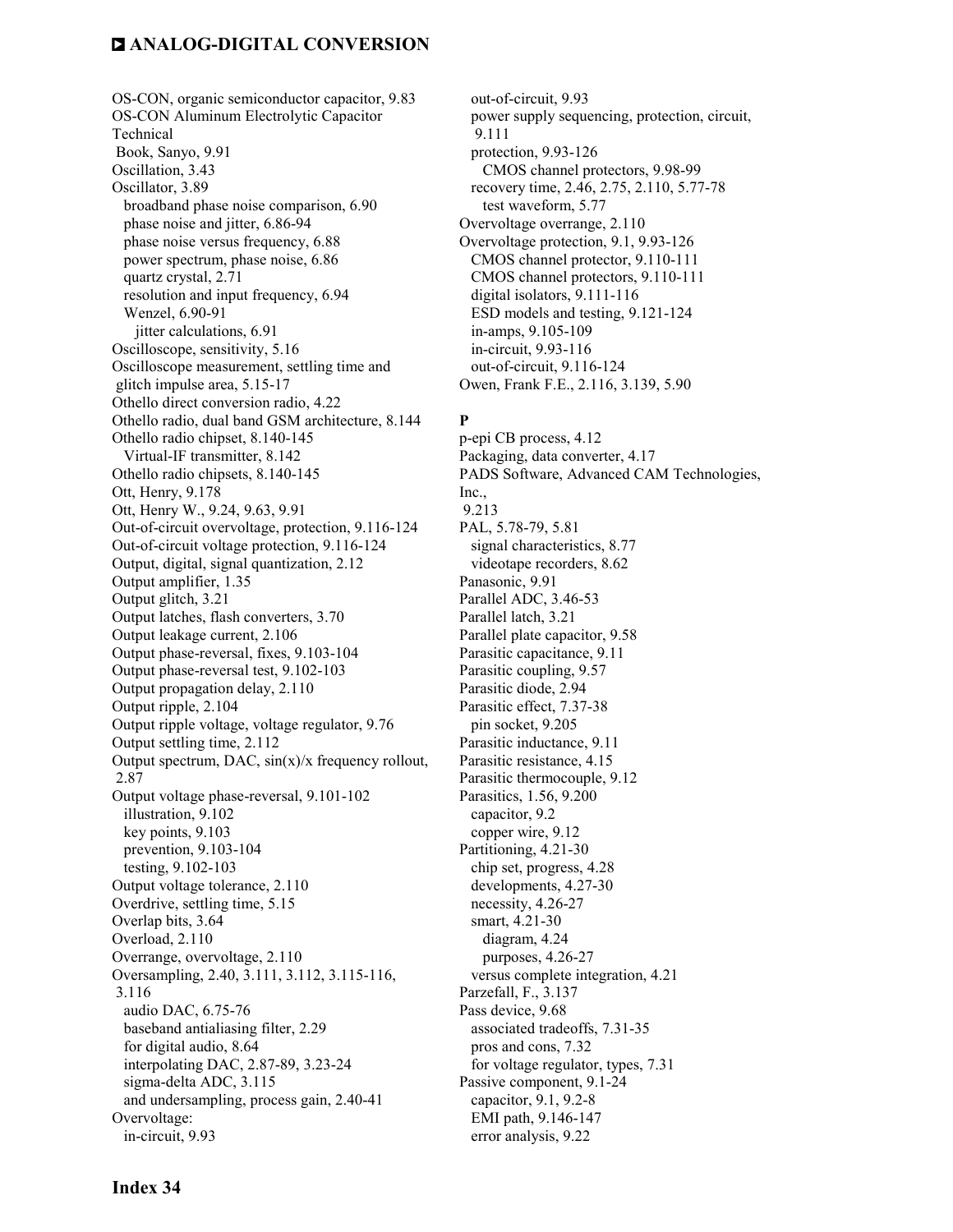inductance, 9.17-21 PCB, 9.1 potentiometer, 9.1, 9.15 resistor, 9.1, 9.9-16 versus EMI/RFI, 9.146-147 Pastoriza division of Analog Devices, 7.92 Pastoriza Electronics, 1.23, 1.24, 1.44, 4.11 Pastoriza, James, 1.23, 1.25 Pastoriza, James J., 1.31, 3.16-17, 3.36 Pattavina, Jeffrey S., 9.63 PCB: capacitive noise, 9.59-60 conductor resistance, 9.26-27 continuous ground plane, 9.50 design, 9.25-64, 9.163-164 controlled impedance traces, 9.164-166 EMI/RFI protection, 9.163, 9.163-164 double-sided, from HS-81, 4.5 versus multilayer, 9.32-33 double-sided versus multilayer, 9.32-33 dynamic effects, 9.57-62 Faraday shield, 9.59-60 floating shield, 9.60 grounding, in mixed systems, 9.30-45 guard pattern, MINIDIP package, 9.55 Kelvin feedback, 9.27-28 layout, 7.58-59 mixed-signal system, 9.45-46 layout guidelines, for mixed-signal systems, 9.45-46 microstrip transmission line, as controlled impedance conductor, 9.48 microstrip transmission lines, 9.166-167 moisture sensitivity, 9.53 multilayer, versus double-sided, 9.32-33 passive component, 9.1 precision circuit performance, 9.25 signal leads, voltage drop, 9.27-28 signal return currents, 9.28-30 skin effect, 9.46-48, 9.48 SOIC guard layout, 9.56 static effects, 9.52-56 guard layouts, 9.55-56 stray capacitance, 9.58-59 symmetric stripline transmission lines, 9.167-168 trace resistance, 9.27 transmission lines, 9.48-49 PCB design: controlled impedance traces, 9.164-166 embedded traces, 9.169 for EMI/RFI protection, 9.163-164, 9.164 low impedance reference plane, 9.165 PCM, 3.109 from Bell Labs, 1.11 and Bell System, history, 1.10-13 Bell System work, 1.21 invention, 1.5-6, 4.2

 Western Electric, 1.5 mathematical foundations, 1.6-8 mathematics, 1.6 historical summary, 1.8 nonlinear DAC, 3.26 Nyquist theorem, 1.7 patent, 1.6 patents, 1.8-10 reinvention by Reeves, 1.8 solid state repeater, Wrathall, 1.15 theory, 1.5-6 voice channels, copper cable pairs, 1.15 PCM DAC, architecture, 3.30 PCM facsimile system, patent, 3.47 Peak glitch area, DAC, 2.82 Peak spurious component, 2.115 Pease, Bob, 9.125 Pease, Robert A., 9.23, 9.213 PECL, 2.2, 6.96 standards, 9.184 PECL low-jitter receiver/driver, 6.96 Pedestal, 2.110, 2.111, 2.112 Pedestal error, SHA, 7.95 Pedestall, 2.100 Peetz, Bruce E., 5.88 Pericom Semiconductor Corporation, 9.197 Personal digital assistants, 8.100 Peterson, E., 1.18, 3.37, 3.105, 7.111, 8.59 Peterson, J., 1.47, 3.105 Phase accumulator, 8.160 Phase-frequency detector, 8.144 Phase jitter, in sampling clock, 9.39 Phase-locked loop, 6.92-94, 8.145, 8.159 design, 6.94 Phase noise, 2.71 definition, 6.86 jitter, calculation, 6.88, 6.90 oscillator, 6.86-94 sampling clock, sinewave, 6.87 Phased array radar receiver, 1.23 Phillips Laboratories, 3.109 Pierce, J.R., 1.18, 2.90 Pin count, 4.21 Pin socket, 9.31, 9.205, 9.207 parasitic effects, 9.205 Ping-pong high-speed DAC, 3.35 Pipelined ADC, 2.113, 3.61-78, 3.88 Pipelined architecture, 3.68 Pipelining, 2.106, 2.111 Pixel, 8.85 Planar process, 1.14-15, 4.4 Plassche, R.J. van de, 3.136 Plassche, Rudy J. van de, 3.107 Plassche, Rudy van de, 2.116-117, 3.139, 3.140, 5.90-91 PLL, grounding DSP, 9.43-44 PMOS: pass device, 7.31-32 transistor current switch, 3.22-23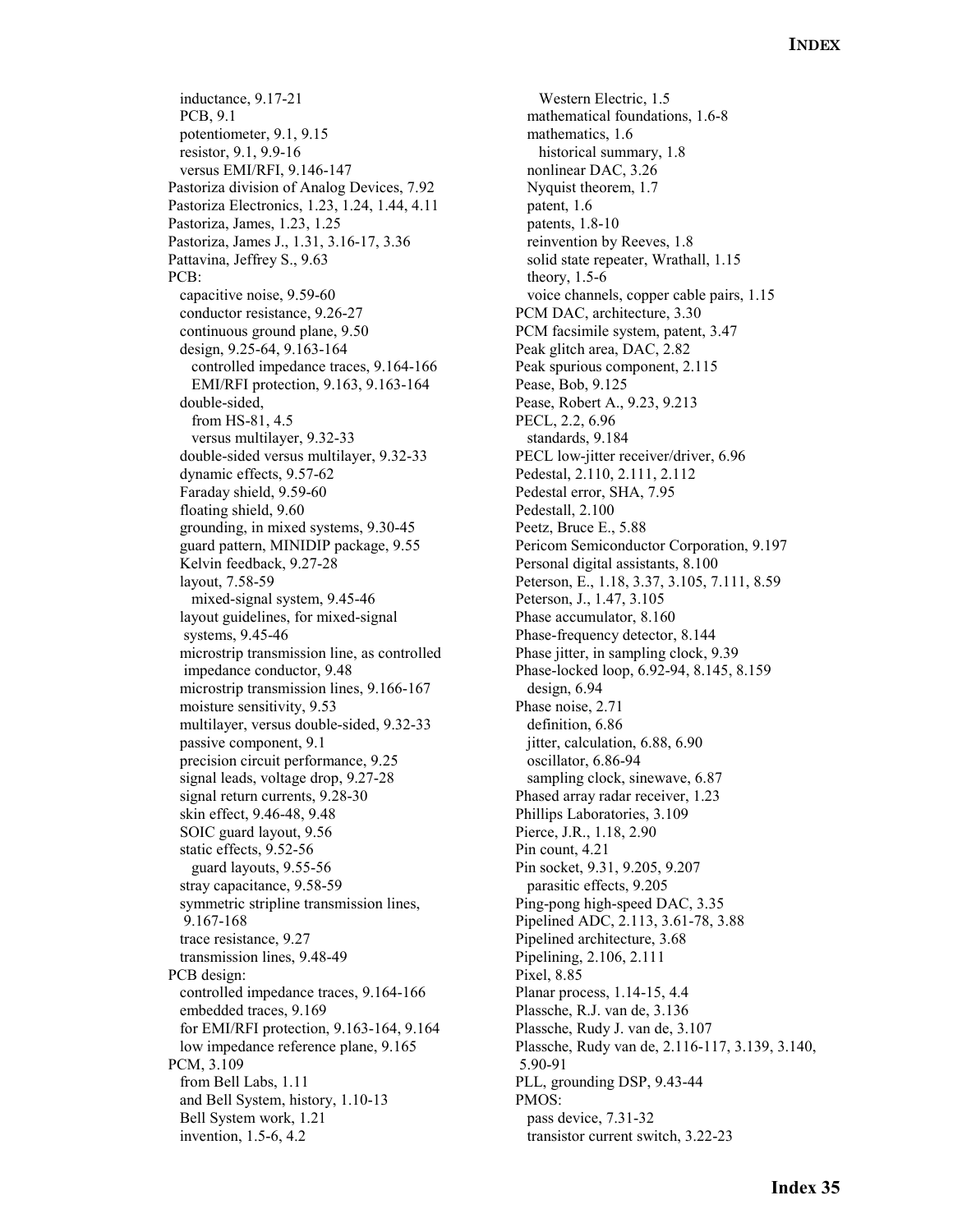PN4117, JFET diode, 9.95 PNP/NPN, pass device, 7.31-32 Pohlmann, Ken C., 8.74 Pole-splitting, 7.42 Pole splitting, 9.71 anyCAP topology, 7.42-43 basic topology, 7.42 Polycarbonate capacitor, 9.8 Polyester capacitor, 9.8 Polypropylene capacitor, 9.8 Polystyrene capacitor, 9.8 Positive emitter coupled logic, see PECL Positive full-scale, 2.104 Positive-true, 2.104-105 Potentiometer, 2.2, 9.15 digital, 6.48, 8.49-58 3-bit CMOS string DAC, diagram, 8.50 passive component, 9.1 trimming, 9.15 Poulin, Michael, 8.74, 8.104 Poulton, K., 8.157 Power Consideration Discussions, 9.139 Power conversion efficiency, 9.65 Power-down, ADC status, 3.41 Power line decoupling, resonant circuit, 9.20 Power measurement, basics, 8.22-23 Power meter, ADC application, 8.22-25 Power-on circuitry, 6.47 Power plane, 9.30-32 Power supply: analog, 9.65-91 regulation priorities, 9.65 analog ready, 9.87 analog systems, 9.65-91 conditioning, summary, 9.90 filter, ferrite, 9.86-87 linear IC regulation, 9.66 low dropout regulator, 9.70-74 noise, 9.65 reduction and filtering, 9.81-90 noise reduction and filtering, 9.81-90 bypass/decoupling, 9.89-90 capacitor, 9.82-85 card entry filter, 9.87-88 ferrite, 9.86-87 rail bypass/distribution filter, 9.88 pass device, 9.66-68 regulator with adjustable voltage ICs, 9.68-69 switching, noise, 9.81-90 voltage regulator, 9.66-68 Power-supply rejection ratio, see PSRR Power-up sequencing, 9.195 Poynton, Charles, 8.104 Pratt, Bill, 5.87 Preamplifier, 3.52-53 Precision analog microcontroller, 1.63, 8.177-191 Precision measurement: sensor conditioning, 8.1-26 sigma-delta ADC, applications, 8.2-6

Precision Monolithics, 1.33 Precision Resistor Co., Inc., 9.23 Preston Scientific, 1.24 Principles of Pulse Code Modulation, 1.2 Printed circuit board, see PCB Proakis, John G., 5.89 Process gain, 2.40, 8.113, 8.118 ADC, FFT output, 5.55 DAC, 5.20 Process support protection, 9.195 Programmable gain amplifier, 1.55 alternate configuration, 7.78 poor design, 7.77 Prototyping, 9.199-213 analog, key points, 9.199 and breadboarding, 9.199-213 deadbug, 9.200-202 milled PCB, 9.203-205 PCB design, 9.206 solder-mount, 9.202-203 summary, 9.212 Pseudo-color, 8-bit RGB graphics system, 8.87-88 Pseudo-Gray code, 1.13, 2.7, 3.48 PSpice diode models, 9.95-96 PSRR, 2.111 PTM, constant pulse amplitude, 1.8 Pulldown resistor, 6.8 PulSAR family, SAR ADCs, 3.53 PulSAR series, 3.60 Pulse code modulation: digital audio, 8.63 see also PCM Pulse current response, 7.22-24 Pulse Engineering B4001 choke, 9.162 Pulse Engineering, Inc., 9.178 Pulse time modulation, see PTM Pulse-width-modulated, pulse control, 3.88 Pulse width modulated, see PWM PWM, pulse-width-modulated, 3.28-29, 3.88 PWM DAC, 3.28-29 PWM pulse, in Reeves' ADC and DAC, 1.10

#### **Q**

QS3384 data sheet, Integrated Device Technology (IDT), Inc., 9.197 QSPI, serial interface, 6.51 Quad-slope architecture, in ADC, 3.97 Quad-slope converter, 2.111 Quad switch, 3.16-17 DAC with thin film resistor network, diagram, 1.26 Quadrature modulation, 8.145 Quadrature signal processing, 8.38 Quality factor, inductor, 9.21-22 Quantization: error, 2.14, 2.38, 2.111 root-mean-square, 2.38 sigma-delta ADC, 3.115 table, 2.13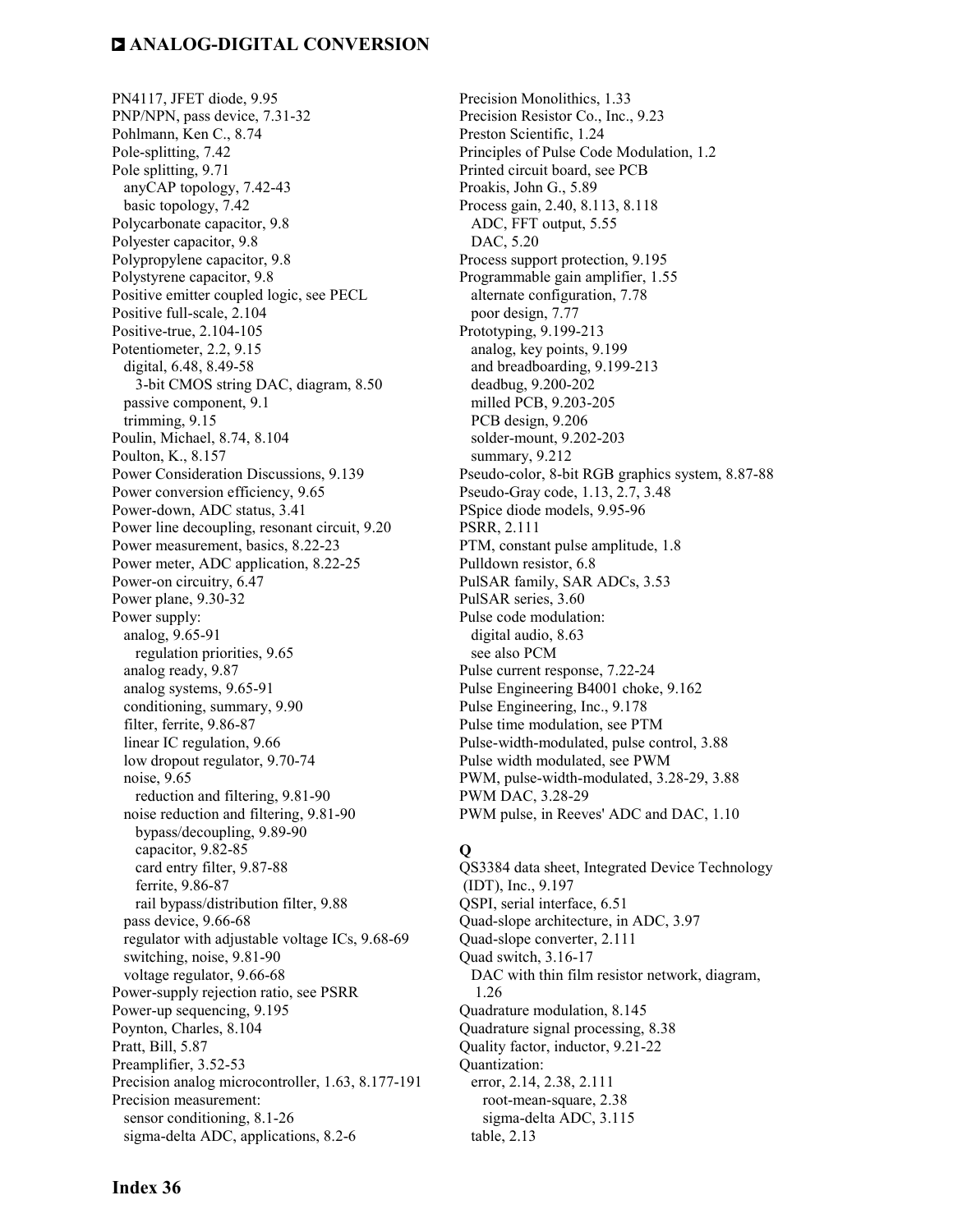uncertainty, 2.4, 2.14, 5.28 using delta modulation, 3.110 Quantization noise, 2.37-45, 2.59-60, 2.72, 3.119, 8.126, 8.165-166 frequency content, 2.41 function of time, 2.38 sigma-delta ADC, 3.115 Quantizing uncertainty, 2.97, 2.111 Quartz crystal oscillator, 2.71 QuickStart, MicroConverter development tool, 8.186 QXGA, electronic display standard, 8.86

#### **R**

R-2R DAC, 3.12-18 3-bit binary, 3.26 resistor ladder network, diagram, 3.12 R-2R ladder network, trimming, 3.19 Rabbits, 3.45 ADC, 2.76 Rabiner, L.R., 5.89 Rack, A.J., 3.30 Radiation, Inc., 1.23 Radio frequency interference, see RFI Radix-2 algorithm, 5.54 Rail bypass/distribution filter, 9.88 diagram, 9.88 power supply noise reduction and filtering, 9.88 Rainey, Paul M., 1.5, 1.17, 3.9, 3.36, 3.47, 3.104 Raltron Electronics Corporation, 6.98 RAM-DAC, high-speed video, 1.49 RAM-DAC family, 1.57 Ramachandran, R., 3.106 Ramirez, R.W., 5.89 Ramp run-up ADC, 3.89-90 diagram, 3.90 Ramp voltage, 3.88 Random noise, 2.109 Rappaport, Andy, 9.23 Raster scan, 8.86 Ratiometric, 2.111 Ratiometric converter, 2.111 Raytheon Computer, 1.23-24 RCD Components, Inc., 9.23 RDACs, 9.15 RDC: resolver-to-digital converter, 3.91, 3.99, 3.101-102 diagram, 3.102 tracking, 3.103 type-2 servo loop, 3.103 Reay, Richard J., 7.60 Receive signal processing, in wideband receiver, diagram, 8.115 Receive signal processor, 8.107 Receiver design, 8.109 digital processing at baseband, 8.109-110

Recirculating subranging ADC, 3.74 Recovery time, DAC, 2.81 Rectangular, window function, 5.58 Redcor Corporation, 1.23-24 Redmond, Catherine, 9.181, 9.197 Redundant bits, 3.64 Reeves Instruments, 1.24 Reeves, A.H., 3.28, 3.37, 7.91, 8.59 5-bit counting ADC, 3.88 Reeves, Alec Harley, 1.8-10, 1.18, 3.105, 4.9, 7.111, 8.74 Reeves, Alec Hartley, 4.2 Reference noise: bandwidth, 7.18 performance, circuit, 7.20 requirements, table, 7.19 Reference white, 1.53 Reflected binary code, 1.13, 3.47 Reflection, off shielding material, 9.149 Reflective switch, 7.79 Regeneration time constant, 3.45 Regular pulse excitation, 8.138 Regulated output charge-pump voltage converter, 9.75-77 Regulator controller, differences, 7.52-53 Reichenbacher, P., 9.23, 9.63 Rempfer, William C., 9.63 Repetitive code patterns, ADC testing, 5.41 Residue amplifier offset error, 3.67 Residue output, 3.78 Resistor: aging, 9.14 comparison, chart, 9.16 comparisons, 9.16 discrete, 9.16 excess noise, 9.14-15 failure mechanisms, 9.14 mismatched, error source, 9.9 network, 9.16 parasitics, 9.11-12 passive component, 9.1 power dissipation, error source, 9.10 ratiometrical precision, 4.11 temperature-related errors, 9.11 thermoelectric effects, 9.12-14 types, 9.9 voltage sensitivity, 9.14 Resistor noise, 2.43 Resistor-transistor-logic, see RTL Resolution, 2.112 DAC, 5.1 no missing codes, 2.109, 2.112 Resolver, 2.2 diagram, 3.100 Resolver-to-digital converter, 3.91, 3.99-103 ADC, 3.99-103 Resonant circuit, power line decoupling, 9.20 Resonator, replacing integrator, for bandpass sigma-delta ADC, 3.132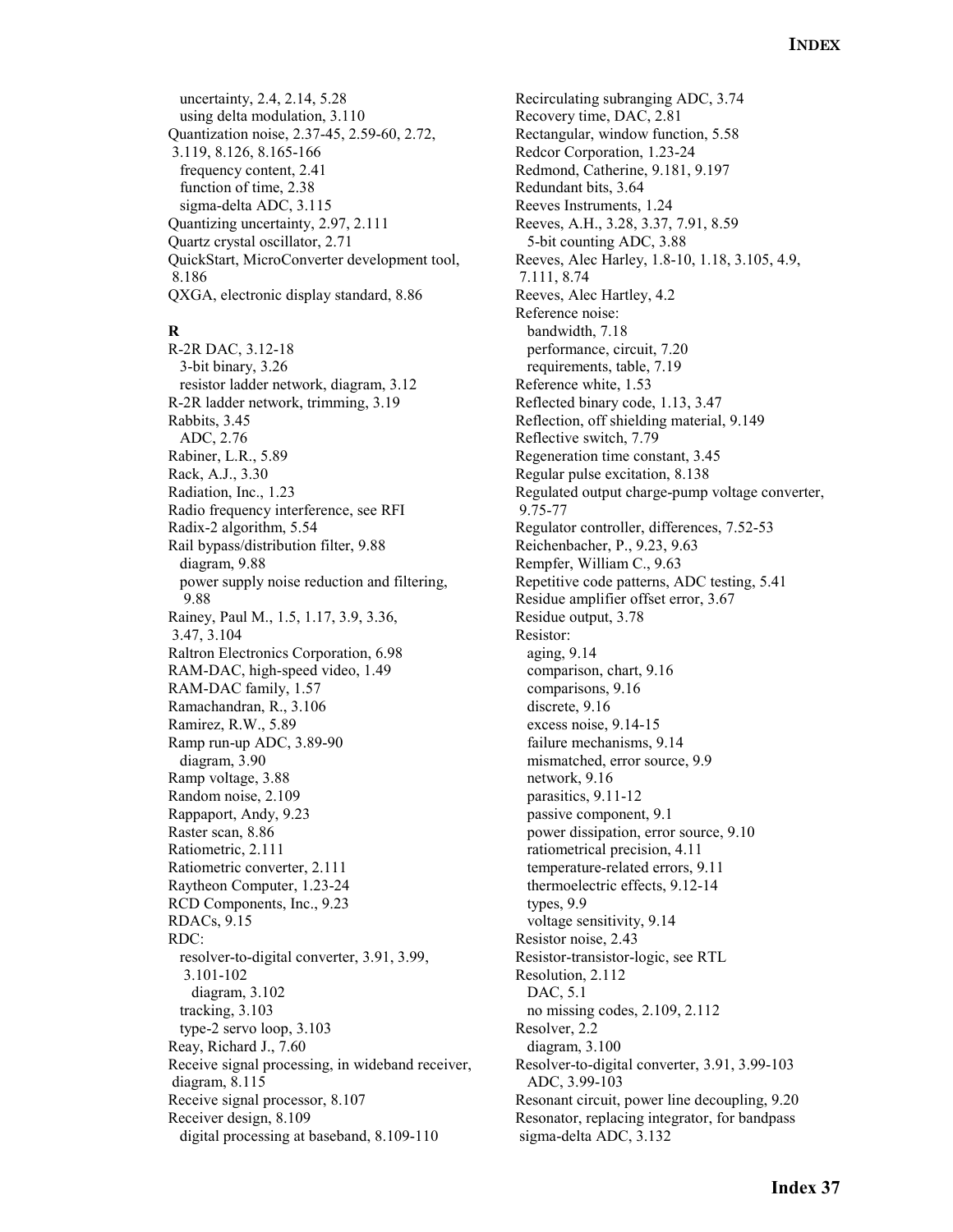Retrace factor, 8.86 Reverse junction breakdown, 9.104 RF transformers, noise figure improvement, 2.66 RFI, rectification, sensitivity, 9.155 RFI rectification, 9.155 device susceptibility, 9.156 op amp and in-amp, sensitivity, summary, 9.157 sensitivity testing, 9.155-157 proportional to interfering signal amplitude, 9.158 reduction, using op amp and in-amp circuits, 9.158 RFI Rectification Test Configuration, 9.156 Rheostat, 8.50 Rich, Alan, 9.63, 9.178 Right-justified data, 2.112 Ringing, 9.17-20, 9.20 voltage reference, 7.23 Risetime, DAC, 5.16 Ritchie, G.R., 3.37 RMS input noise, 2.45 RMS jitter: calculation, 6.89 versis analog input frequency, ENOB, 6.85 RMS noise: aperture jitter, 5.72 measurement, 5.75 RMS quantization error, 2.38 RMS quantization noise, 3.115 Roberts, Neil, 6.98 Robertson, Dave, 4.19, 4.21, 8.156 Robin, Michael, 8.74, 8.104 Rohde & Schwarz, Inc., 5.25 Rohde, Ulrich L., 6.98, 8.175 Rollenhagen, D.C., 5.87 Root-mean-square, see RMS Rorabaugh, C. Britton, 5.89 Ross, Ian M., 4.9 Rotating transformer, 3.100 RS-232, 9.121 RTL, in anti-ballistic missile system electronics, 1.23 Ruscak, Stephen, 8.156 Ruscak, Steve, 2.90 Rutten, Ivo W.J.M., 3.107

#### **S**

S/N+D, see SINAD "S" series surface mount current sensing resistors, 7.60 SADC, subranging ADC, 3.64-65, 3.67 Sallen, R.P., 3.78 Sample-and-hold, see SHA Sample-and-hold amplifier, see SHA Sample rate converter, 8.70-73 concepts, 8.71 Sample-to-hold offset, 2.100, 2.111, 2.112 Sample-to-sample variation, in CCD, 8.97

Sampled-aperiodic signal, in FFT, 5.52 Sampled data system: block diagram, 2.23 fundamentals, 2.1-117 Sampled-periodic signal, in FFT, 5.52 Sampling: bandpass, 2.31-32 harmonic, 2.31-32 IF, 2.31-32 Nyquist criteria, 2.27-29 SHA need, 2.24-26 theory, 2.23-25 Sampling ADC, 2.112 Sampling clock, 2.112, 6.83-98 ADC input, 3.41 circuitry, grounding, 9.38 differential, driving input, 6.995-997 input driving, 6.95-97 distribution, digital to analog ground planes, diagram, 9.40 encode, 2.103 generation, 6.83-98 grounding, 9.38-40, 9.38-41 "hybrid" generator, 6.94-95 jitter, 2.72, 6.83 effect on ADC SNR, 9.39 effects, 2.70 low jitter single-ended to differential, diagram, 6.96 phase jitter, 9.39 phase noise, sinewave, 6.87 pulsewidth/duty cycle, 2.103 ratio to input frequency, SFDR, 2.42 ratio to output frequency on 12-bit DAC SFDR, 8.166 summary, 6.97 Sampling frequency, 2.112 Sampling rate, 2.108 criteria, 1.5 Sampling system, simultaneous, 8.38-40 Sampling theory: basics, 2.23 discrete time sampling, 2.24 finite amplitude resolution due to quantization, 2.24 Samueli, Henry, 8.175-176 Sanyo, 9.91 SAR, 2.114 logic function, implementation, 3.59 SAR ADC, 3.11, 3.53-61, 3.91, 6.50 algorithm, 3.57 algorithm analogy, 1.27 with capacitive binary-weighted DAC, 3.12 development summary, 1.28 diagram, 1.28 dynamic transient loads, 7.23-24 fundamental timing, diagram, 3.53-54 by Schelleng, 3.58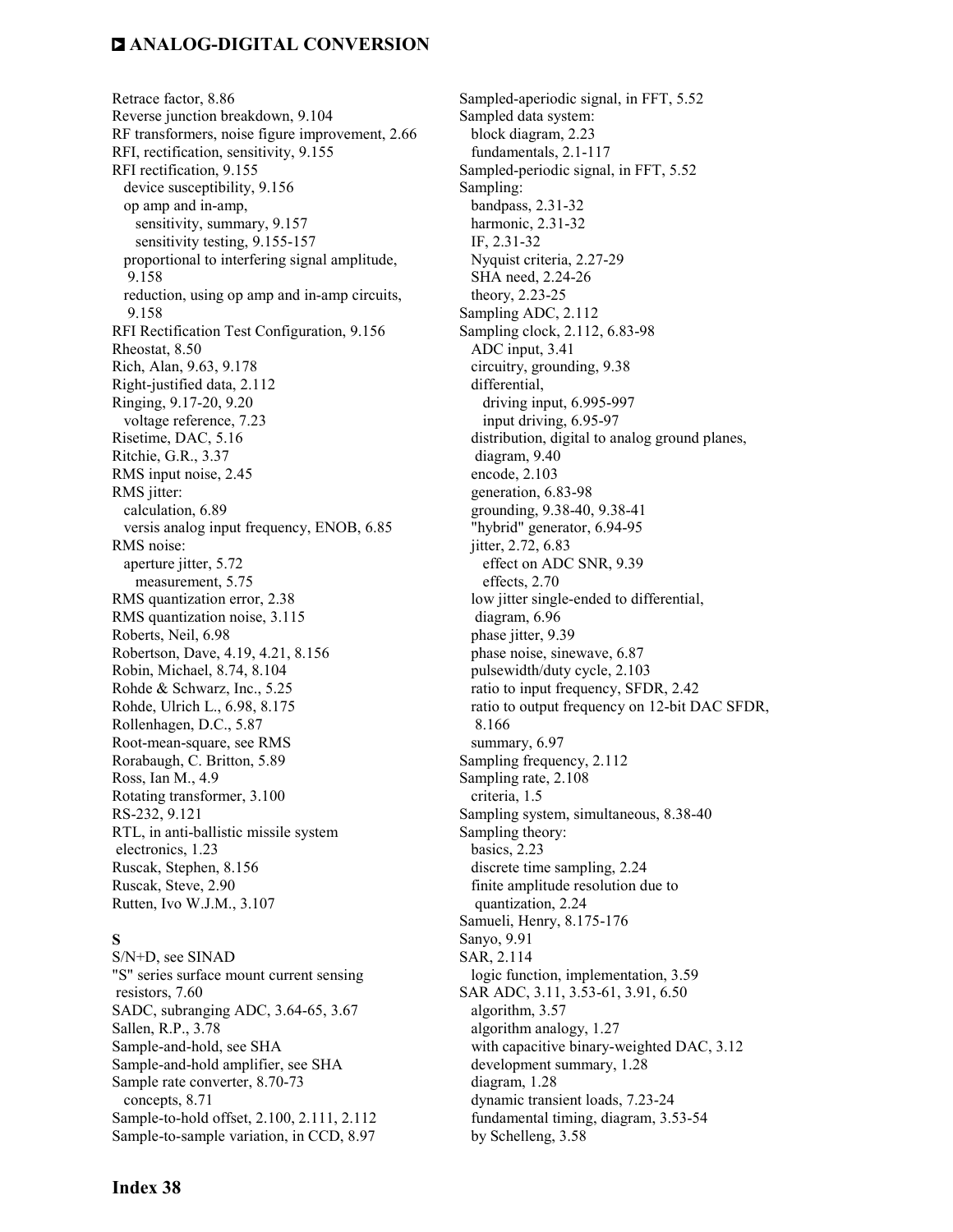single-supply, resolution/conversion times, table, 3.60 superposition, 5.34 switched capacitor DAC, 3.55 terminology, 3.57 timing, 3.54-55 SAR logic IC, invention, 1.25 SAR MicroConverter products, 8.178 SAR register logic IC, invention, 1.25 Sauerwald, Mark, 9.63 Sawtooth error waveform, 5.32-33 Scaled reference, 7.20-22 Schafer, R.W., 5.89 Scharf, Brad W., 4.19 Schelleng, J.C., 3.57-59 Schelleng, John, 3.9-10 Schelleng, John C., 3.36, 3.105 Schindler, H.R., 3.104 Schmid, Hermann, 2.116, 3.139, 5.90 Schmitt trigger, 8.37 Schoeff, John A., 3.37 Schoenwetter, Howard K., 5.25 Schottky diode, 1.24, 1.41, 2.94, 5.16, 5.76, 6.96-97, 7.88, 7.103, 9.34, 9.42-44, 9.94-96, 9.103, 9.108-109 Schownwetter, H.K., 5.87 Schreier, Richard, 3.138 Schultz, Thomas W., 8.191 Scott-T transformer, 3.101 SDA6020, 6-bit 50-MSPS flash ADC, 1.52 SDC, synchro-to-digital converter, 3.91 SDC1700, synchro-to-digital converter, 1.46 Sears, R.W., 1.11, 1.18, 2.22, 3.47, 3.104 SECAM, 8.77 Segmentation, 3.18-23 Segmented ADC, 8.59 Segmented current-output DAC, diagrams, 3.21 Segmented DAC, 3.18-23, 8.59 Segmented unbuffered string DAC, 3.20 Seitzer, Dieter, 3.107 Selector, 3.57, 3.59 Semiconductor, junction temperature, 9.127 Semiconductor process, range, diagram, 4.28 Sensitivity, 8.119 Sensor, conditioning, 8.9 Sequential coder, 1.25, 3.57 Serial bit-per-stage binary ADC, 3.78-87 Serial data interface, 8.81 Serial-Gray converter, 3.81 Serial output, 2.112 Servo-loop tester, 5.36 computer-based, 5.36-38 diagram, 5.37 Servo-loop transition test, ADC, 5.35-36 Settling time, 2.46, 2.115, 3.80, 5.16-17, 5.76-77 ADC, 2.112, 5.76-77 DAC, 2.81, 2.81-82, 2.112, 5.13, 5.13-14 full-scale, definitions, 5.13-14

 function of time constant, 2.75 measurement, 5.76 oscilloscope, 5.15 multiplexer, 2.74 output, 2.112 overdrive, 5.15 Settling time error, SHA, 7.95 74ACTQ240, Fairchild driver, 9.172 74FCT3807/A, IDT driver, 9.172 7400-series TTL logic, 4.11 7400TTL: transistor-transistor-logic, 1.23 RCA, 1.24 SFDR, 1.49, 1.55, 2.46, 2.51-53, 2.84, 2.113, 3.32, 5.17 12-bit DAC, sampling clock and output frequency, 5.22 ADC, 2.41 clock frequency, worst harmonic, 5.24 DAC, 2.83-86 measurement, 2.85 data converter, 6.3 measurement in DAC, 5.19 measurement with analog spectrum analyzer, 2.86-87 multi-tone, 2.56-57, 2.108 two tone, 2.115 SHA, 1.55, 2.24-26, 7.91 acquisition time, 8.33 in ADC, FFT processing gain, 2.43 amplifier, function, 2.24-26 aperture delay, 7.96 aperture delay time, 7.96 aperture jitter, 7.97 aperture uncertainty, 7.97 applications, 7.108-110 architectures, 7.102-105 open-loop, 7.102-103 basic operation, 7.93-94 circuit, 7.91-111 DAC deglitcher, 7.109 dielectric absorption, 7.100, 9.4 differential switching, 7.104 driving ADCs, 7.108 droop error, 3.67 effective aperture delay time, 7.96 error sources, 7.94 function, 2.25 hold mode, 2.25 hold mode specifications, 7.99-102 internal circuit, for IC ADCs, 7.104-108 minimizing DAC glitches, 7.108 multiple, data distribution system, 7.110 for simultaneous sampling, 7.109 output, jitter effects, 7.98 in pipelined delay, 7.110 sample mode, 2.25 in sampling, 2.24-26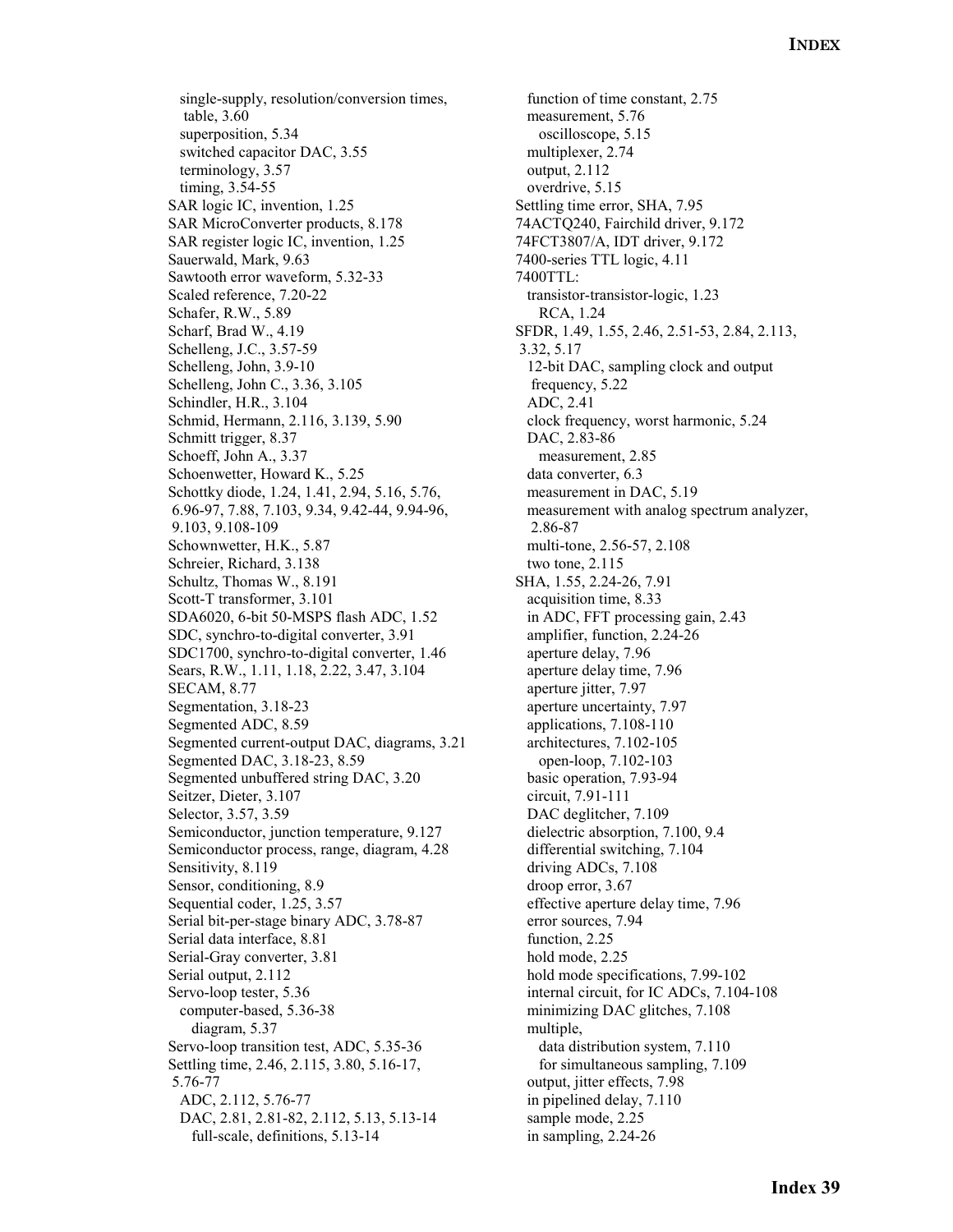in SAR ADC, 3.53 settling time error, 3.67 specifications, 7.94 stray capacitance, 7.101 switched capacitor CMOS, circuit, 7.106 synchronous sampling clock delay, 7.97 track mode specifications, 7.94-95 bandwidth, 7.94 distortion, 7.95 gain, 7.94 noise, 7.95 nonlinearity, 7.94 offset, 7.94 settling time, 7.95 slew rate, 7.95 track-to-hold mode specifications, 7.95-99 versus THA, 2.25 virtual ground design, guard shield, 7.100 waveforms, 7.96 definitions, 2.69 SHA circuit, 7.91-111, 7.93 applications, 7.108-111 architectures, 7.102-105 basic operation, 7.93-94 history, 7.91-93 hold mode specification, 7.99-102 hold-to-track transition specifications, 7.102 internal circuits, 7.105-108 internal timing, 7.96 track mode specifications, 7.94-95 track-to-hold mode specifications, 7.95-99 Shadow mask: binary-coded, 1.12-13, 2.7 electron beam coder, for binary and Gray code, 1.12 Shannon decoder, 3.31 Shannon-Rack decoder, 1.11, 3.31 Shannon, C.E., 1.17, 1.18, 2.35, 2.90, 3.30 Shannon, Claude, 2.27 Shannon, Claude E., 3.107 SHARC DSP, 9.170, 9.174-175 bi-directional transmission, source termination, 9.175 Sheet resistance, calculation, 9.26 Sheingold, Dan, 1.33-34, 1.47, 2.1, 2.22, 2.91, 2.97, 2.116, 3.108, 3.112-113, 3.139, 4.2, 5.1, 5.25, 5.87, 5.88, 5.90, 7.26 Shielding, 9.1 absorption loss, 9.149 effectiveness, calculation, 9.150 magnetic field, 9.20 review, 9.148-151 Shockley, W., 1.19, 4.9 Shockley, William, 1.15, 4.3-4 Shunt, voltage reference, 7.2 Siemens, 1.52 Sigma-delta ADC, 2.112 advantages, 3.112 architecture, 3.112

 benefits, 8.1 timeline, 3.112 architecture timeline, 1.30 bandpass, 3.132-133 basics, 3.114-120 characteristics, 3.115 on chip features, 8.2 choice of name, 3.113-114 CMOS process, 4.15 decimation, 3.114 for digital audio, 8.64 digital filter, 2.74, 3.114, 3.125-126 in digital temperature sensor, 8.14 first-order, diagram, 3.117 modulator, idling patterns, 3.122 high-density digital VLSI, 3.114 high resolution, 3.127-131, 8.1 applications, 8.3 driving, 6.15-16 high speed clock, 9.30 linear, 8.59 modulator, 3.117 ENOB, 3.120 frequency domain linearized model, 3.119 quantization noise shaping, 3.120 repetitive bit pattern, 3.122 waveforms, 3.118 modulator loop, higher order, 3.123 multi-bit, 3.123-125 multiplexing inputs, 8.36-38 oversampling, 3.114 performance, chop mode disabled, 8.183 normal, 8.182 precision measurement, 8.2-6 quantization noise shaping, 3.114 second-order, modulator: block diagram, 3.120 idling patterns, 3.122 single and multibit, 3.111 SNR versus oversampling, loops, 3.121 switched capacitor input, circuit, 7.22 synchronous voltage-to-frequency converter, 3.118 Sigma-delta architecture, summary, 3.134-135 Sigma-delta converter, 3.109-140 ADC basics, 3.114-120 bandpass, 3.132-133 DAC, 3.133-134 high resolution measurement ADC, 3.127-131 higher order loop, 3.123 history, 3.109-114 idle tone, 3.121-123 multibit, 3.123-125 multistage noise shaping, 3.126-127 Sigma-delta DAC, 3.133-134 CMOS process, 4.15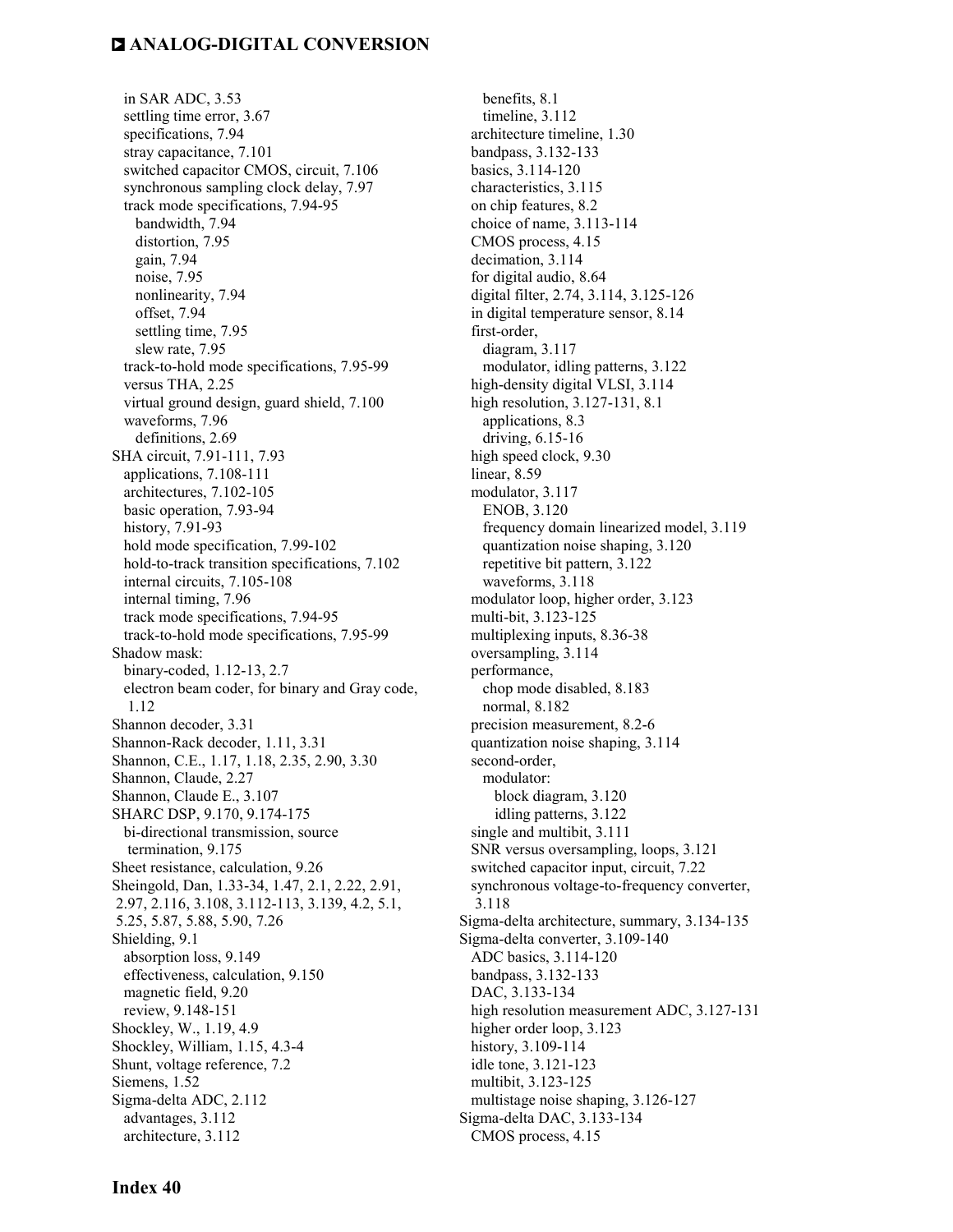for digital audio, 8.64 interpolation filter, 3.23 linear, 8.59 schematic, 3.133 Sigma-delta MicroConverters, 16-/24-bit, 1.65-66 SigmaDSP family, audio DACs, 8.68 Sign-magnitude code, 2.11, 2.14 Sign-magnitude converter, 2.14 Signal: aliasing, 2.27 in FFT, 5.52 undersampled, Nyquist zone, 2.34 Signal return current, 9.28-30 in PCB, 9.28-30 Signal-to-noise-and-distortion ratio, see SINAD Signal-to-noise ratio, see SNR Signal trace routing, 9.18 correct, 9.19 Signetics, 1.33 Signetics 521, 3.49 Sikimoto, T., 3.37 Silence descriptor, 8.138 Silicon germanium, data converter role, 4.17 Silicon transistor, 4.4 Siliconix PAD/JPAD/SSTPAD series low leakage Pico-amp diodes, Vishay/Siliconix, 9.125 Simpson, Chester, 7.60 Simultaneous sampling system, 8.38-40 SINAD, 1.49, 1.55, 2.46, 2.103, 2.113, 5.28 calculation from SNR and THD, for DAC, 5.21 data converter, 6.3 FFT, noise and distortion, calculation, 5.64 FPBW, 2.99 signal-to-noise-and-distortion, 2.46, 2.48-50, 2.103, 2.113 Sinewave, probability density function, 5.42 Sinewave converter, 8.72 Sinewave curve fitting: for ADC ENOB, 5.49-50 test setup, 5.50 Sinewave generator, 5.82 Sinewave histogram DNL and INL, for ADC, 5.43-44 Sinewave input, low-distortion, 5.66-68 Singer, Larry, 2.90 Single-carrier narrowband system, 8.122 Single-carrier receiver, chart, 8.131 Single-ended current-to-voltage conversion, 6.73-75 Single-ended single-supply DC-coupled level shifter, diagram, 6.12 Single-ended to differential conversion, using RF transformer, 6.97 Single loop upconversion, 8.170 Single NPN, pass device, 7.31-32 Single PNP, pass device, 7.31-32 Single-pole switch, 3.4 Single-shot mode, 6.49-50

Single-slope conversion, 2.113 Skew glitch, 3.20 Skin effect, 9.46-48, 9.49 PCB, 9.46-48 Skinny connection, 9.32 Slattery, Colm, 8.175 Sleep, 6.48-50 ADC status, 3.41 Slew rate, 2.113 Slewing time, DAC, 2.81 Slope clipping, 3.110 Small signal bandwidth, 2.50 Smith, B., 3.37 Smith, B.D., 1.28, 3.9-10, 3.13, 3.26, 3.36, 3.59, 3.81, 3.105, 3.106 Smith, B.K., 3.9 Smith, Bruce K., 3.36 Smith, D.B., 3.78 Smith, Steven W., 5.89 SMPTE 125M, 8.104 SMPTE 170M, monochrome television standard, 8.76 SMPTE 244M, 8.104 standard for NTSC signals, 8.78 SMPTE 259M, 8.104 standard for NTSC signals, 8.78, 8.81 SMPTE 292M, 8.104 Snelgrove, M., 3.138 SNR, 1.49, 1.55, 2.72, 5.17, 5.28 ADC, aperture and sampling clock jitter effects, 2.71 sampling clock jitter effect, 9.39 and broadband aperture jitter, 6.83 DAC, 2.83-86 spectrum analyzer, 5.20 data converter, 6.3 degradation from jitter, 9.39 digital audio, 8.60-61 FFT, values, 5.66 measurement with analog spectrum analyzer, 2.86-87 sampling clock jitter effects, 7.98 signal-to-noise ratio, 2.39, 2.46, 2.48-50, 5.17 theoretical, 2.39 total, equation, 2.72-73 without harmonics, 2.113 Soakage, 9.3 Socket, 9.200, 9.205-206 low-profile, 9.205 problems, 9.205-206 Sockolov, Steve, 9.23 Sodini, C.G., 3.137 Softcell family, 8.134, 8.136 SoftFone chipset, 8.140-145 SoftFone radio chipsets, 8.140-145 Software radio, 8.107-145 ADC dynamic range, dither, 8.126-131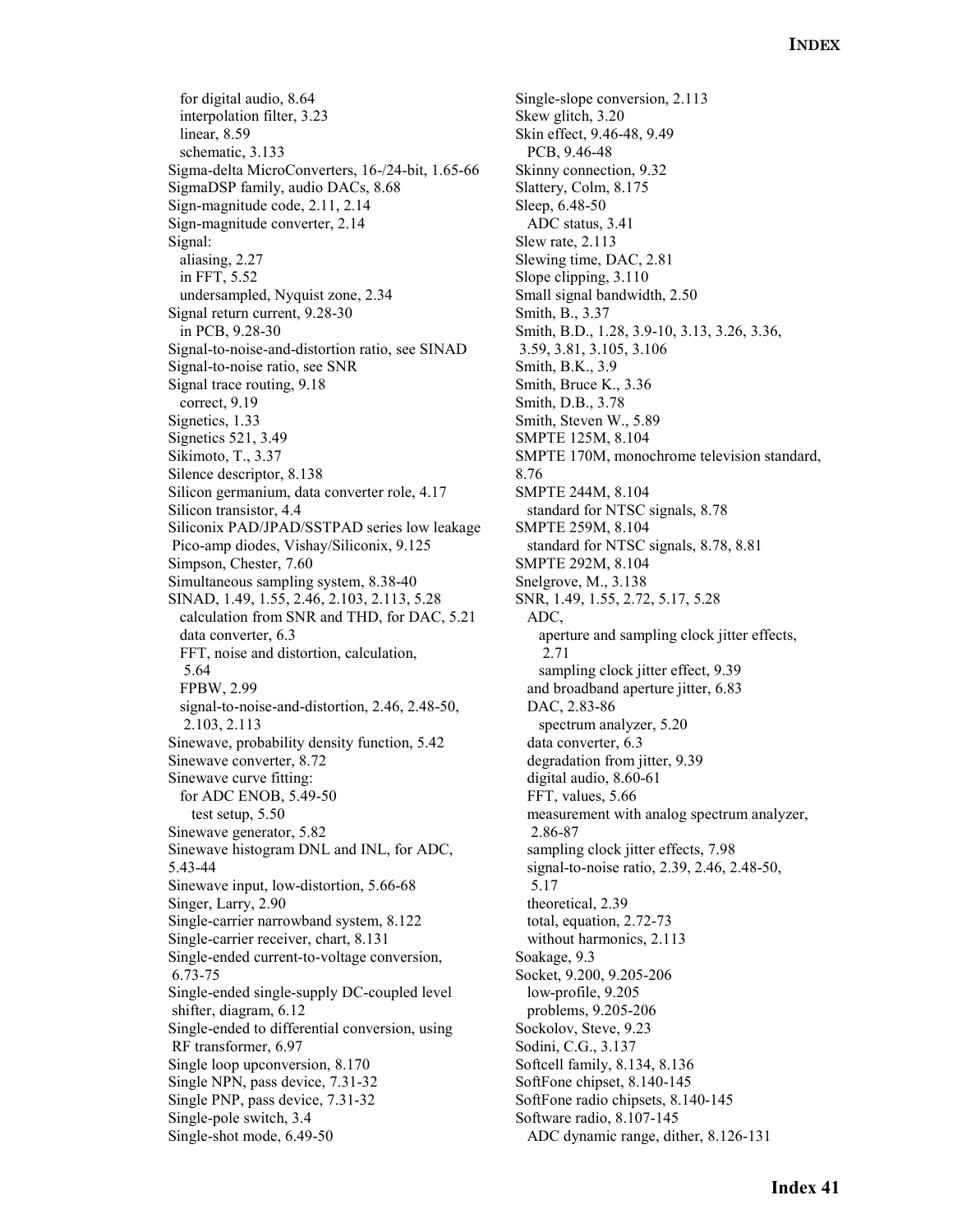evolution, 8.108 IF sampling, 8.107-157 receiver, digital baseband processing, 8.109-110 SOIC guard layout, 9.56 Solder-Mount: breadboarding system, 9.202 prototyping, 9.202-203 board, 9.203 Solid-state: key developments, 1.15, 4.4 and op amp, history, 1.13-16 Solomon, Jim, 7.60 Sonet/SDH OC-48, using AD8152, 7.83-84 SOT-223 packaging, reduction, 7.51 Souders, T. Michael, 5.88 Souders, Thomas, 5.87 Southern and F-Dyne film capacitors, 9.23 Span, 2.104 Sparkle code, 1.52, 2.76-80, 3.45 ADC, 2.76-80 SPDT switch, 3.3 Specification MIL-PRF-123B, 9.23 Specification MIL-PRF-19978G, 9.23 Specifications, definitions, 2.97-117 Spectral leakage, ADC testing, 5.55 Spectral output, code-dependent glitches, effect, 2.84 Spectrum: in-band SFDR, 2.51 out-of-band SFDR, 2.51 Spectrum analyzer: DAC distortion and SNR measurement, 5.20 sensitivity to input overdrive, 5.68 Speech decoder, 8.136 Speech encoder, 8.136 SPI, serial interface, 6.51 Sprague, Clarence A., 3.36 Spread-spectrum, 8.116 Spurious free dynamic range, 2.113, 5.17 Stability, 2.113 Staffin, R., 3.104 Staffin, Robert, 3.48 Staircase, 2.113 Staircase generator, 5.82 Standard IPC-2141, 9.178 Standby mode, 6.48, 6.50 ADC status, 3.41 Staniforth, Alan, 9.178 Star ground, 9.31, 9.34 Stata, Ray, 1.24, 1.33, 1.47, 4.11 Static error, DAC, measurement methods, 5.1 Status, 2.101 Stewart, James W., 8.191 Stop, Russell, 3.107, 7.111 Straight binary, coding scheme, 2.14 Strain gage, 2.2 Stray capacitance, 9.58-59 PCBs, 9.57-59

 SHA, 7.101 Stray inductance, 9.17 String DAC, 3.4, 3.18 architecture for digital potentiometer, 8.49 INL, 5.11 INL trimming, 3.6 no superposition, 5.10 resistors, 3.6 unbuffered, segmented, 3.19-20 Strip inductance, 9.17 Stroud, Tim, 8.105 Submicron CMOS, 4.14 Subranging ADC, 2.113, 3.11, 3.61-78, 3.88 Subranging converter, 2.104 Substrate PNP, 4.11 Successive approximation, see SAR Superheterodyne, 8.108, 8.142-143 Superhomodyne, 8.142-144 Superposition: DAC, bit errors, 5.5 DNL and INL, 5.6 Supply range, 7.17-18 Supply voltage, 4.21 shrinking, effects, 4.27 Susskind, Alfred K., 2.116, 3.139, 5.90 SVFC: clock frequency, 3.94 nonlinearity, 3.95 problems, 3.94 quantization, 3.95 synchronous VFC, 3.93-94 temperature stability, 3.94 waveforms, 3.95 SVGA, electronic display standard, 8.86 Swanson, E.J., 3.137 Swart, Leland K., 3.36 Sweetland, Karl, 3.36, 3.137 Switch: from Analog Devices, 7.84-85 CMOS, 1-GHz, 7.78-79 application, 7.73-78 basics, 7.62-64 error sources, 7.65-73 CMOS and DMOS, 1.41 digital crosspoint, 7.83-84 hold mode, 6.19-20 track mode, 6.19-20 video, and multiplexers, 7.80-82 video crosspoint, 7.82-83 Switch capacitance, 7.70 Switches and multiplexer, CMOS process, 7.62 Switching regulator, 9.79-80 analog ready, 9.82 capacitor, 9.82-85 peak amplitudes, 9.82 power supply noise, reducing, 9.82 Switching time, 2.114, 8.28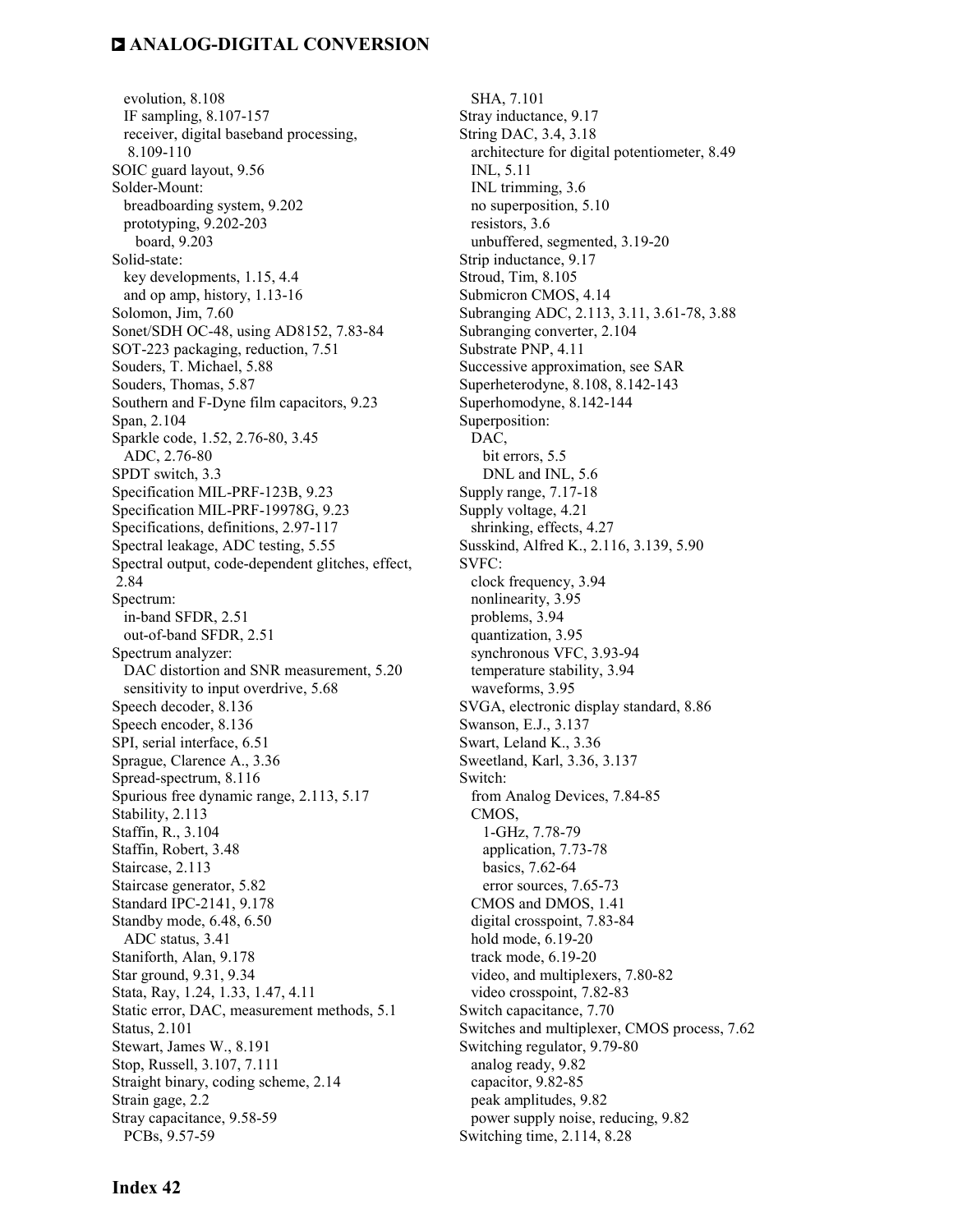DAC, 2.81 Switching transients, charge-balance VFC, 3.93 SXGA, electronic display standard, 8.86 Symmetric stripline, 9.167 capacitance, 9.168 transmission line, 9.167-168 formation, 9.168 Sync, 1.53 Synchro, 2.2, 3.99-103 diagram, 3.100 Synchro ADC, 3.99-103 Synchro-to-digital converter, 3.91 Synchronous sampling clock delay, SHA, 7.97 Synchronous VFC, 3.91, 3.93 System Management Bus, 8.21

#### **T**

T-1 carrier system, Bell Labs, 1.16 T-Carrier digital transmission system, 8.137 T-Tech, Inc., 9.213 Tadewald, T., 9.23, 9.63 Talambiras, Robert P., 1.31, 3.36, 3.105, 3.107 Tan, Nianxiong Nick, 2.117, 3.140, 5.91 Tan, N.N., 8.157 Tantalum and Ceramic Surface Mount Capacitor Catalog, 9.23 Tantalum capacitor, 9.8 Tantalum Electrolytic and Ceramic Capacitor Families, 9.91 Tant, M.J., 2.90 Tartaglia, mathematician, 3.56 TDC-1007J: 8-bit 30-MSPS video-speed flash ADC, 1.40, 1.45, 1.52 TRW LSI Division, 3.49 TDC-1014J: 6-bit 30-MSPS video-speed flash ADC, 1.40, 1.45 TRW LSI Division, 3.49 TDC-1016J, 6-bit 30-MSPS flash ADC, 1.40, 1.52 TDC-1048, 8-bit 30-MSPS flash ADC, 1.52 TDM, telegraph, 1.4 Teal, Gordon, 4.3-4 Teflon capacitor, 9.8 Tektronix, Inc., 5.25 Teledyne Philbrick, 1.33 Telegraph, electric, history, 1.3 Telegraph multiplexing system, 1.3 Telephone: cellular, handsets, 8.136-139 most significant communication event, 1.3 NPR, 5.69 patent, 1.4 Television, standard interlace format, 8.75 Telmos, 1.52 Temes, Gabor C., 2.116, 3.137, 3.139, 5.90 Tempco: gain, 2.114 linearity, 2.114

 offset, 2.115 Temperature, capacitor, 9.6 Temperature coefficient, 2.113, 2.114 Temperature measurement, digital, direct, 8.14-19 Temperature retrace, resistor, 9.11 Temperature sensor, microprocessor substrate, 8.19-22 10 percent white, 1.53 Testability, 4.22 Tewksbury, Stuart K., 5.87 Texas Instruments, 1.15, 1.24, 4.3-4 THA, 2.25 for deglitching DAC, 3.32 Thandi, Gurgit, 9.91 THD, 2.46-48, 2.106, 3.32, 5.17, 5.28 data converter, 6.3 THD+N, 2.46-48, 2.106, 5.17 data converter, 6.3 digital audio, 8.60-61 Theoretical SNR, jitter, 6.84 Thermal basics, 9.127-128 Thermal Coastline packaging, 7.39, 7.48-49 Thermal EMF, 9.12 Thermal management, 9.127-139 basics, 9.127-128 Thermal noise, 8.124, 9.14-15 Thermal rating curves: for BATWING and PSOP3 packages, 9.131 for standard and ADI Thermal Coastline 8-pin SOIC pppackages, 9.130 Thermal relationships, table, 9.128 Thermal resistance, 9.127 considerations, 9.131 junction and ambient air, 9.128 Thermal tail, 2.115 Thermal turbulence, 9.14 Thermocouple, 2.2 conditioning, 8.12-14 effect, 9.12 EMF, effects, diagram, 9.13 measurement design, 8.13-14 resistor, diagram, 9.13 type K, conditioning, 8.12-14 Thermoelectric effect, 9.12-14 Thermometer DAC, 3.6-9 3-bit, in current-output segmented DAC, 3.21 current output, diagram, 3.7 high speed, current outputs, 3.8 Thevenin impedance, 9.172 Thick film resistor, 9.16 Thin film laser trimming, sigma-delta ADC, 3.124 Thin-film resistor, 9.16 in in-amp, 9.105 process, 4.11-12 Thin-film wafer trimmed resistor, 4.12 Threshold, 2.104 THS-0025, 25-ns SHA, 1.46 THS-0300, 300-ns SHA, 1.46 TIA/EIA-644-A Standard, 9.179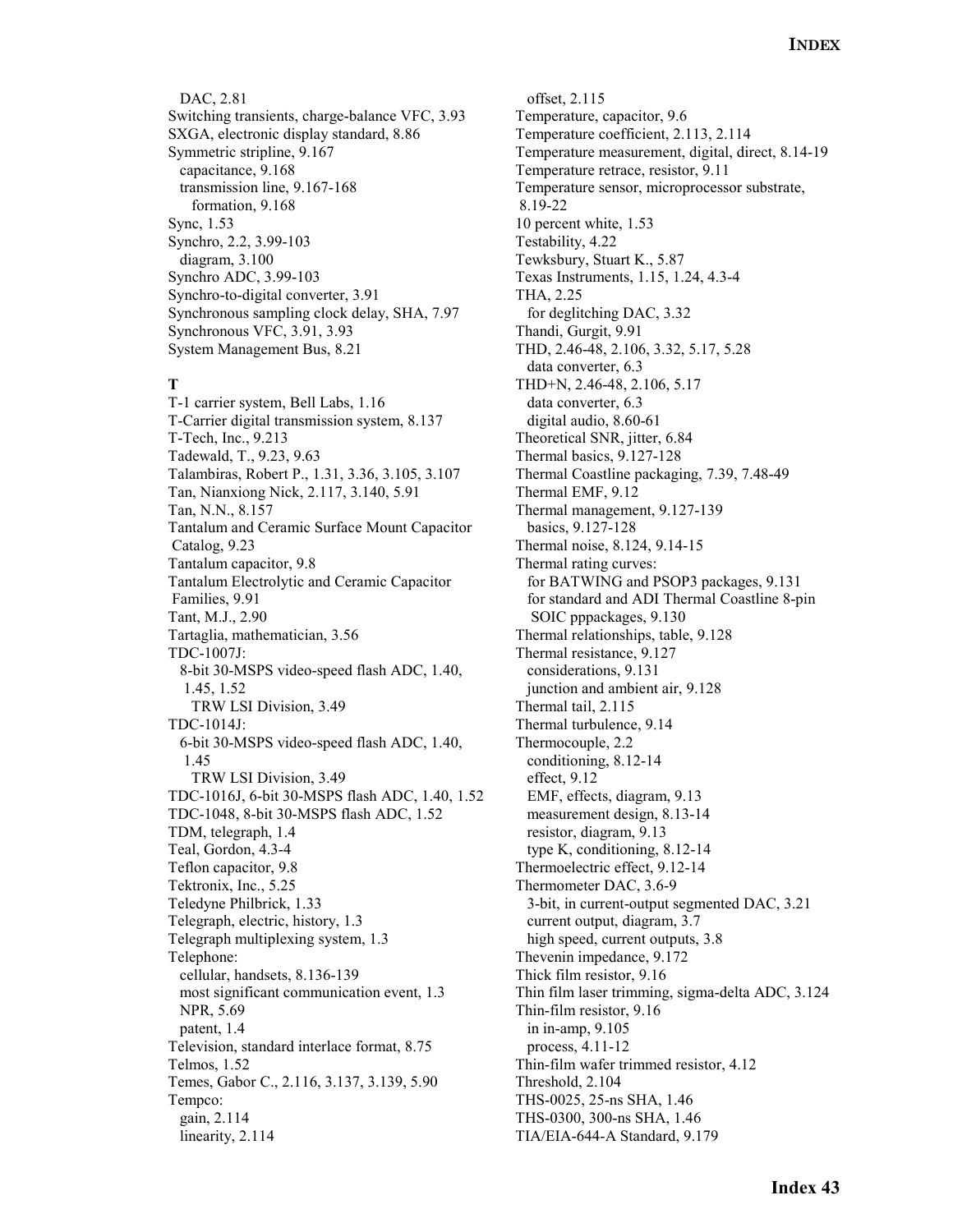Time division multiplexing, see TDM Time-interleaved ADC: digital post-processor, 8.146-155 matching requirements, 8.150 Time interleaving, 8.146, 8.154 Time-skew, 2.102 Timing, data converter, 2.95-96 TLM1070, 7-bit 20-MSPS flash ADC, 1.52 TMP05/TMP06: data sheet, 8.26 digital output sensor, 8.14-17 circuit, 8.15 output format, 8.15 TMP06, digital output sensor, interfaced to microcontroller, 8.16 Tolerance, 7.15, 7.18 capacitor, 9.6 Total harmonic distortion, see THD Total harmonic distortion plus noise, see THD+N Total unadjusted error, 2.115 Touchscreen: construction, 8.100 digitizer, 8.100-103 voltages, absolute and ratiometric measurements, 8.101 Touchscreen digitizer, 8.100-103 Trace, embedding, 9.169 Track-and-hold, see THA Track-and-hold circuit, 7.91 Track mode distortion, 7.101 Tracking ADC, 3.90-91 Transfer function: data converter, graphs, 2.14 folding stage, 3.81 Transformer coupling, 6.24 Transient error, SHA, 7.95 Transient response, 2.73, 2.73-75, 2.115, 8.33 Transient voltage suppressor, 9.109, 9.124 Transistor, germanium, invention, 1.14 Transistor-transistor logic, 2.2 Transmission line, 9.48-49, 9.165 clock distribution, 9.174 PCB, as controlled impedance conductor, 9.48 single, end termination, 9.175 symmetric stripline, PCB, 9.167-168 termination guidelines, 9.169-170 Transmission Systems for Communications, 1.17 Transmit DAC, 1.58 TransZorb, 9.124 clamp, 9.106 General Semiconductor, Inc., 9.126 Travis, Bill, 8.191 Trench-isolation, 9.111 CMOS switch, 7.89 Triboelectric effect, 9.117 TrimDAC, 1.58, 9.15 Trimming, 4.8, 4.11 ADC, 3.39 laser wafer, 4.12

Trimpot, 9.15 Triple-slope architecture, in ADC, 3.97 TRW LSI Division, 1.33, 1.40, 1.45, 1.52 TTE, elliptic filters, 2.30 TTE, Inc., 2.35 TTL, 1.41, 2.2 standards, 9.184 Tukey, J.W., 5.89 Tunnel diode, 3.48 Turney, William J., 3.138 Two-converter interleaved FFT plot, 8.149 Two-converter time-interleaved 12-bit 400-MSPS ADC, 8.148 Two-tone intermodulation distortion, 2.46, 2.53 Two-tone SFDR, 2.115 2N5457, JFET diode, 9.95-96 2502: 8-bit serial SAR IC, 1.41 Advanced Micro Devices and National Semiconductor, 1.25 2503: 8-bit serial expandable SAR IC, 1.41 Advanced Micro Devices and National Semiconductor, 1.25 2504: 12-bit serial expandable SAR IC, 1.41-42 Advanced Micro Devices and National Semiconductor, 1.25 Twos complement code, 2.9, 2.11, 2.14 TxDAC, 1.57, 1.58, 4.25, 6.66, 6.70 clock-rate dependent power dissipation, 9.138 CMOS process, 4.15 communications, 5.13, 5.18 current switching, 3.22 interpolating, oversampling, block diagram, 2.89 testing, 5.46 in wideband radio, 8.132 Type 5MC Metallized Polycarbonate Capacitor, Electronic Concepts, Inc., 9.91 Type EXC L leadless ferrite bead, 9.91 Type EXCEL leaded ferrite bead, 9.91 Type HFQ Alumninum Elecrolytic Capacitor, Panasonic, 9.91 Type K thermocouple, 8.12-14 **U**  U-matic, videotape recorders, 8.62 Undersampling, 2.31-32 antialiasing filter, 2.33-34 and oversampling, process gain, 2.40-41

Understanding Common Mode Noise, 9.178

Unipolar converter, 2.14-15

zero TC, 2.114

UNIVAC computer, invention, 1.21 Upmall, 8.156

UXGA, electronic display standard, 8.86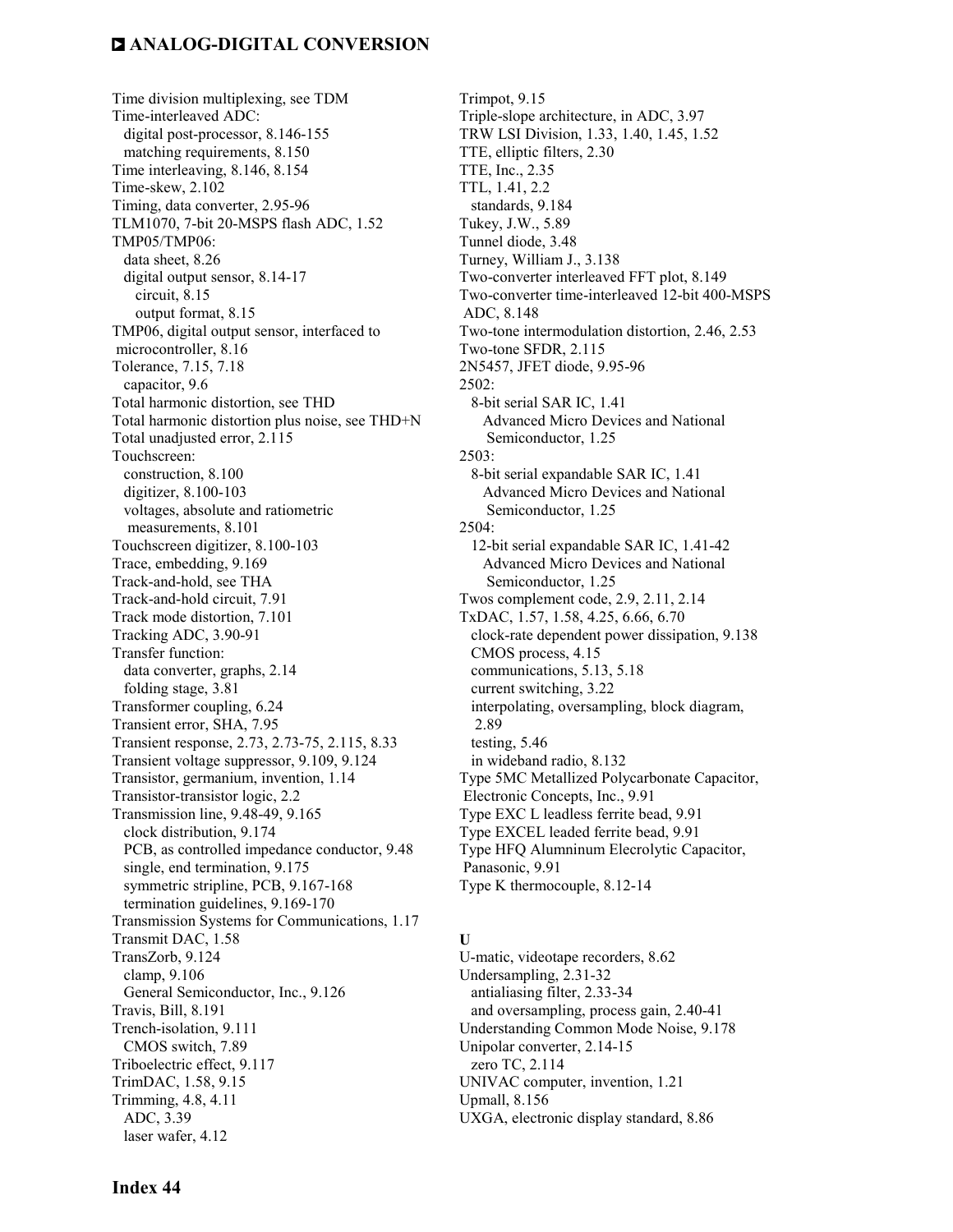#### **V**

Vacuum tube: data converter, 4.1-3 invention, 4.1 patent, 1.13 and op amp, history, 1.13-16 Vacuum tube binary DAC, 3.9 Van de Grift, Rob E.J., 3.107 Van de Plassche, R.J., 3.136 Van de Plassche, Rudy, 2.116-117, 3.139, 3.140, 5.90-91 Van de Plassche, Rudy J., 3.107 Van de Weg, H., 3.136 Van der Veen, Martien, 3.107 Van Doren, A., 1.31, 5.87 Van Mierlo, S., 3.109, 3.136 Variable frequency oscillator, see VFO Variable phase shifter, in locked-histogram ADC test setup, 5.71 Vassalli, Luca, 8.191 VCXO, voltage-controlled crystal oscillator, 6.91 Vector Electronic Company, 9.213 Vectorscope, 5.80 Veen, Martien van der, 3.107 Velazquez, S., 8.157 Verster, T.C., 3.64, 3.106 Vertical sync, 8.76 VFC, 2.104, 3.91-96, 8.14 applications, 3.96 charge-balance, 3.91 current-steering multivibrator, 3.91 waveforms, 3.95 VFO, 3.91 VGA, electronic display standard, 8.86 VHS-630, 6-bit 30-MSPS flash converter, Computer Labs Inc., 3.49 VHS-675, 6-bit 75-MSPS flash converter, Computer Labs Inc., 3.49 Video, analog and digital standards, 8.80 Video crosspoint switch, 7.82-83 Video DAC, properties, 8.88 Video decoder, specifications, 8.85 Video encoder, specifications, 8.85 Video RAM-DAC, 8.87, 8.90-91 Video switch, 7.80-82 Video testing, 5.78-83 ADC, 5.78-83 Vishay/Dale Resistors, 9.24 Vishay/Siliconix, 9.125 Viswanathan, T.R., 3.106 Viterbi coding, 8.137 Viterbi decoding, 8.137 Vito, Tom, 2.90 VLSI mixed-signal CMOS processing, 8.33 VM-700, Tektronix, 5.19 VM-5000, Tektronix, 5.19

Vocoder, 1.10 Voice activity detector, 8.138 Voiceband ADC, sigma-delta, 8.139 Voiceband codec, 8.65, 8.139 Voiceband digital audio, beginnings, 8.59 Voiceband telcom digital audio: diagram, 8.60 standards, 8.60 Voldicon VF7, 8-bit 1-MSPS sampling ADC, Adage, 1.24 Voltage-adjustable regulator, 9.68-69 Voltage compliance, 9.185 voltage tolerance, 9.185 internal, 9.195-196 Voltage-controlled crystal oscillator, 6.91 phase noise, 6.92 Voltage converter: charge-pump, 9.74-75 regulated output, 9.75-77 Voltage doubler, 9.74 Voltage drop: analysis, 9.28 signal leads, 9.27-28 Voltage follower protection circuit, 9.96-98 Voltage inverter, 9.74 Voltage-mode binary-weighted resistor DAC, 3.10 Voltage reference, 1.35 architectures, characteristics, 7.14 capacitive decoupling, 6.81 data converter, 6.79-81, 7.1-26 DC specifications, table,  $7.18$  design specifics, 6.81 drift, 7.16, 7.18 large capacitive load, 7.23 line sensitivity, 7.17-18 load sensitivity, 7.17-18 low noise, 7.24-25 noise, 7.18-20 precision, 7.1-2 issues, 7.1-2 pulse current response, 7.22-24 scaled reference, 7.20-22 shunt, 7.2 specifications, 7.15-25 standard hookup, diagram, 7.15 supply range, 7.17-18 temperature drift, accuracy, table, 7.16 three-terminal, 7.2 tolerance, 7.15, 7.18 transient loads, 7.23 trim, 7.14 two-terminal, 7.2 types, 7.2-4 Voltage regulator: block diagram, 7.30 current underload, 7.29 grounding, 9.78-81 linear,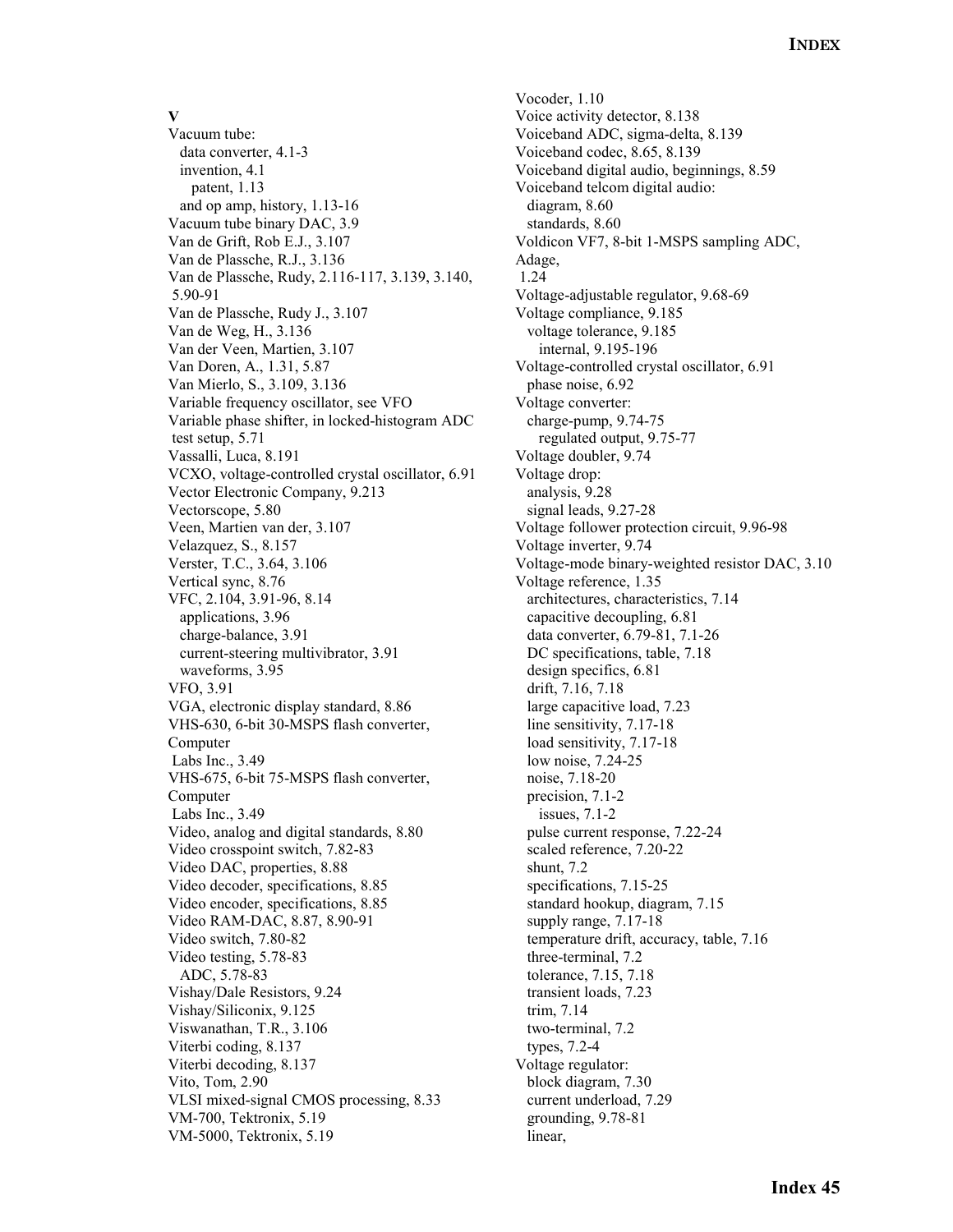basics, 7.27-31, 9.66-68 low dropout, 7.27-60 low dropout, 9.70-74 adjustable voltage, 9.72-74 fixed voltage, 9.71-72 pass device, types, 7.31 pole-splitting topology, 7.42 positive leg series style, 7.27 thre terminal, circuit, 7.28 Voltage sensing, feedback, 9.27-28 Voltage sensitivity, resistor, 9.14 Voltage-to-frequency converter, see VFC Voltage tolerance, 9.185 voltage compliance, 9.185 internal, 9.195-196

#### **W**

Wadell, Brian C., 9.179 Wainwright Instruments, 9.202 Wainwright Instruments GmbH, 9.213 Wainwright Instruments Inc., 9.213 Waldhauer, F.D., 3.106 Waldhaur, W.D., 3.84 Waltman, Ron, 2.90 Water metering system, binary weighted, 1.2 Waveform generator, 5.17 WCDMA, 2.57-58 Weaver, Lindsay A., 8.175 Weg, H. Van de, 3.136 Weigh scale: analysis, using AD7730, 8.6-7 design analysis, 8.6-12 load cell characteristics, 8.7 fullscale output, 8.7 Welland, D.R., 3.137 Wenzel Associates, Inc., 6.98, 9.39 Wesco film capacitors, 9.23 Western Electric, 1.14 Wheable, Desmond, 3.108 Wide code, errors, 2.20 Wideband, definition, 8.114 Wideband DCMA, 2.57-58 Wideband digital receiver, 8.114-126 Wideband radio: transmission, 8.132-136 transmitter, 8.132 architectures, 8.132 Widlar, Bob, 1.24, 4.11, 7.26, 7.60 Wikner, J. Jacob, 2.117, 3.140, 5.91 Wikner, J.J., 8.157 Wilhelm, Tim, 5.88 Williams, Jim, 9.213 Williamson, Russell, 8.191 Williams, Tim, 9.178 Window function, 5.57-58

 characteristics, 5.58 comparison, 5.59 frequency response, 5.58 Windowing, to reduce spectral leakage, 5.57 Wire inductance, 9.17 Wire microstrip, 9.165 Wireless air interface standards, wideband ADC requirements, table, 8.126 Wireless communication: evolution, chart, 8.116 standards, 8.116 Wirewound resistor, 9.16 Witte, Robert A., 2.90 Wold, Ivar, 1.47, 3.108 Wold, Peter I., 3.36 Wong, James, 9.23, 9.178 Wong, Thick C., 5.88 Woodward, Charles E., 2.90, 3.104 Wooley, B.A., 3.137 Wooley, Bruce, 3.137 Word, 2.2 Worst harmonic, 2.46-48 data converter, 6.3 Worst other spur, 2.115 Wrathall repeater, germanium transistors, 1.14-15 Wrathall, L.R., 1.14-15, 1.19 Wurcer, Scott, 9.23

#### **X**  XFCB:

 high-speed complementary bipolar process, 1.61 for producing converters, 4.12 XFET, 6.80 reference, 7.11-15, 7.16 characteristics, 7.14 XGA, electronic display standard, 8.86

#### **Y**

Yasuda, Y., 3.136 Yester, Francis R., Jr., 3.138 Yield, 4.22 Young, F.M., 1.31 Young, Joe, 3.107, 7.111

#### **Z**

Zeltex, Inc., 1.24, 1.33 Zener diode, 1.24, 1.35, 1.39, 1.41, 1.42, 3.17, 7.3-4, 7.11, 7.19, 9.96-97, 9.106, 9.109, 9.124 monolithic, 7.3 Zeoli, G.W., 2.90 Zero error, 2.97 Zero TC, 2.114 Zuch, Eugene L., 2.116, 3.139, 5.87, 5.90 Zumbahlen, Hank, 8.58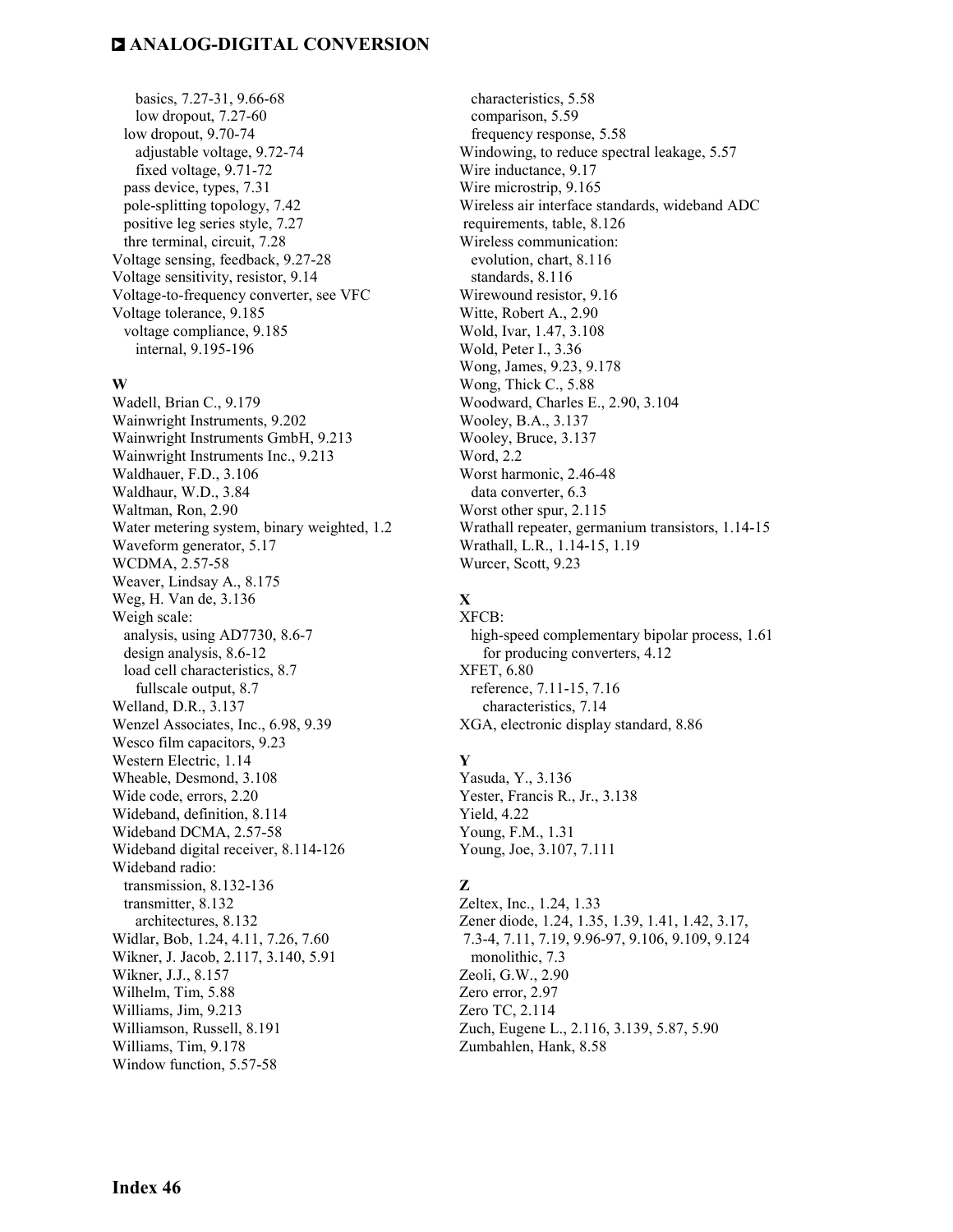## **ANALOG DEVICES' PARTS INDEX**

AD2S90, 3.103 AD29x, 7.20 AD38x, 7.15 AD39x, 7.15 AD42x, 7.20 AD43x, 7.20 AD52xx-series, 1.58 AD260, 9.114 AD261, 9.114 AD376, 1.53 AD386, 7.92 AD390, 1.50 AD431, 7.25 AD480, 4.12 AD510, 7.21 AD512, 7.21 AD550, 1.25-26, 1.38, 1.41, 3.15-17, 4.6 AD558, 1.50 AD561, 1.35, 1.38 AD562, 1.35, 1.38, 1.41, 1.42, 4.8 AD563, 1.35, 1.41 AD565, 1.35, 1.38, 1.39-40, 1.41, 4.8 AD565A, 1.35 AD569, 1.50 AD570, 1.39 AD571, 1.38, 1.40, 4.12 AD572, 1.42, 4.6-7 AD574, 1.39-40, 1.51, 1.59, 2.24, 3.41, 4.12, 6.49, 7.24, 7.92, 8.29 AD574A, 1.63 AD580, 7.5-6 AD582, 7.92 AD583, 7.92 AD584, 7.6 AD585, 7.92 AD586, 7.16, 7.18, 7.20 AD587, 7.19, 7.20 AD588, 7.15-16, 7.17-18 AD589, 7.5, 7.6, 7.20-21 AD592, 8.184-185 AD620, 8.9, 9.105-107, 9.161-162 AD621, 9.161-162 AD622, 9.161-162 AD623, 9.52, 9.108, 9.161 AD627, 9.108, 9.161 AD629, 9.51, 9.98-99 AD670, 1.51 AD671, 1.60 AD673, 1.51 AD674, 1.51 AD680, 7.5, 7.17 AD684, 7.91, 7.92 AD688, 7.17 AD768, 6.73 AD770, 1.52

AD780, 6.23, 7.5, 7.15, 7.17-18, 7.18, 7.24, 8.47, 8.184-185 AD781, 7.91 AD783, 7.91, 7.92 AD795, 9.100-101 AD797, 6.15, 7.20, 9.105, 9.156 AD817, 9.133 AD820, 8.47, 9.97 AD820/822, 7.21 AD827, 9.156 AD845, 9.156 AD850, 1.25-26, 1.41, 3.16-17 AD872, 1.61, 1.63 AD974, 3.60, 6.18 AD976, 6.18 AD977, 6.18 AD51xx-series, 1.58 AD76xx-series, 6.18 AD77xx-series, 6.15-16, 7.24-25, 9.30 AD92xx-series, 6.21, 6.29-30 AD158x-series, 7.18 AD185x-series, 3.133 AD746x-series, 6.18 AD771x-series, 1.62, 1.63 AD789x-series, 1.62, 6.18, 6.19 AD813x-series, 6.31, 6.33-34, 6.75 AD922x-series, 6.22 AD974x, 8.136 AD976x, 1.57 AD976x-series, 6.70 AD977x, 1.57 AD977x-series, 3.22, 6.70 AD978x, 8.136 AD978x-series, 8.135 AD985x, 8.171 AD985x-series, 3.22, 9.138 AD987x, 1.57 AD1170, 3.96 AD1175, 1.53, 1.54 AD1332, 1.53 AD1377, 1.53, 1.54 AD1382, 1.64 AD1385, 1.64 AD1580, 7.5, 7.6-7, 7.20-21 AD1582, 7.7 AD1582-1585 series, 7.5, 7.7, 7.15, 7.17, 7.23 AD1671, 1.60, 1.63 AD1674, 1.59, 1.63 AD1833, 8.70 AD1833C, 8.70 AD1834, 8.70 AD1835A, 8.70 AD1836A, 8.70 AD1836AC, 8.70 AD1837A, 8.70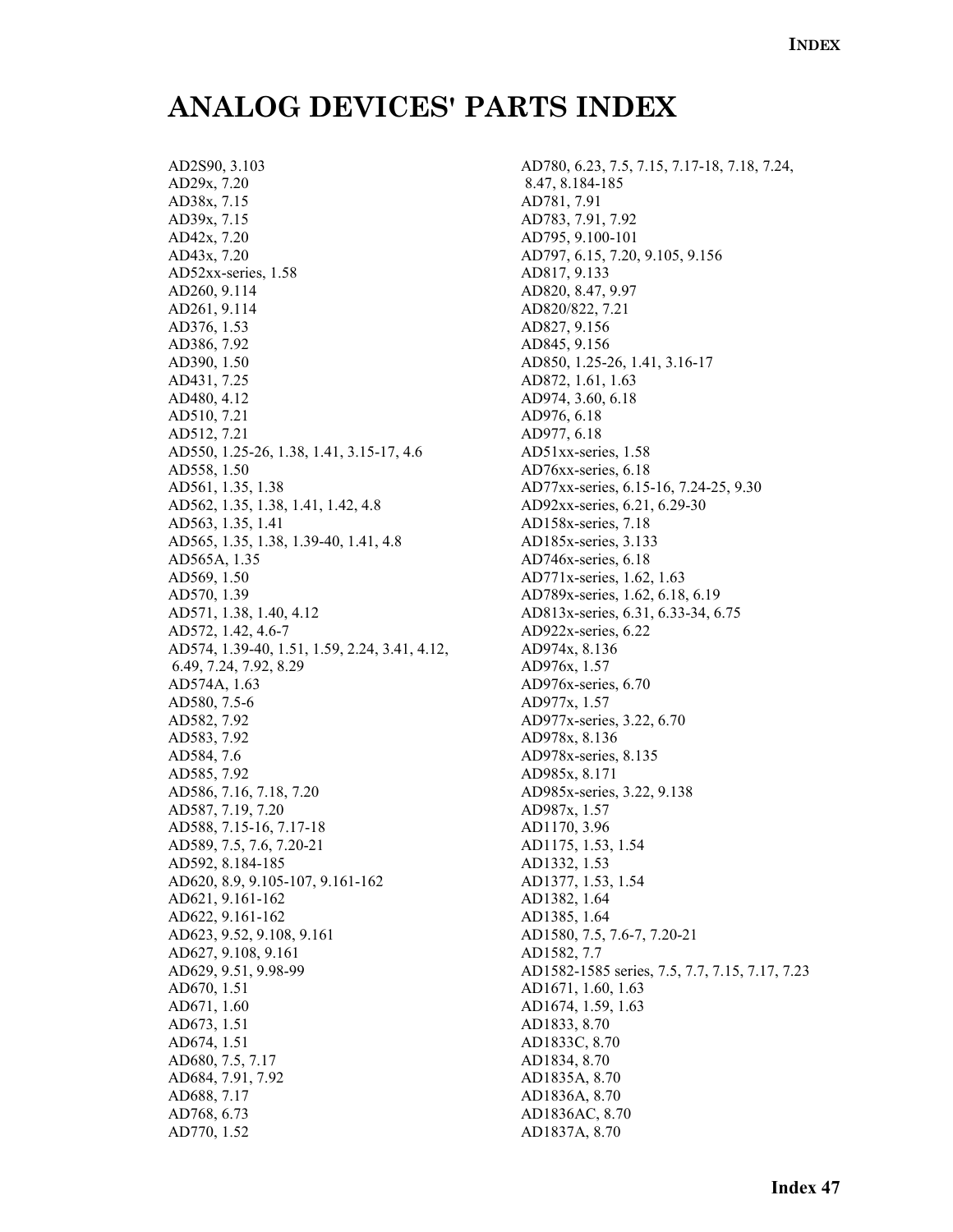AD1838A, 8.70 AD1839A, 8.69-70, 8.70 AD1852, 8.67 AD1853, 3.134, 6.75-76, 8.67 AD1854J, 8.67 AD1854K, 8.67 AD1855, 8.67 AD1856, 1.50 AD1857, 1.57, 1.58 AD1858, 1.57, 1.58 AD1859, 1.57, 1.58 AD1860, 1.50 AD1862, 3.32-33 AD1865, 1.56 AD1871, 3.124, 8.66 AD1879, 3.123 AD1890, 8.72 AD1896, 8.72 AD1938, 8.70 AD1953, 8.68 AD1955, 3.134, 8.66, 8.67 AD5170, 8.54 AD5172, 8.53-54 AD5173, 8.53-54, 8.56 AD5227, 8.56 AD5231, 5.11 AD5235, 5.11, 8.52-53 AD5245, 8.50-51, 8.55 AD5246, 8.50-51 AD5247, 8.50-51 AD5251, 8.52 AD5252, 8.52 AD5253, 8.52 AD5254, 8.52 AD5300, 8.42 AD5310, 8.42 AD5320, 8.42-43 AD5322, 6.62-64 AD5340, 6.64-65 AD5379, 8.44-45 AD5380, 1.65-66 AD5381, 1.65-66 AD5382, 1.65-66 AD5383, 1.65-66 AD5390, 1.65 AD5391, 1.65 AD5516, 8.44 AD5533B, 8.45-46 AD5535, 9.210, 9.211 AD5541, 8.47 AD5545/AD5555, 6.74 AD5570, 8.43 AD5660, 8.43 AD6521, 8.141 AD6522, 8.141 AD6600, 8.111, 8.131 AD6620, 8.111, 8.131, 8.136 AD6622, 8.135, 8.136 AD6623, 8.135, 8.136

AD6624, 8.111, 8.131 AD6630, 8.131 AD6633, 8.135, 8.136 AD6634, 8.111, 8.131, 8.136 AD6635, 8.131, 8.136 AD6636, 8.131, 8.136 AD6640, 8.131 AD6640/44/45, 8.136 AD6644, 3.85, 8.131 AD6645, 1.65-66, 2.51-53, 2.56-57, 2.58, 2.64-66, 2.73, 3.77-78, 3.85, 4.12, 6.27-28, 6.38-40, 6.83, 6.97, 7.107, 8.117-120, 8.122-125, 8.128-129, 8.131, 8.146, 9.137-138 AD6650, 8.111, 8.131 AD6652, 8.111, 8.131 AD6654, 8.131 AD7001, 1.62, 1.63 AD7008, 1.57-58 AD7111, 2.112, 3.27-28 AD7226, 1.50 AD7240, 1.50 AD7245, 1.50 AD7311, 8.84 AD7450, 9.210 AD7450A, 6.35 AD7466, 6.17, 6.51-52 AD7467, 6.17, 6.51 AD7468, 6.17, 6.51 AD7482, 3.60 AD7484, 3.60 AD7490, 3.60 AD7500-series, 7.62 AD7520, 1.36, 1.38, 4.13 AD7524, 1.37-38, 1.38 AD7528, 1.50 AD7535, 1.50 AD7541, 1.36, 1.38 AD7545, 1.50 AD7546, 1.50 AD7550, 1.38, 1.40 AD7568, 1.56-57, 1.58 AD7570, 1.38, 1.40 AD7572, 1.51 AD7575, 1.51 AD7579, 1.51 AD7582, 1.51 AD7621, 1.65-66, 3.60, 3.61 AD7664, 1.65 AD7674, 1.65-66, 3.60-61, 6.42-43 AD7675, 3.61 AD7676, 3.61 AD7677, 3.60, 6.41-42 AD7678, 3.61 AD7679, 3.61 AD7710, 7.24-25 AD7730, 1.62, 1.63, 3.127-130, 6.15, 6.79, 8.2-6, 8.6-12, 8.9, 9.210 AD7732, 8.37 AD7734, 8.37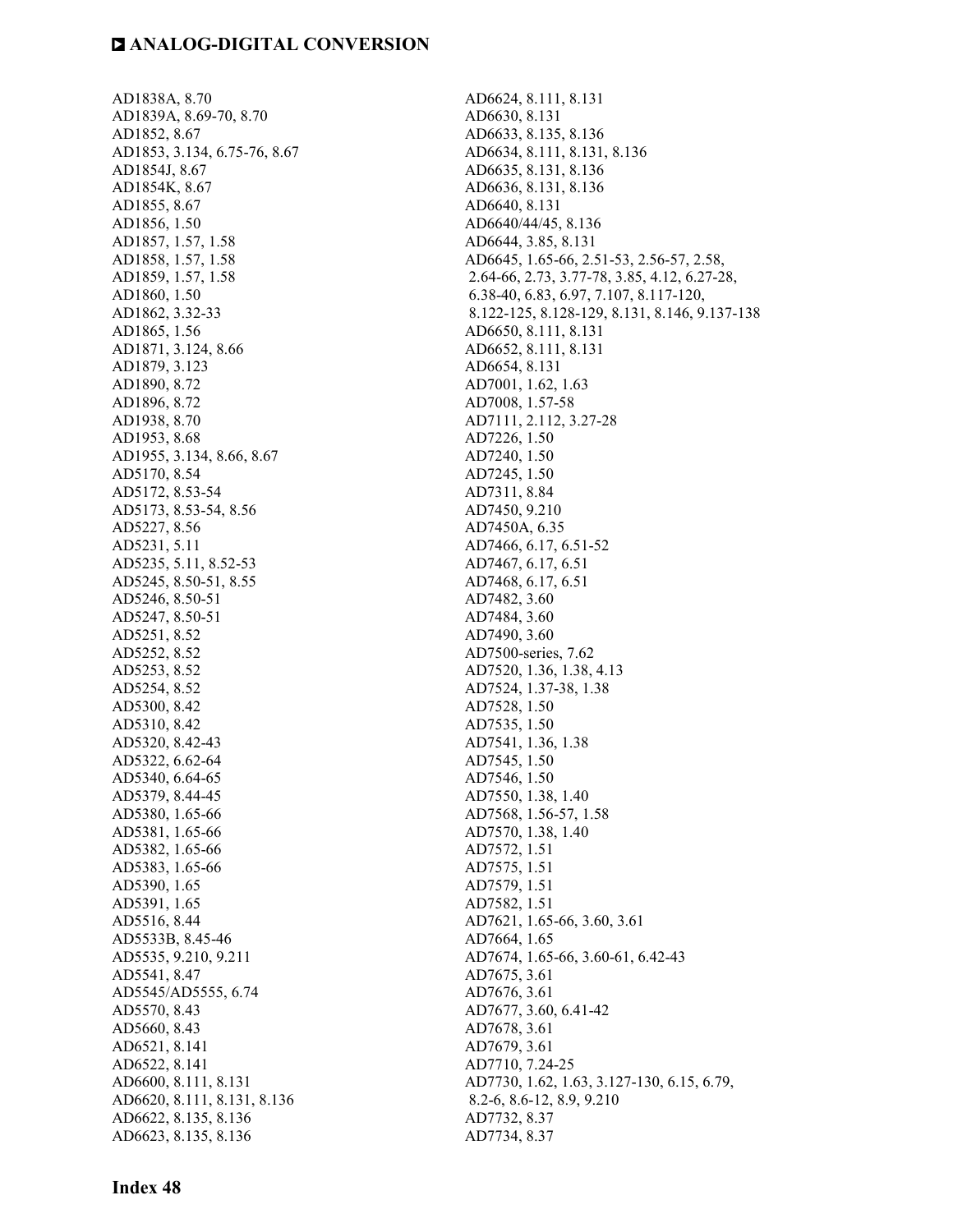AD7738, 8.37 AD7739, 8.36-38 AD7793, 8.12-14 AD7820, 1.51 AD7821, 1.51 AD7840, 1.50 AD7846, 1.50 AD7853/AD7853L, 6.55 AD7853L, 6.55-56 AD7854/AD7854L, 6.59-61 AD7865, 8.39-40 AD7870, 1.51 AD7871, 1.51 AD7873, 8.102 AD7880, 1.59, 1.63 AD7890-10, 6.18-19, 9.109 AD7908/AD7918/AD7928, 8.34-35 AD7928, 3.60 AD7938/AD7939, 8.35-36 AD7943, 3.2 AD8001, 9.207-209 AD8016, 9.130-133 AD8017, 9.133 AD8017AR, 9.127-130 AD8018, 7.82 AD8021, 6.41-43 AD8027, 6.8, 6.23 AD8028, 6.8, 6.30 AD8031, 6.23, 6.43 AD8032, 6.30 AD8038, 6.37 AD8055, 6.72, 6.74 AD8057, 6.12, 6.13-15, 6.23, 9.133 AD8058, 6.13-15, 6.29-30, 9.133 AD8061, 6.23, 6.72-73 AD8062, 6.30 AD8074, 7.85 AD8075, 7.85 AD8091, 6.23 AD8092, 6.30 AD8108, 7.85 AD8109, 7.85 AD8110, 7.82, 7.85 AD8111, 7.82, 7.85 AD8113, 7.82, 7.85 AD8114, 7.82, 7.85 AD8115, 7.82, 7.85 AD8116, 7.82-83, 7.85 AD8130, 6.34 AD8131, 6.35 AD8132, 6.34, 6.35 AD8137, 6.35-36 AD8138, 6.35-37 AD8139, 6.35, 6.38, 6.38-39, 6.42-44 AD8150, 7.85 AD8151, 7.85 AD8152, 7.83-84, 7.85 AD8170, 7.80, 7.85 AD8174, 7.80, 7.82, 7.85

AD8180, 7.80, 7.85 AD8182, 7.80, 7.85 AD8183, 7.80-81, 7.82 AD8184, 7.82, 7.85 AD8185, 7.80-81, 7.82, 7.85 AD8186, 7.80-81, 7.82, 7.85 AD8187, 7.80-81, 7.82, 7.85 AD8346, 4.25-26 AD8349, 8.134-135, 8.136 AD8350, 8.131 AD8351, 6.38-40 AD8370, 6.41 AD8402, 1.58 AD8403, 1.58 AD8515, 6.18 AD8517, 6.18 AD8531, 6.7 AD8531/32/34, 7.21 AD8532, 6.7 AD8534, 6.7 AD8541/42/44, 7.21 AD8551, 9.50, 9.56 AD8610, 9.103 AD8628, 6.74 AD8631, 6.18 AD8800, 1.58 AD9000, 1.52 AD9002, 1.52 AD9003, 1.53 AD9005, 1.53, 1.54 AD9006/AD9016, 1.52 AD9008, 1.58 AD9012, 1.52 AD9014, 1.64 AD9020, 1.52 AD9028/AD9038, 1.52 AD9032, 1.65-66 AD9042, 1.61, 1.63, 1.64, 3.75-76, 3.85, 4.12, 7.106-107 AD9048, 1.52 AD9054, 1.62 AD9054A, 3.86 AD9058, 1.52 AD9060, 1.52 AD9100, 7.92 AD9101, 7.92 AD9109, 7.82 AD9220, 1.61, 1.63 AD9221, 1.61, 1.63 AD9223, 1.61, 1.63 AD9225, 3.76, 6.20-21, 6.24 AD9226, 2.49, 8.131, 8.136 AD9229, 6.52-54 AD9235, 3.69, 3.76-77, 6.36-37 AD9235/38, 8.131 AD9236, 5.43-44 AD9244, 8.136 AD9245, 9.134-135 AD9245/AD9444, 8.131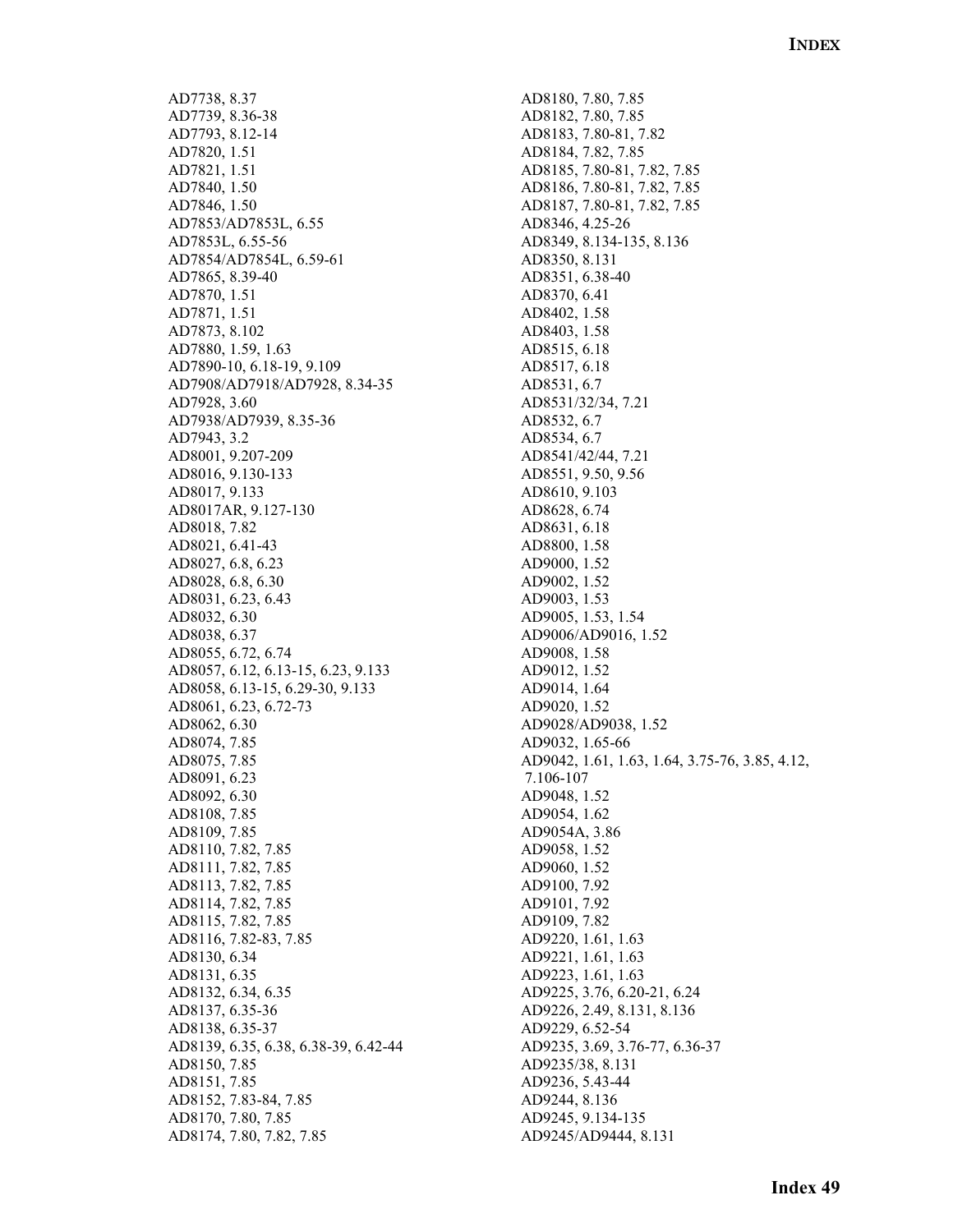AD9289, 6.52-54 AD9410, 3.51-53 AD9430, 2.60, 3.69, 3.76-77, 5.61-62, 5.70, 6.26-27, 6.57-59, 8.146, 9.136-137, 9.176, 9.211 AD9432, 8.131 AD9432/33, 8.136 AD9433, 6.41 AD9444, 8.136 AD9444/45, 8.131 AD9480, 3.49 AD9700, 1.50 AD9712, 1.57 AD9720, 1.57 AD9726, 6.66 AD9744, 5.22-23, 8.135 AD9754, 8.136 AD9772, 8.135 AD9772A, 8.135, 8.136 AD9773, 2.89 AD9775, 2.89, 3.22 AD9777, 2.84-86, 2.89, 4.25-26, 8.135, 9.138 AD9784/86, 8.135 AD9786, 8.133-134 AD9814, 8.99 AD9816, 8.99 AD9822, 8.99 AD9826, 8.99 AD9830, 8.168 AD9831, 8.168 AD9832, 8.168 AD9833, 8.167, 8.168 AD9834, 8.166-168, 8.168 AD9835, 8.168 AD9850, 1.57, 8.171 AD9851, 5.22, 8.171 AD9852, 8.171 AD9853, 8.174 AD9854, 8.171 AD9856, 8.174 AD9857, 8.171, 8.173, 8.174 AD9858, 1.65-66, 8.168-171, 8.171 AD9859, 8.173 AD9860/AD9862, 4.29 AD9877, 4.23, 4.25 AD9879, 4.23, 4.25 AD9887A, 8.93-94 AD9888, 8.91-92 AD9898, 8.99 AD9951, 8.173 AD9952, 8.173 AD9953, 8.173 AD9954, 8.171-172, 8.173 AD10242, 1.64 AD10678, 1.65-66 AD12400, 1.65-66, 8.152-154, 8.152-155 AD74122, 8.65 AD20msp430, 8.140-141 ADC-12QZ, 1.44, 1.46, 4.6 ADC-12U, 1.24, 1.25

ADC80, 1.43 ADC1130, 1.46 ADC1140, 1.53 ADE775x-series, 1.63, 8.22 ADE7755, 8.23-25 ADF41xx-series, 6.92 ADF4001, 6.92 ADF4360, 6.93 ADG2xx-series, 7.85 ADG4xx-series, 7.85 ADG5xx-series, 7.85 ADG6xx-series, 7.85 ADG7xx-series, 7.85 ADG8xx-series, 7.85 ADG9xx-series, 7.85 ADG200-series, 7.62 ADG201-series, 7.62 ADG412, 7.71 ADG438F, 7.85, 9.99 ADG439F, 7.85, 7.89, 9.99 ADG465, 9.98, 9.107, 9.110 ADG466, 9.98, 9.110-111 ADG467, 9.98, 9.110 ADG508F, 7.85, 7.89, 9.99 ADG509F, 7.85, 7.89, 9.99 ADG528F, 7.85, 7.89 ADG708, 7.68, 7.72 ADG725, 7.61 ADG726, 7.61 ADG731, 7.61 ADG732, 7.61 ADG801/ADG802, 7.64 ADG918, 7.78-79 ADG919, 7.78-79 ADG3xxx-series, 7.85 ADG12xx-series, 7.85 ADG14xx-series, 7.85 ADG32xx-series, 7.84 ADG314x-series, 9.189 ADG324x-series, 9.191 ADG3231, 9.188-189, 9.191 ADG3233, 9.191 ADG3241, 9.190 ADG3242, 9.190 ADG3243, 9.190 ADG3245, 9.190 ADG3246, 9.190, 9.194 ADG3247, 9.190 ADG3248, 9.190 ADG3249, 9.190 ADG3257, 9.186-189 ADMxxx-E series, 9.124 ADM1023, 8.19-22 ADM8830, 9.75 ADM8839, 9.75 ADM8840, 9.75 ADP33xx-series, 9.70-71 ADP330x-series, 7.39-40 ADP333x-series, 7.39-40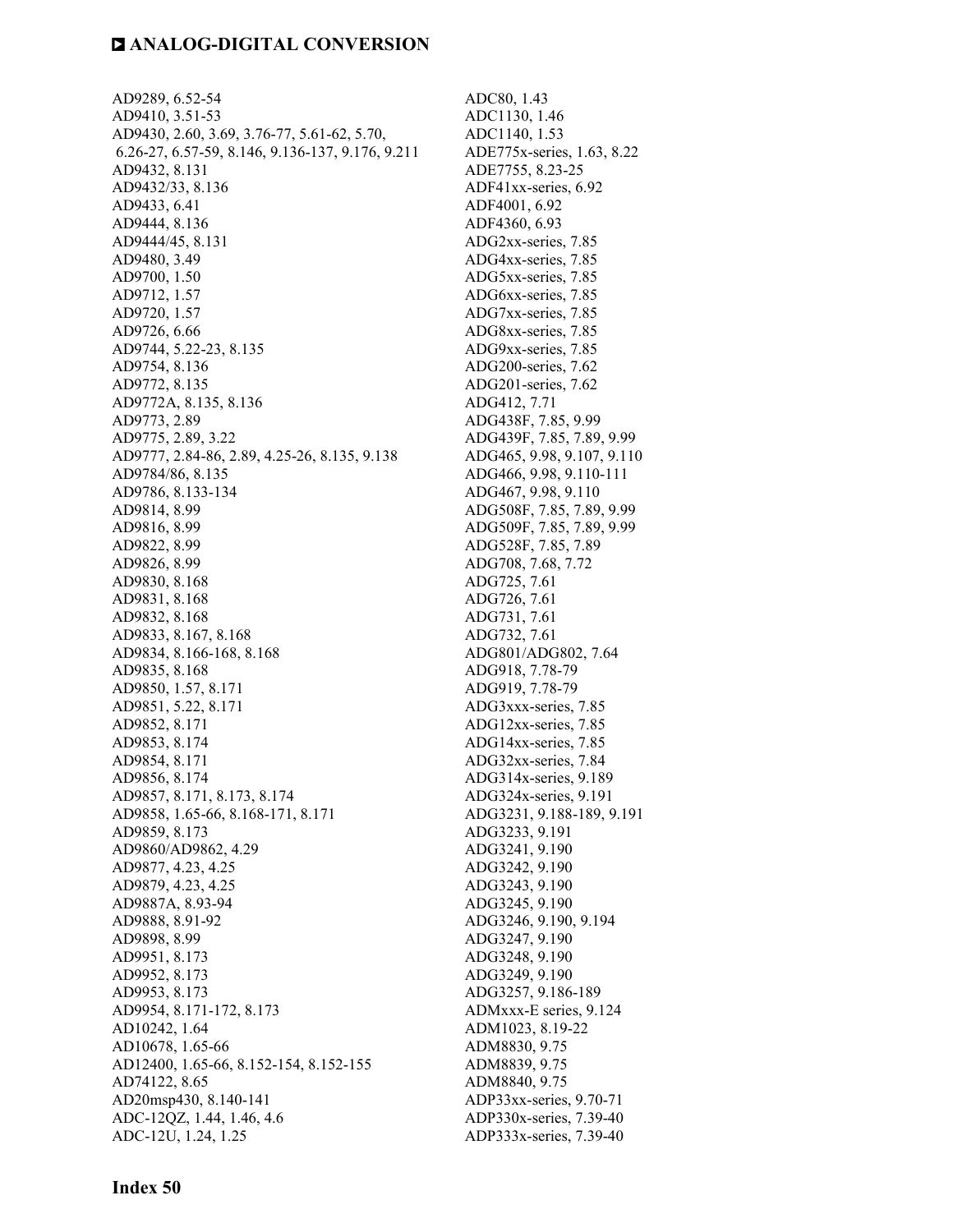ADP3300, 7.43-46, 7.48, 9.71-72 ADP3300-5, 7.46 ADP3301, 7.43-44, 9.71-72 ADP3302, 7.43-44 ADP3303, 7.43-44, 9.72 ADP3303A, 9.72 ADP3307, 7.43-44, 9.72 ADP3308, 7.44, 9.72 ADP3309, 7.44, 9.72 ADP3310, 7.51-52, 7.54, 7.57, 7.58-59, 9.78-80 ADP3310-3.3, 9.77-78 ADP3310-5, 7.53 ADP3330, 7.44, 7.49, 9.72 ADP3331, 7.44, 7.49, 9.72-73 ADP3333, 7.44, 7.50, 9.72 ADP3334, 7.44, 9.72 ADP3335, 7.44, 7.50, 9.72 ADP3336, 7.44, 7.50, 8.56, 9.72 ADP3338, 7.44, 7.50-51, 9.72 ADP3339, 7.44, 7.50, 9.72 ADP3605, 9.76 ADP3607, 9.76 ADP3607-5, 9.77 ADR01, 7.5, 7.15, 7.18, 7.20 ADR02, 7.5, 7.15, 7.18, 7.20 ADR03, 6.74, 7.5, 7.15, 7.18, 7.20 ADR29x, 7.15, 7.17-18 ADR29x-series, 7.23 ADR38x, 7.17-18 ADR38x-series, 7.5, 7.8 ADR39x, 7.17-18 ADR39x-series, 7.5, 7.8 ADR42x, 7.18 ADR43x, 7.15, 7.17-18 ADR43x-series, 7.23 ADR290, 7.12 ADR290-ADR293 series, 7.12 ADR291, 7.12 ADR292, 7.12 ADR292E, 7.20 ADR293, 7.12 ADR380, 7.9 ADR381, 7.9 ADR390, 6.35, 7.10 ADR391, 7.10 ADR392, 7.10 ADR395, 7.10 ADR430-ADR439 series, 7.13 ADR431, 6.23, 6.42, 7.24-25 ADR433, 7.24 ADR510, 7.5, 7.7, 7.21 ADR512, 7.5, 7.7, 7.20-21 ADR520, 7.7 ADR525, 7.7 ADR530, 7.7 ADR540, 7.7 ADR545, 7.7 ADR550, 7.7 ADSP-21xx-series, 6.62

ADSP-218x, 8.141 ADSP-2106L, 9.170 ADSP-2189, 6.60-61 ADSP-2189M, 6.55-56, 6.63-65 ADSP-21160, 9.43-44 ADSX34, 7.85 ADT7301, 8.17-19 ADu7xxx-series, 8.187-190 ADuC7xxx-series, 8.187-190 ADuC8xxx-series, 8.187-190 ADuC70xx-series, 8.189 ADuC702x-series, 8.188 ADuC812, 8.178, 8.180, 8.186 ADuC812 MicroConverter, 1.63 ADuC814, 8.179-180, 8.186 ADuC816, 8.183, 8.186 ADuC824, 8.183, 8.186 ADuC831, 8.178, 8.180, 8.186 ADuC832, 8.178, 8.180, 8.186 ADuC834, 8.180-182, 8.183, 8.186 ADuC836, 8.183, 8.186 ADuC841, 8.178, 8.180, 8.186 ADuC842, 8.178, 8.180, 8.186 ADuC843, 8.178, 8.180, 8.186 ADuC845, 8.180-182, 8.183, 8.186 ADuC847, 8.181, 8.183, 8.186 ADuC848, 8.181, 8.183, 8.186 ADuC7020, 8.188 ADuC7021, 8.188 ADuC7022, 8.188 ADuC7024, 8.188 ADuC7026, 8.188 ADuM1100A, 9.112-114 ADuM1100B, 9.112-114 ADuM1300, 9.113 ADuM1301, 9.114 ADuM1400, 9.113 ADuM1401, 9.114 ADV453, 1.50 ADV471, 1.50 ADV476, 1.50 ADV478, 1.50 ADV7125, 8.88-89 ADV7160/ADV7162, 8.90 ADV7183A, 8.82-83 ADV7310, 8.83-84 AMP03, 9.51, 9.100 CAV-1040, 1.53, 1.54 CAV-1220, 1.53, 1.54 DAC-12QZ, 1.46, 4.8 DAC08, 1.38, 1.41 DAC80, 1.41-43 DAC1138, 1.46 HAS-1201, 1.53 HAS-1202, 1.43 HAS-1409, 1.53 HDG-series, 1.53 HDS-1240E, 1.53 HDS-1250, 1.43